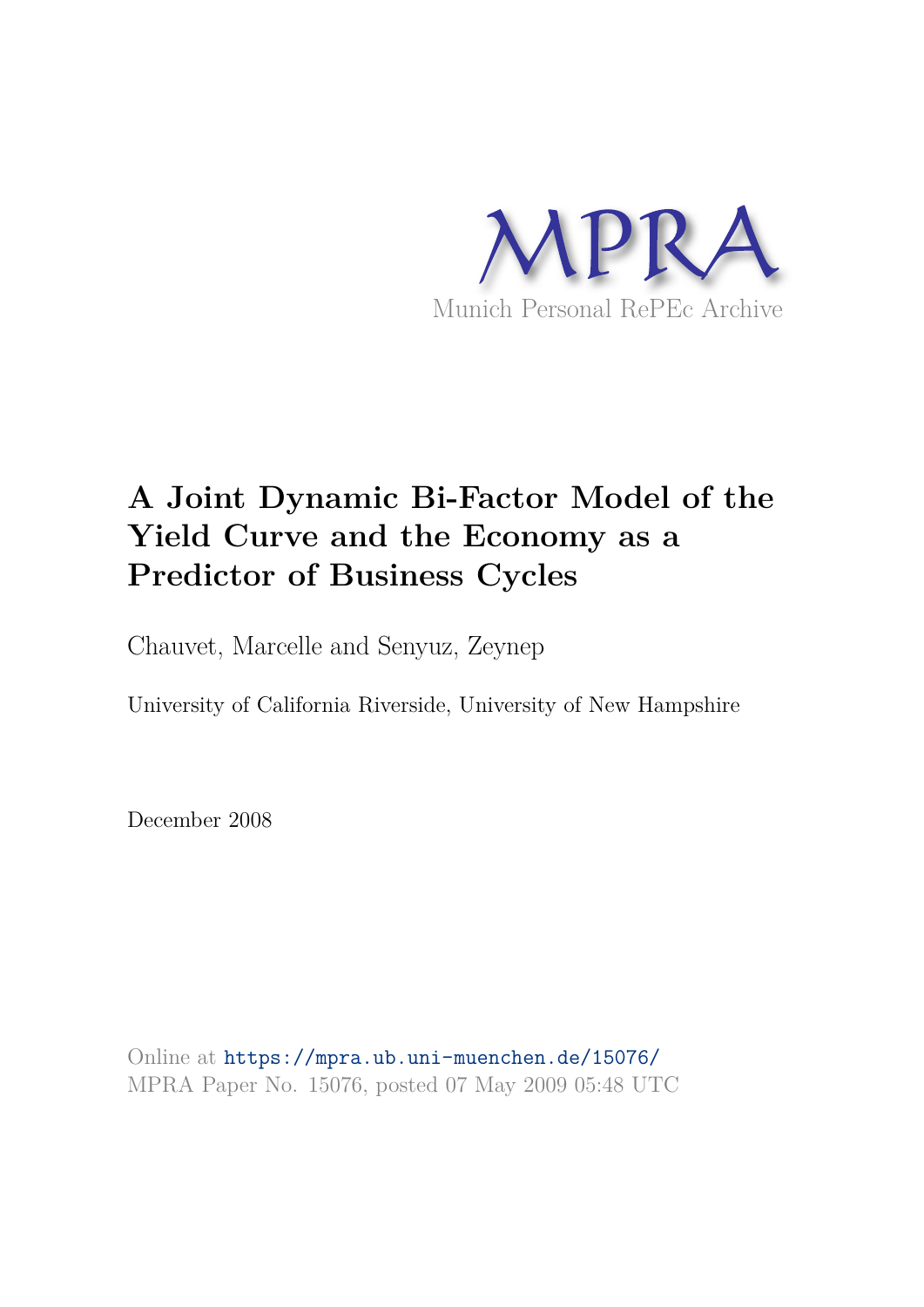## **A Joint Dynamic Bi-Factor Model of the Yield Curve and the Economy as a Predictor of Business Cycles**

Marcelle Chauvet<sup>\*</sup> and Zeynep Senyuz<sup>\*\*</sup><br>University of New Hampshire University of California Riverside

> First Draft: December 2008 This Draft: April 2009

#### **Abstract**

This paper proposes an econometric model of the joint dynamic relationship between the yield curve and the economy to predict business cycles. We examine the predictive value of the yield curve to forecast both future economic growth as well as the beginning and end of economic recessions at the monthly frequency. The proposed multivariate dynamic factor model takes into account not only the popular term spread but also information extracted from the entire yield curve. The nonlinear model is used to investigate the interrelationship between the phases of the bond market and of the business cycle. The results indicate a strong interrelation between these two sectors. Although the popular term spread has a reasonable forecasting performance, the proposed factor model of the yield curve exhibits substantial incremental predictive value. This result holds in-sample and out-of-sample, using revised or real time unrevised data.

*Keywords:* Forecasting, Business Cycles, Yield Curve, Dynamic Factor Models, Markov Switching.

*JEL Classification:* C32, E32, E44

-

<sup>\*</sup> Marcelle Chauvet: Department of Economics, University of California Riverside. Riverside CA 92507, Phone: +1 951 827 1587, E-mail: chauvet@ucr.edu.

Zeynep Senyuz: Department of Economics, University of New Hampshire, Durham, NH 03824, Phone: +1 603 8621672, E-mail: zeynep.senyuz@unh.edu.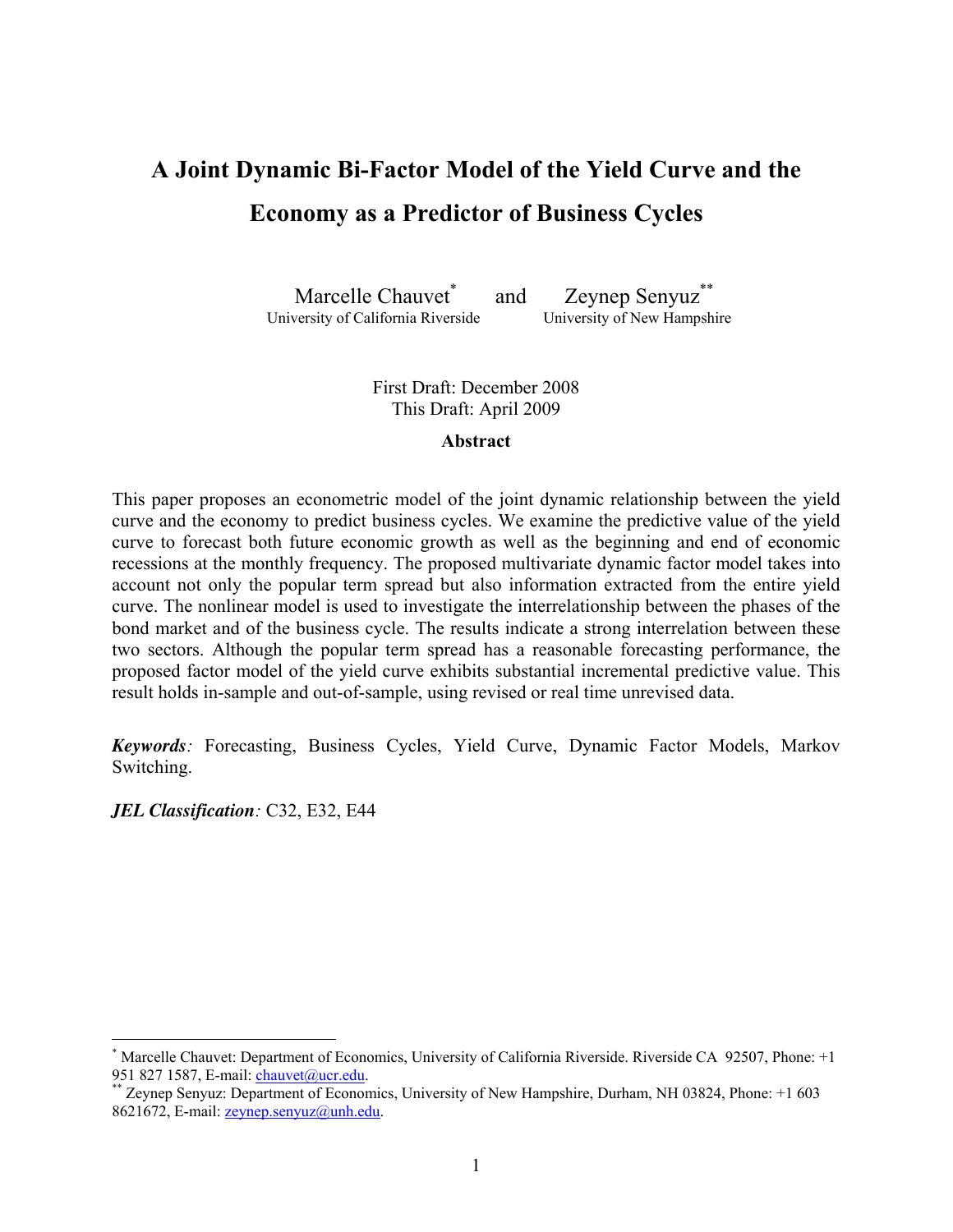## **1. Introduction**

 $\overline{a}$ 

The yield curve, which relates bond yields to their time to maturity, has become one of the most popular leading indicators of the economy, as there is substantial evidence of systematic association between changes in its shape and future recessions. The slope of the yield curve (i.e. the term spread) is the difference between long term and short term interest rates. Generally, the yield curve is upward sloping since longer maturity is associated with higher yield. This is especially the case in the early stages of economic expansions, when the market expects a rise in the short term interest rates. Under the arbitrage pricing and liquidity preference theories, investors require a term and a risk premium, respectively, for acquiring long maturity bonds rather than the risk free short term rate. On the other hand, the slope of the curve tends to become flat or inverted towards the end of expansions. One of the possible reasons is that tight monetary policy generally precedes a recession. As short rates rise above long rates, the yield curve becomes inverted. In addition, according to the expectation theory, long-term rates reflect market expectation for future short-term rates. Hence, a flat or inverted curve indicates that the market expects a fall in future real interest rates given the prospect of future weak economic activity.

There is a large literature that investigates prediction of future economic activity using the term structure of interest rates.<sup>1</sup> In general, linear regression models are used to forecast the growth rate of economic activity and discrete choice models such as probit or logit specifications to predict the probability of a recession. While the term structure is predominantly used in these models, recent work by Ang, Piazzesi, and Wei (2006) shows that the information across the whole yield curve can result in more efficient and accurate forecasts of real economic growth.

This paper proposes an econometric model of the joint dynamic relationship between the yield curve and the economy to predict business cycles. In contrast with previous literature, we examine the predictive value of the yield curve to forecast both future economic growth as well as the beginning and end of economic recessions at the monthly frequency. In addition, the proposed dynamic latent bifactor model takes into account not only the term spread but also information extracted from the entire yield curve and from real economic activity.

 Diebold and Li (2006) re-interpret the classical term-structure model of Nelson and Siegel (1987) as a modern three-factor model of the level, slope, and curvature to capture yield curve

<sup>1</sup> See, for example, Harvey (1988, 1989), Stock and Watson (1989), Estrella and Hardouvelis (1991), Estrella and Mishkin (1998), Chauvet and Potter (2002, 2005), Hamilton and Kim (2002), Wright (2006), and Ang, Piazzesi and Wei (2006), among many others, or Stock and Watson (2003) for an extensive survey of this literature.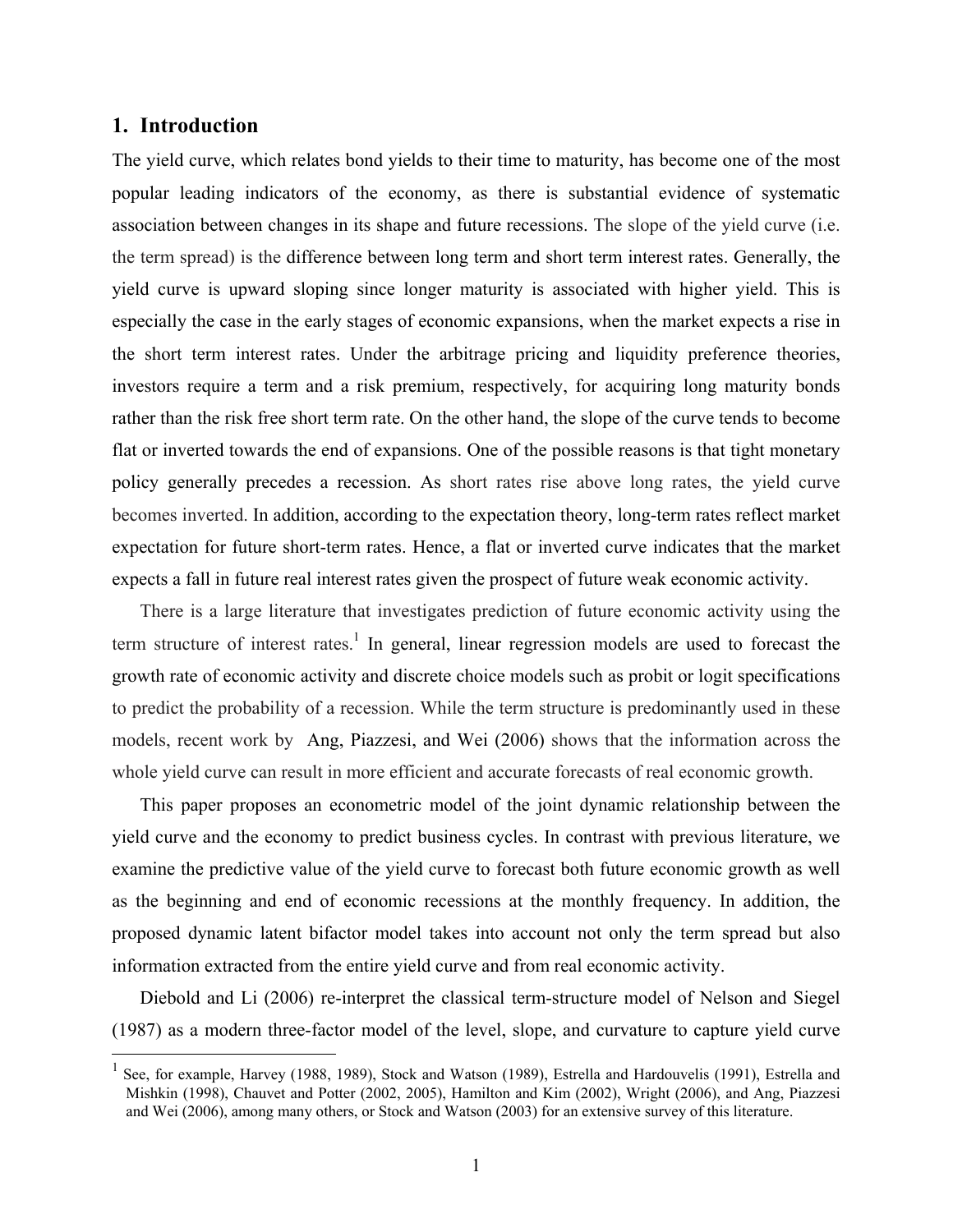dynamics. This paper is the pioneer attempt to dynamize Nelson-Siegel model, which is cast in a state space framework and used to produce successful term-structure forecasts. Diebold, Rudebusch, and Aruoba (2006) extend this approach by introducing a unified state-space model that simultaneously fits the yield curve at each point in time and estimates the underlying dynamics of the factors. This framework breaks new ground by allowing examination of the bivariate dynamic relationship of the yield curve and the macroeconomy within Nelson-Siegel's framework. Ang and Piazzesi (2003) also examine the joint dynamics of yields and macroeconomic variable using a vector autoregressive system, with identifying restrictions based on no-arbirtrage condition.<sup>2</sup> The main goal of this paper is to investigate how macroeconomic variables affect bond prices and yield dynamics.

 Following this literature, we represent the yield curve as composed of three variables generally called the level, slope, and curvature. Related asset pricing literature shows that these variables can explain most of the time variation of the yield curve.<sup>3</sup> In our paper we use empirical time series proxies to measure these components of the yield curve, from which we extract a latent yield factor that summarizes their underlying common information. Notice that our goal is not to model yield dynamics, but to predict the economy.

 A second latent factor is extracted from monthly industrial production to represent the economic sector.<sup>4</sup> The model is cast on state space form and the lead-lag relationship between the yield factor and the economic factor is modeled in the transition equations. The two factors are then simultaneously estimated from the observable variables and from their relationship with each other.

 Since some changes in the yield curve are cyclical and potentially related to future economic expansions and recessions, we allow the yield and economic latent factors to follow different

<u>.</u>

 $2$  The model is a discrete-time version of Duffie and Kan (1996) affine framework, but assuming macroeconomic variables and three latent factors for the term structure.

<sup>&</sup>lt;sup>3</sup> See, e.g., Litterman and Scheinkman (1991), Knez, Litterman, and Scheinkman (1994), Duffie and Kan (1996), Balduzzi et al. (1997), Chen (1996), Dai and Singleton (2000) or Ang and Piazzesi (2003), in addition to Diebold and Li (2006) and Diebold, Rudebusch and Aruoba (2006).

<sup>&</sup>lt;sup>4</sup> Notice that, in contrast with Diebold and Li (2006) and Diebold, Rudebusch, and Aruoba (2006), we do not model the yield curve as a dynamic latent three-factor model parameterized using Nelson-Siegel representation of the cross-section of yields at any point in time. Instead, we propose a nonlinear *single* factor to represent the yield curve, extracted from empirical time series proxies of the level, curvature and slope without imposing any a priori parameterization. The goal of our paper is not to model the yield curve itself but to obtain a best forecasting performing model of the yield curve to predict recessions.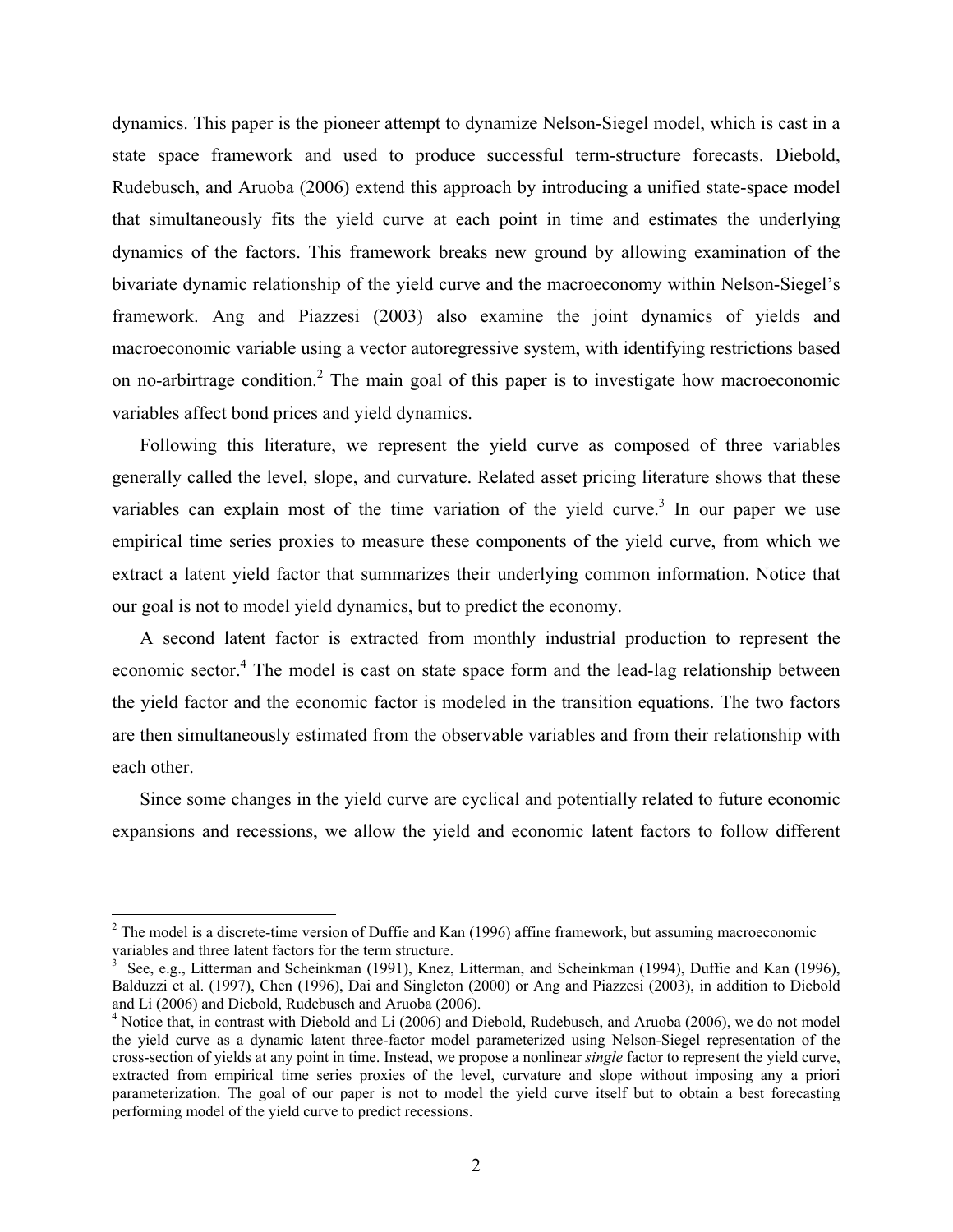two-state Markov switching processes.<sup>5</sup> The Markov process for the yield curve factor represents the phases of bond market cycles, whereas the Markov process for the economic factor corresponds to business cycle states. These cyclical phases of the bond market and the economy are linked trough the dependence structure of the factors in the transition equations. The Markov switching dynamic bi-factor model is closely related to the framework used in Chauvet (1998/1999) and Senyuz (2008), which apply this approach to study the relationship between the stock market and the economy.

 The proposed framework has several advantages over previous literature on forecasting recessions using the yield curve. First, it uses comprehensive information from the entire yield curve in a parsimonious way without incurring in potential multicollinearity problems as in linear regressions. Second, the methodology takes into consideration the interrelationship between bonds market and the real economy through the dynamic factors and through the Markov processes. In particular, the Markov probabilities allow analysis of the interactions between the yield curve and the phases of the business cycle. Since the bond market phases anticipate the phases of the business cycles with a variable lead, rather than pre-imposing a structure to their linkages, the proposed flexible framework enables study of their specific leadlag relationship over each one of the expansions and recessions that occurred in the U.S. in the last 40 years. As the results show, this information turns out to be very important in predicting the onset of business cycle phases.

 Finally, the nonlinearities in the form of switching states can capture changes in the stochastic structure of the economy such as the possibility of recurrent breaks. Several recent papers have shown that the predictive content of the yield curve is not stable over time. In general, linear regression models that use output growth as the dependent variable indicate that the forecasting ability of the term spread has reduced since mid 1980s.<sup>6</sup> Although the results from binary models of recession are less unambiguous,<sup>7</sup> Chauvet and Potter (2002, 2005) find overwhelming evidence of breaks in the relationship between the yield curve and economic activity using Bayesian techniques to estimate probit models, and show that not taking them into

 5 Bernadell, Coche and Nyholm (2005) extend Diebold and Li's (2006) dynamic Nelson-Siegel framework to include Markov switching in the factors with transition probabilities as a function of macroeconomic variables (GDP and CPI). The model is used to produce term-structure forecasts. More recently, Nyholm (2007) extends this framework to forecast recessions.

<sup>&</sup>lt;sup>6</sup> See, for example, Haubrich and Dombrosky (1996), Dotsey (1998), Friedman and Kuttner's (1998), Giacomini, and Rossi (2006) or Stock and Watson's (2000) survey.

<sup>&</sup>lt;sup>7</sup> See Neftci (1996), Dueker (1997), Estrella and Mishkin (1998), and Estrella, Rodrigues, and Schich (2000).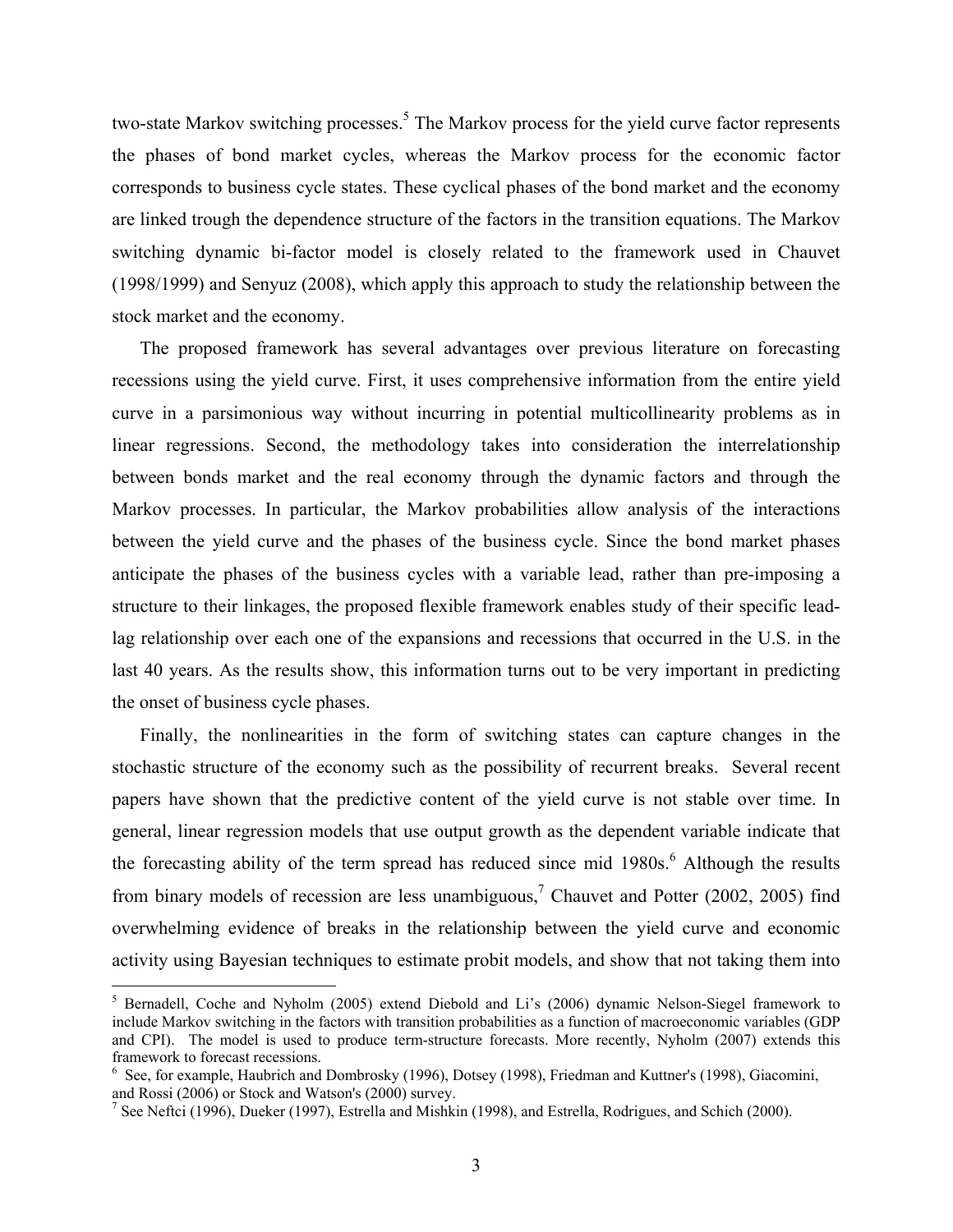account lead to poor real time forecasts. Our proposed models are extended to include the possibility of abrupt changes in the underlying series, based on the results of endogenous breakpoint tests.

 We investigate the in-sample and out-of-sample forecasting performance of the yield factor from our proposed framework to future economic activity both in form of linear projections, as well as in terms of event timing – the beginning and end of business cycle phases. The analysis is performed using revised data and real time unrevised data. In addition to the proposed joint model of the yield curve and the economy, we also estimate for comparison a multivariate model in which only the information on the yield components are used to extract a single yield factor, and univariate models of each of the yield curve components.

 Our results show a strong correlation between the real economy and the bonds market. The yield factor extracted from the interrelationship between both sectors has a superior ability to anticipate economic recessions compared to alternative frameworks. In particular, the yieldeconomy factor predicts the beginning and end of all recessions in the sample studied with no false peaks or troughs and no missed turns – a perfect forecast score. An important feature of the model is its usefulness to predict not only the beginning but also the end of recessions. For example, the yield factor model has already predicted out-of-sample the end of the 2007-2009 recession. We also evaluate the forecasting performance of the proposed models and univariate alternatives in terms of calibration, resolution, and skill score. The yield-economy factor model is well calibrated and is the only one with positive skill score (i.e. forecasts better than the benchmark constant forecast). In addition, the model displays the highest discrimination power, the lowest conditional and unconditional biases, and a better balance between accuracy and resolution, leading to a substantially smaller Mean Squared Error compared to other models.

 Finally, the forecasting performance of alternative models for future values of the industrial production growth is also examined. The joint bi-factor model of the yield curve and the economy outperforms the alternative specifications. The model reduces the dimensionality of the information on the yield curve down to one state variable that yields better predictions compared to a specification that uses the term spread or all three components of the yield curve in a linear regression. This result holds in-sample, out-of-sample, using revised data or in a real time exercise.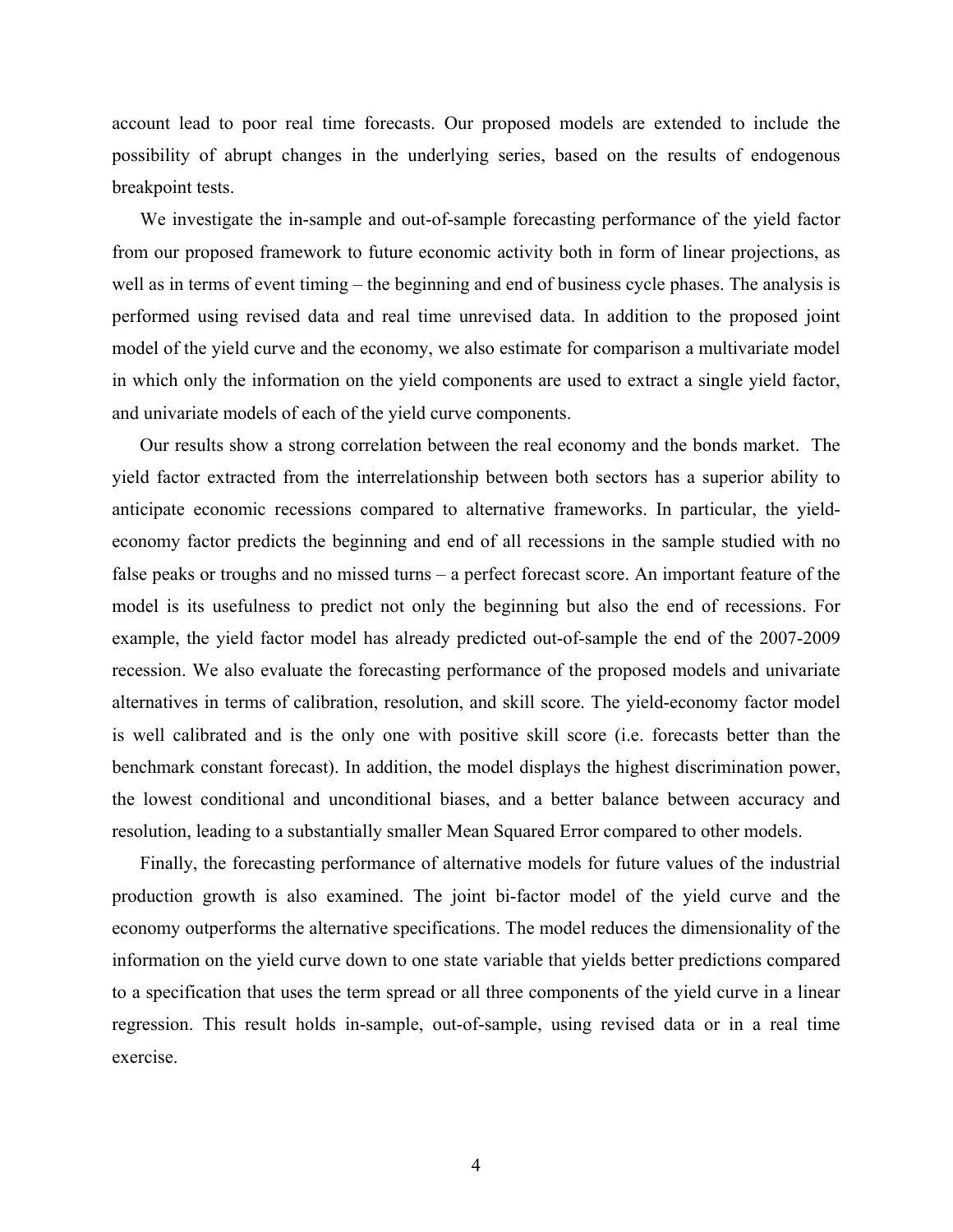In summary, we find that the components of the yield curve have useful information to forecast recessions and expansions and future projections of industrial production growth. Although the popular term spread model has a reasonable forecasting performance, the proposed factor model that considers the interrelationship between the bonds market and the economy exhibits substantial incremental predictive value.

 The paper is organized as follows. Section 2 introduces the data and the construction of the components of the yield curve. Section 3 discusses univariate Markov switching models and the multivariate dynamic factor models for the components of the yield curve. The proposed joint bifactor model of the bond market and the economy that allows for the interrelations between these sectors is presented in Section 4. The estimation results are discussed in Section 5. Sections 6 and 7 present, respectively, the turning point forecasting evaluation and the projection predictive performance of the proposed model compared to alternative specifications. Section 8 concludes.

## **2. The Data**

The series on U.S. Treasury yields with maturities of 3 months, 2 years, and 10 years are used to construct the three components of the yield curve. We use data compiled and made publicly accessible by Gurkaynak, Sack, and Wright (2007). Monthly yields are obtained by taking the average of daily yields. The data are available from 1971:08 to 2007:12. The empirical proxies used to represent the level, the slope, and the curvature of the yield curve are then constructed as follows. The level factor  $(L_t)$  is computed as the arithmetic average of the 3-month, 2-year, and 10-year bond yields. The curvature (*Ct*) is measured as two times the 2-year bond yield minus the sum of the 3-month and 10-year bond yields. Finally, the slope of the yield curve  $(T_t)$ corresponds to the difference between the 10-year bond rate and the 3-month T-bill rate.

 These empirical proxies for the level, curvature, and slope are highly correlated with estimated latent factors from models of the entire yield curve as shown in Diebold and Li (2006), Ang and Piazzesi (2003), and Diebold, Rudebusch, and Aruoba (2006).

 Figure 1 plots the level, curvature, and slope of the yield curve and recessions as dated by the National Bureau of Economic Research (NBER). The level is highly persistent and it is often interpreted as the long run component of the yield curve. The curvature and the slope are considered the medium run and the short run components, respectively. Diebold and Li (2006)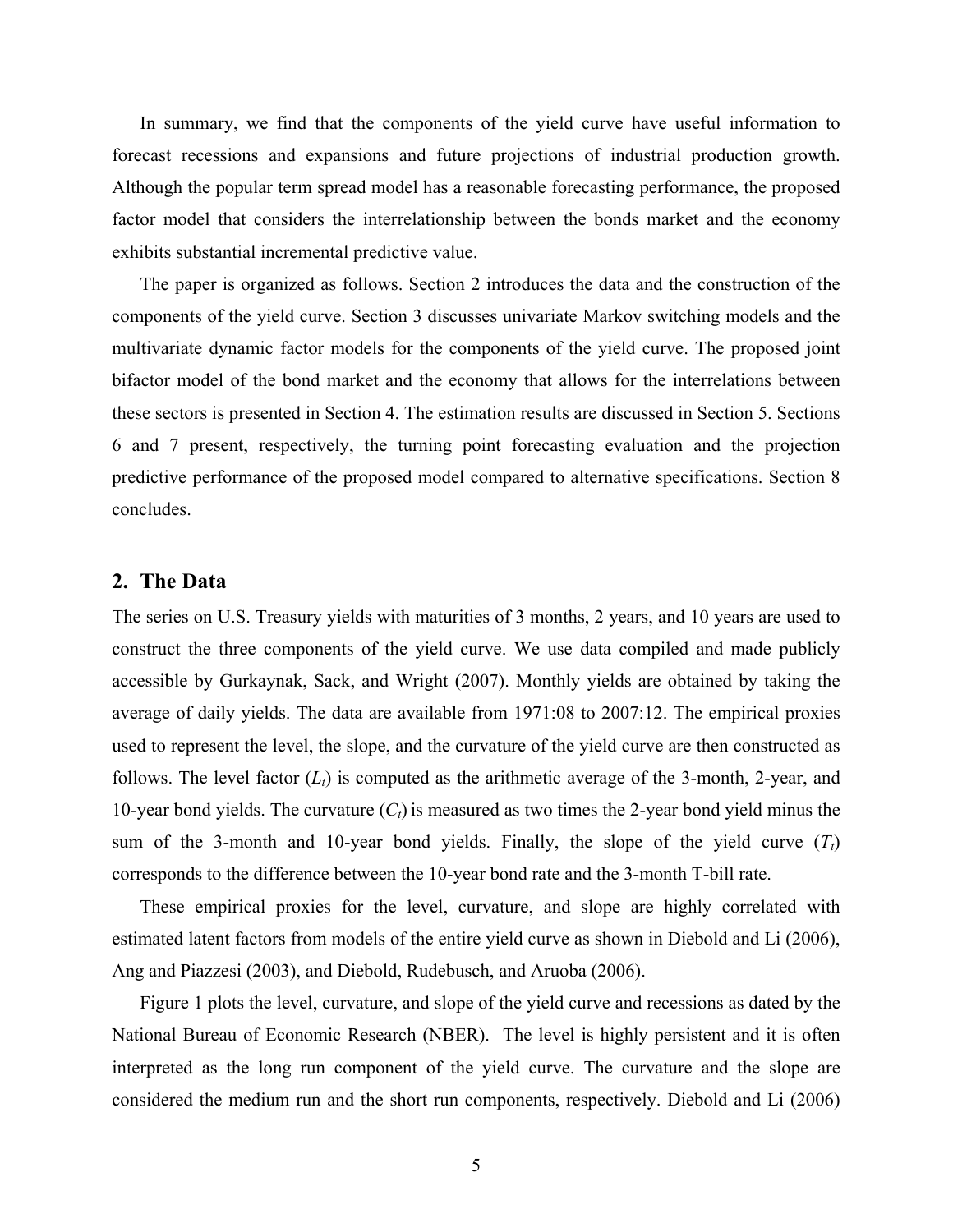and Diebold, Rudebusch and Aruoba (2006) show that the level is closely associated with inflation expectations, while the slope is associated with future economic activity (e.g. capacity utilization). The curvature is not generally associated with any specific macroeconomic variable. However, notice that the curvature displays a correlation with the NBER-dated recessions, although weaker than the term spread (slope).

 The slope of the curve is considered the best predictor of recessions among the yield curve components. As it can be observed, it inverted before five out of six recessions in the sample as dated by the NBER. However, as found by several other authors, the slope did not turn negative before the 1990 recession. It is interesting to investigate the power of the slope in predicting previous recessions as well. Although data for the other series are not available before 1971, the slope series goes back to 1953:01 (Figure 2). During the period between 1953 and 1971 there were three recessions as dated by the NBER. $<sup>8</sup>$  The term spread had a much less clear-cut</sup> relationship with business cycle during this time. In particular, the slope only inverted before the 1969-1970 recession and did not become negative before the 1957-1958, and 1960-1961 recessions. In addition, the slope inverted in 1966-1967 and no recession followed. It is important to keep this performance in mind, as it illustrates the instability of the term spread in predicting recessions over time. We further investigate this for our period in the next section.

 Rather than relying on only one variable, we use the empirical proxies of level, curvature, and slope of the yield curve to extract the yield factor. The economic factor is built from the monthly industrial production index, obtained from the Federal Reserve Bank of St. Louis. For consistency, we use the same sample as the one available for the yield curve data. The series is transformed by taking the log annual difference (Δ*IPt*). We denote log real IP growth from *t-12* to *t* expressed at the monthly frequency as:

$$
\Delta IP_t = \frac{1}{12} \left( \ln IP_t - \ln IP_{t-12} \right)
$$

## **3. Univariate and Multivariate Nonlinear Single-Factor Models of the Yield Curve**

As a first step, we specify univariate Markov switching models for each of the components of the yield curve, and a multivariate unobserved dynamic factor model of the yield curve that

<sup>&</sup>lt;sup>8</sup> The availability of the data does not allow evaluation of the inversion of the curve before the 1953-1954 recession.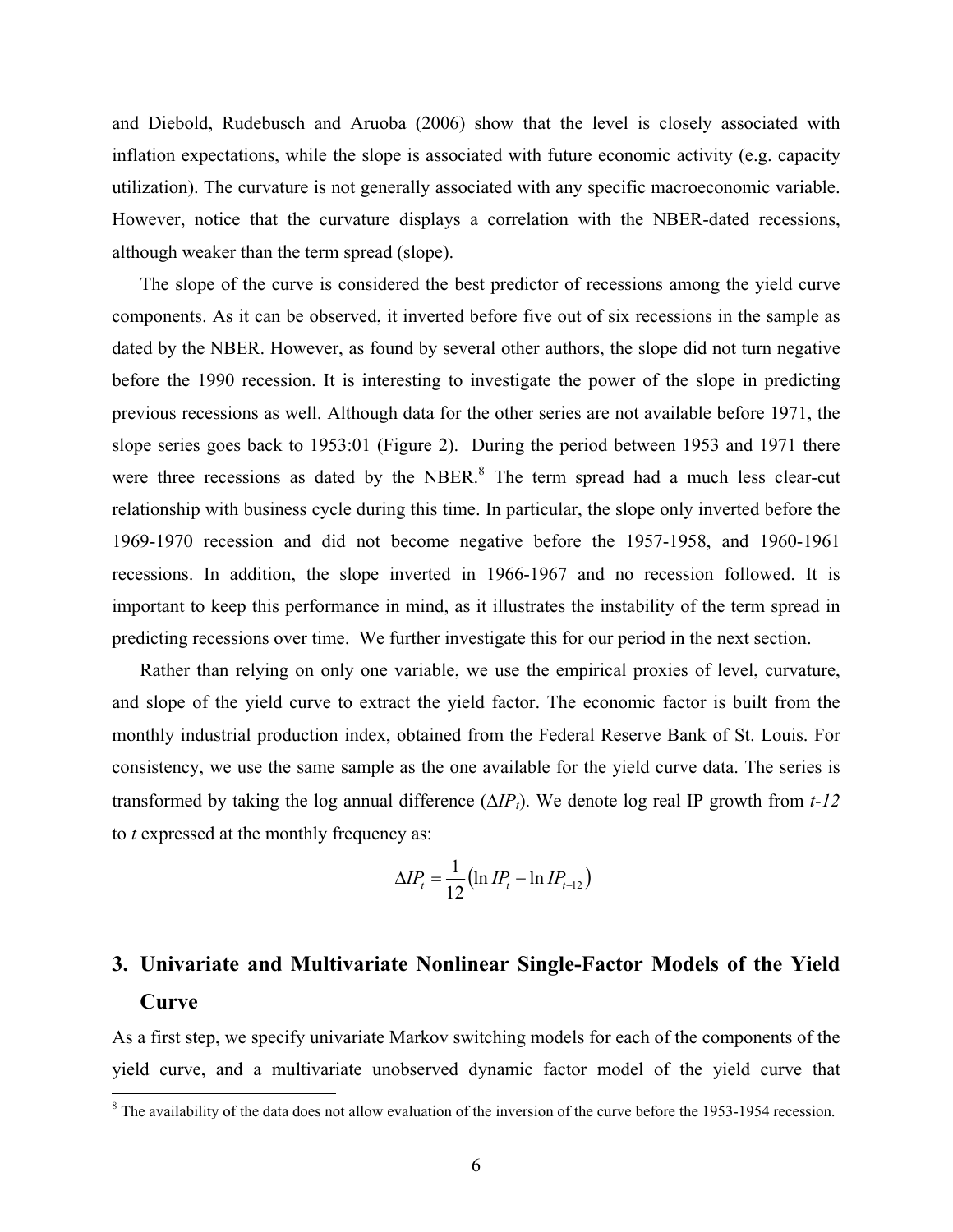summarizes the information content of the level, curvature, and the slope of the yield curve into a single factor. These models of the yield curve without linkage to the real economy are going to be used for comparison with our joint model of the yield curve that includes an economic factor as well.

#### **3.1 Univariate Nonlinear Models of the Yield Curve**

Before October 1979, the Fed used to target the price of bank reserves in the financial system. A measure of the tightness of monetary policy was the changes in the federal funds rate. In October 1979, the Federal Reserve Band adopted new operating procedures shifting their emphasis from targeting the federal funds rate to the supply of bank reserves in order to achieve the desired rates of growth in the monetary aggregates. As a consequence of this policy, there was a widening of the range for the federal funds rate, which increased to 400 basis points the following months. The funds rate rose drastically from 11.4% in September to 13.8% by the end of 1979, and peaked at 19.1% in June 1982. By the end of 1982, the funds had then decreased to 8.9%. The wide fluctuations in the average federal funds rate between 1979 and 1982 were associated with a double dip recession and also a sharp fall in inflation. The dramatic policy actions by the Federal Reserve not only corresponded to a change in the way monetary policy was conducted, but engendered potential structural breaks in interest rates and in its relationship with the real economy.

 We test for potential breaks in each component of the yield curve series and in the growth rate of industrial production using the asymptotically optimal tests developed by Andrews (1993), Andrews and Ploberger (1994), and the sequential procedure of Bai (1997b) and Bai and Perron (1998) for multiple breaks. Since we examine the dynamics of each of its components, the tests allow us to investigate the source of the potential breaks in the yield curve.

 We consider two separate hypotheses. First, we test for the possibility of a break in the variance of the series assuming that the mean has remained constant. However, the results of this test would be unreliable if there were a break in the parameters of the underlying model. In this case, evidence of a break in the volatility from this test could be due to neglected structural change in the conditional mean of the series. In order to account for this, we also test for a break in the conditional mean of the series, allowing for changing variance.<sup>9</sup>

The details of the tests are described in more detail in an appendix available upon request.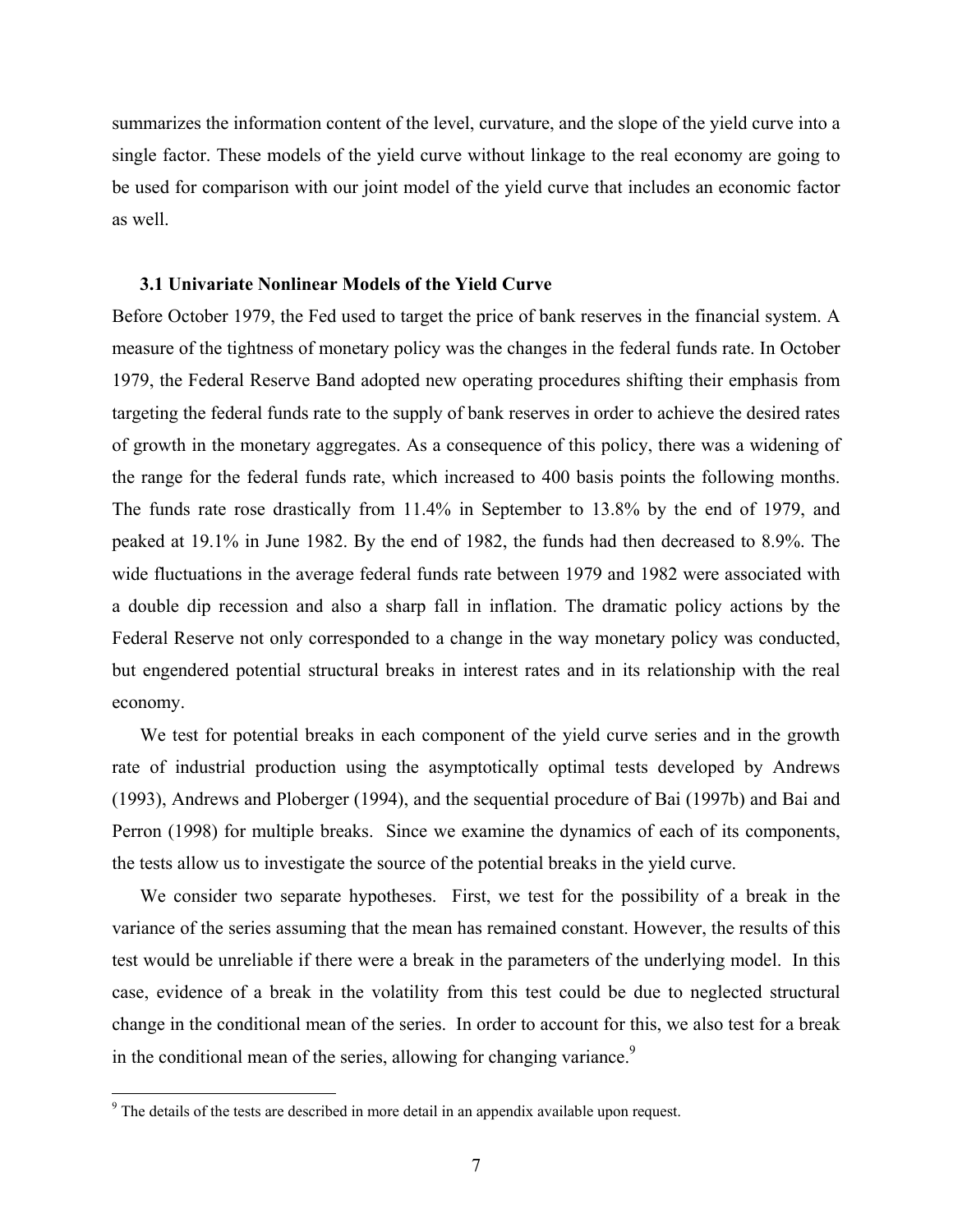The tests indicate strong evidence of several breaks in the components of the yield curve. First, all three series display a break in volatility between 1980:05 and 1981:08. In the case of the term spread, there is also strong evidence of a break in its mean in this period. Several papers have found instability in the predictive power of the yield curve, particularly with respect to the 1990-1991 recession. We find significant structural breaks in the mean of both the curvature and the level series around 1990:06 and 1990:12. In addition, the variance of the level also displays a break in 1990:11. On the other hand, the tests applied to industrial production growth find a break in its volatility in 1983:12. These results are summarized in Table 1.

 Based on this evidence, we specify a variant of Hamilton's univariate Markov switching model that takes into account changes in the mean and variance before and after the breakpoints in addition to the switching in the parameters related to cyclical changes in the components of the yield curve or industrial production.

Let  $\tilde{y}_t$  represent each of the components of the yield curve, which is modeled as the sum of two integrated components: a Markov trend term,  $\tilde{n}_t$ , and a Gaussian component,  $\tilde{z}_t$ , as in Hamilton (1989):

$$
\widetilde{\mathbf{y}}_t = \widetilde{n}_t + \widetilde{\mathbf{z}}_t \tag{1}
$$

The Markov trend is given by,

$$
\widetilde{n}_t = \widetilde{n}_{t-1} + \alpha_{S_t} \tag{2}
$$

where  $S_t$  is an unobservable first-order 2-state Markov chain and  $\alpha_{S_t}$  is the state-dependent drift term. The drift term  $\alpha_{s_t}$  takes the value of  $\alpha_0$  when the economy is in a low-growth phase or in a recession (*S<sub>t</sub>* = 0) and  $\alpha_1$  when the economy is in a high-growth state or in an expansion (*S<sub>t</sub>* = 1). These switches are governed by the transition probability matrix **P2** with elements  $p_{ij} = pr[S_i = j | S_{i-1} = i]$  where *i* denotes the *i*<sup>th</sup> column and *j* denotes the *j*<sup>th</sup> row. Each column of **P**<sub>2</sub> sums to one, so that  $1_2$ <sup> $\cdot$ </sup> $P_2 = 1_2$ <sup> $\cdot$ </sup>, where  $1_2$  is a column vector of ones. The Gaussian component follows a zero mean ARIMA(r, 1, 0) process:

$$
z_{t} = \widetilde{z}_{t-1} + \phi_{1}(\widetilde{z}_{t-1} - \widetilde{z}_{t-2}) + ... + \phi_{r}(\widetilde{z}_{t-r} - \widetilde{z}_{t-r-1}) + \varepsilon_{t}
$$
\n(3)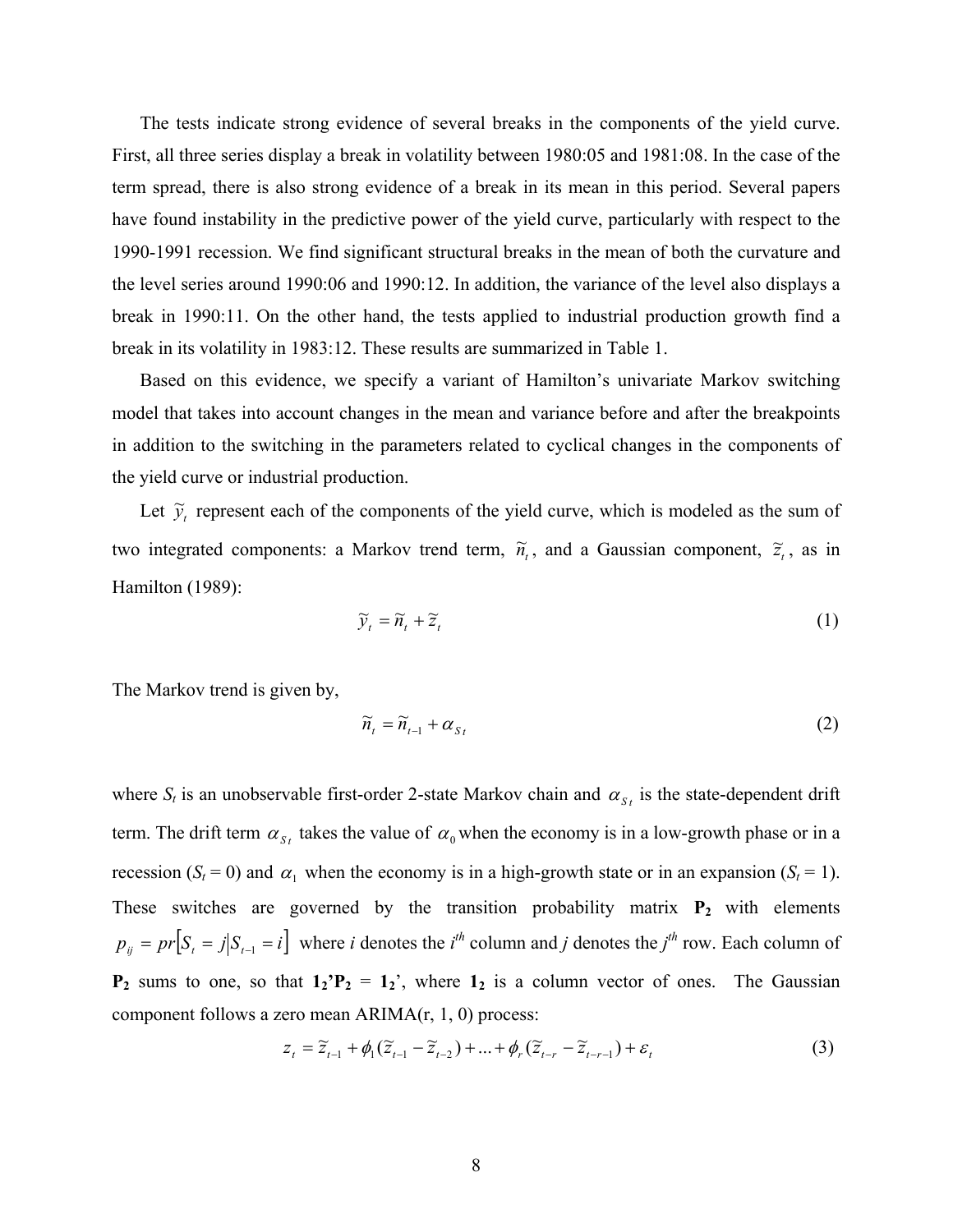where  $\varepsilon_t \sim$  iid N(0,  $\sigma^2$ ) and  $\varepsilon_t$  is independent of  $n_{t+h}$ ,  $\forall h$ . Taking the first difference of (1) we obtain:

$$
y_{t} = \alpha_{S_{t}} + \phi_{1}(\widetilde{z}_{t-1} - \widetilde{z}_{t-2}) + ... + \phi_{r}(\widetilde{z}_{t-r} - \widetilde{z}_{t-r-1}) + \varepsilon_{t}
$$
\n(4)

for  $y_t = \tilde{y}_t - \tilde{y}_{t-1}$ . We assume that the Markov chains are first-order processes, which imply that all relevant information for predicting future states is included in the current state, i.e.,  $pr[S_{t+1}|I_t, S_t, S_{t-1}, \dots] = pr[S_{t+1}|S_t]$ . This model is applied separately to the level  $(L_t)$ , curvature  $(C<sub>t</sub>)$ , and slope  $(T<sub>t</sub>)$  of the yield curve:

$$
L_t = \alpha_{S_t^L} + \varphi^L(L) L_{t-1} + \varepsilon_t^L \qquad \qquad \varepsilon_t^L \sim (0, \sigma_{\varepsilon^L}^2)
$$
 (5)

$$
C_t = \alpha_{s_t^c} + \varphi^c(L) C_{t-1} + \varepsilon_t^c \qquad \qquad \varepsilon_t^c \sim (0, \sigma_{\varepsilon^c}^2)
$$
 (6)

$$
T_t = \alpha_{S_t^T} + \varphi^T(L) T_{t-1} + \varepsilon_t^T \qquad \qquad \varepsilon_t^T \sim (0, \sigma_{\varepsilon^T}^2)
$$
 (7)

where the state variables,  $S_t^k$  for  $k = L$ , C, T are assumed each to follow two-state Markov processes with transition probabilities given by  $p_{ij}^k = Pr[S_i^k = j | S_{i-1}^k = i]$ *t k t*  $b_{ij}^k$  = Pr[ $S_t^k = j | S_{t-1}^k = i]$  for  $i, j = 0, 1$ , and  $\alpha_{S^k} = \alpha_0^k S_t^k + \alpha_l^k (I - S_t^k)$ *t k 1 k t k*  $s_i^k = \alpha_0^k S_t^k + \alpha_1^k (I - S_t^k)$ , which is the intercept that captures switches between low and high values of the series.

 The models produce as output probabilities of low or high states, which will be used to evaluate their ability of the models to anticipate business cycle turning points in section 6. Notice, however, that Hamilton's model decomposes  $\tilde{y}_t$  into the sum of two unit roots processes that are not identifiable from each other. Thus, in the presence of structural breaks, both terms confound low and high phases with the breaks themselves.

 There are different ways to handle the problem of structural breaks in Markov switching models. The venue that we pursue is to augment the model by allowing  $\tilde{y}_t$  to follow two independent two-state Markov processes: one that captures recurrent switches between low and high values of the series and the other that captures permanent structural breaks. The Markov process for detecting structural break has a switching drift and variance:

$$
\alpha_{D_t} = \alpha_0 (1 - D_t) + \alpha_1 D_t
$$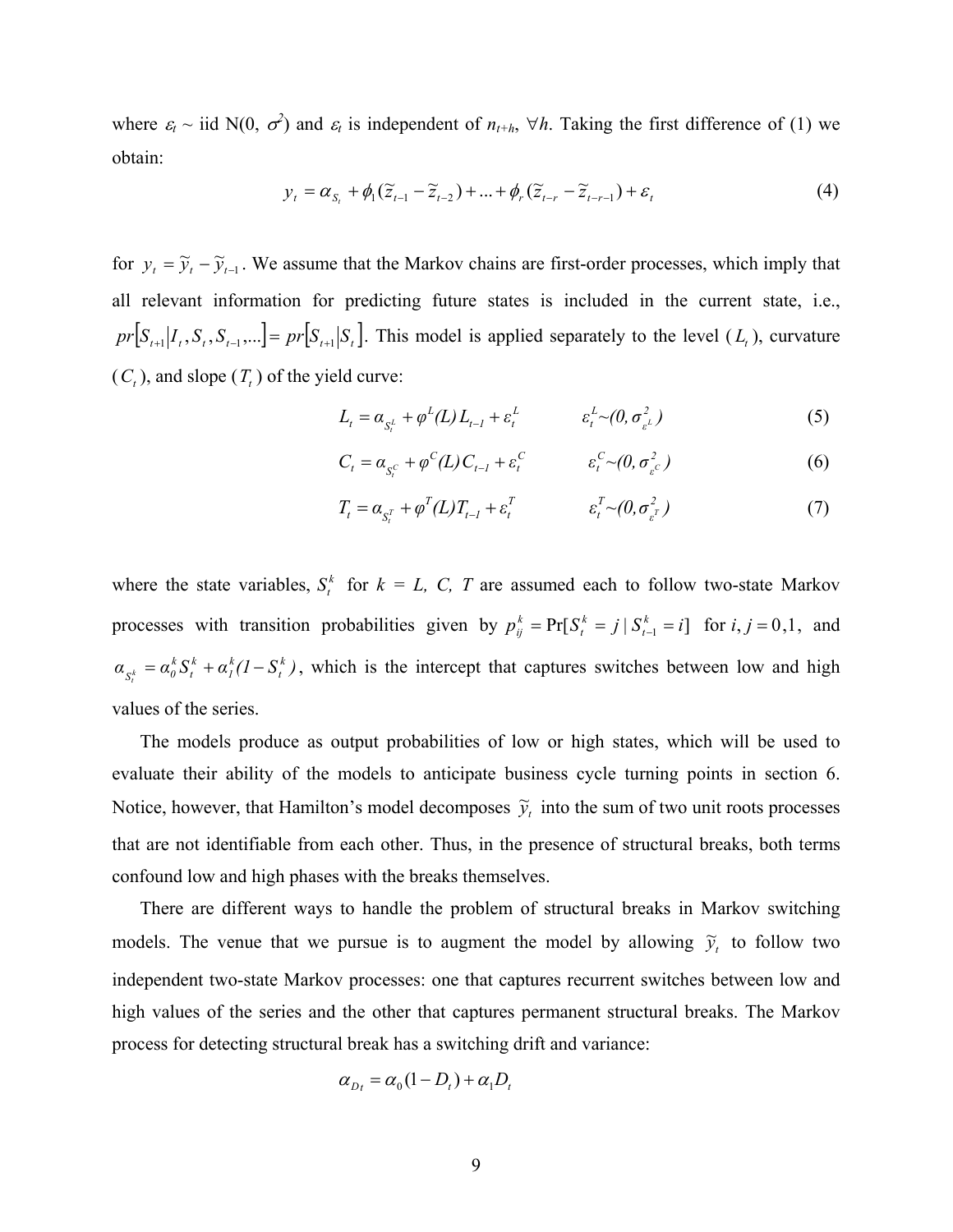$$
\sigma_{D_t}^2 = \sigma_0^2 (1 - D_t) + \sigma_1^2 D_t
$$

where  $D_t = 0$  if  $t < t^*$  and  $D_t = 1$  otherwise, and  $t^*$  is the break date. The transition probabilities for the Markov process are constrained to capture the endogenous permanent break as in Chib (1998):

$$
\Pr[D_t = 0 \mid D_{t-1} = 0] = q \qquad 0 < q < 1
$$
\n
$$
\Pr[D_t = 1 \mid D_{t-1} = 1] = 1.
$$

#### **3.2 The Multivariate Nonlinear Single-Factor Model of the Yield Curve**

We combine the information from each one of the components of the yield curve in a single factor, using a dynamic factor model with regime switching. Let  $y_t$  be the  $3 \times 1$  vector of observable variables, which consists of the empirical proxies of the level  $(L_t)$ , slope  $(T_t)$  and the curvature  $(C_t)$  of the yield curve. The measurement equations are given by

$$
\mathbf{y}_{t} = \mathbf{\Lambda} Y F_{t} + \mathbf{U}_{t} \tag{8}
$$

where,  $YF_t$  is the scalar common factor,  $U_t$  is a  $3 \times 1$  vector of idiosyncratic components, which measure variable-specific movements not captured by the common factor, and  $\Lambda$  is the  $3\times1$ vector of factor loadings that show to what extend each of the series is affected by the common factor. Individually, the equations that establish the link between the observable variables and the unobservable yield factor can be written as:

$$
L_t = \lambda_l^{YF} YF_t + u_{1t}^{YF}
$$
  
\n
$$
C_t = \lambda_2^{YF} YF_t + u_{2t}^{YF}
$$
  
\n
$$
T_t = \lambda_3^{YF} YF_t + u_{3t}^{YF}
$$
\n(9)

where  $\lambda_i^{YF}$  and  $u_{i,t}$  are the factor loadings and the individual idiosyncratic terms for the *ith* series, respectively  $(i = 1$  for level,  $i = 2$  for curvature and  $i = 3$  for slope). The yield factor is assumed to be uncorrelated with the idiosyncratic terms at all leads and lags.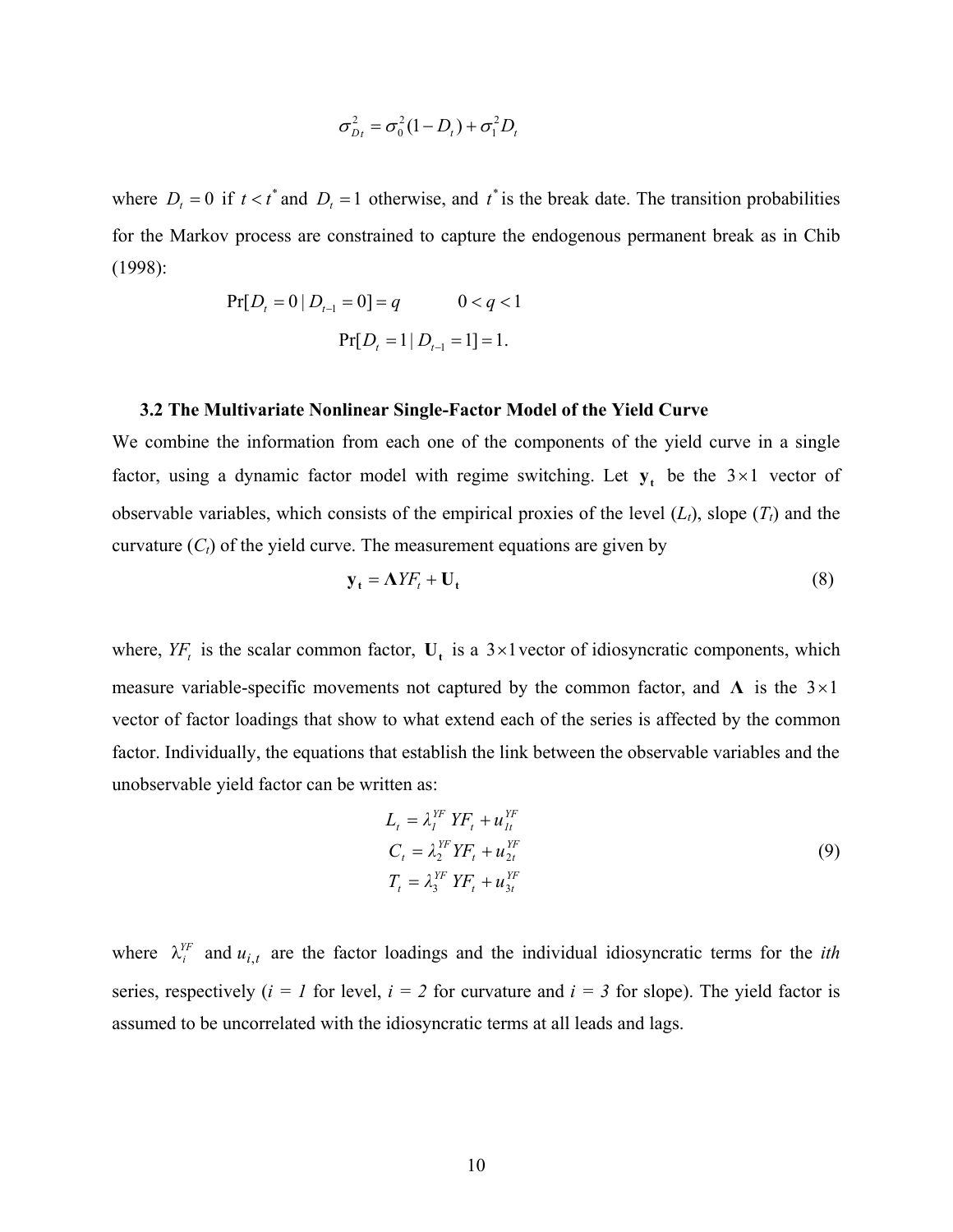We assume that the dynamics of the common yield curve factor can be represented by an autoregressive process whose intercept is subject to discrete changes depending on the state of the bond market cycle:

$$
\phi^{YF}(L)YF_t = \alpha_{S_t^{YF}} + \varepsilon_t^{YF}, \qquad \qquad \varepsilon_t^{YC} \sim (0, \sigma_{\varepsilon_{YC}}^2)
$$
 (10)

where  $\phi^{YF}(L)$  is a polynomial in the lag operator with roots outside the unit circle,  $\varepsilon_t^{YF}$  is the transition shock and  $\alpha_{S_t^{YF}} = \alpha_0 S_t^{YF} + \alpha_1 (1 - S_t^{YF})$ *YF t YF*  $\alpha_{S_t^{\text{ZF}}} = \alpha_0 S_t^{\text{ZF}} + \alpha_1 (1 - S_t^{\text{ZF}})$  is the switching intercept that drives the mean of the yield curve factor. The state variable,  $S_t^{YF}$  takes the value 0 or 1, according to a first order two-state Markov process, with transition probabilities given by  $p_{ij}^{YF} = Pr[S_i^{YF} = j | S_{i-1}^{YF} = i]$ *t YF t*  $\Pr_{ij}^{YF} = \Pr[S_t^{YF} = j \mid S_{t-1}^{YF} = j]$ where  $i, j = 0, 1$ . State 0 represents periods in which the yield factor takes low values whereas State 1 represents periods in which it takes high values.

 In order to account for the potential remaining variation in the three yield curve factors not shared by all of them simultaneously, we model the idiosyncratic components as the following autoregressive processes:

$$
u_{1t}^{YF} = d_1 u_{1t-1}^{YF} + e_{1t}^{YF}
$$
  
\n
$$
u_{2t}^{YF} = d_2 u_{2t-1}^{YF} + e_{2t}^{YF}
$$
  
\n
$$
u_{3t}^{YF} = d_3 u_{3t-1}^{YF} + e_{3t}^{YF}
$$
  
\n
$$
e_{it}^{YF} \sim i.i.d \ N(0, \sigma_{e_{i}^{YF}}^2), \qquad i = 1, 2, 3 \tag{11}
$$

## **4. The Multivariate Joint Bi-Factor Model of the Yield curve and the Economy<sup>10</sup>**

We propose a unified model of bonds market cycles and economic cycles that takes into account their dynamic interrelationships. The state space model is now augmented to include two

 $\overline{a}$ 

<sup>&</sup>lt;sup>10</sup> Notice that Diebold, Rudebusch, and Aruoba (2006) model the yields with 17 different maturities,  $y_t$ , as a function of *three* unobserved factors, f<sub>t</sub> – the level, curvature, and slope. Their coefficient matrix, Λ, linking f<sub>t</sub> to y<sub>t</sub> is parameterized based on Nelson-Siegel model. In Diebold, Rudebusch, and Aruoba's version with macroeconomic variables,  $f_t$  also includes capacity utilization, the federal funds rate, and inflation. In our model,  $y_t$  (not  $f_t$ ) includes three observable empirical proxies for the level, curvature, and slope of Treasury yields, which are used to extract *one* factor,  $f_t$ , representing the entire yield curve. In the version with macroeconomic variables,  $y_t$  (not  $f_t$ ) includes additionally industrial production and we estimate 2 factors, the second one representing the economy. These factors follow different two-state Markov processes. There is no parametric restriction on the coefficient matrix linking the  $f_t$  to  $y_t$  related to Nelson-Siegel model. The only aspect from Nelson-Siegel model that we use is the idea of the yield as composed by the slope, curvature, and spread – but we do so by using empirical time series proxies of them.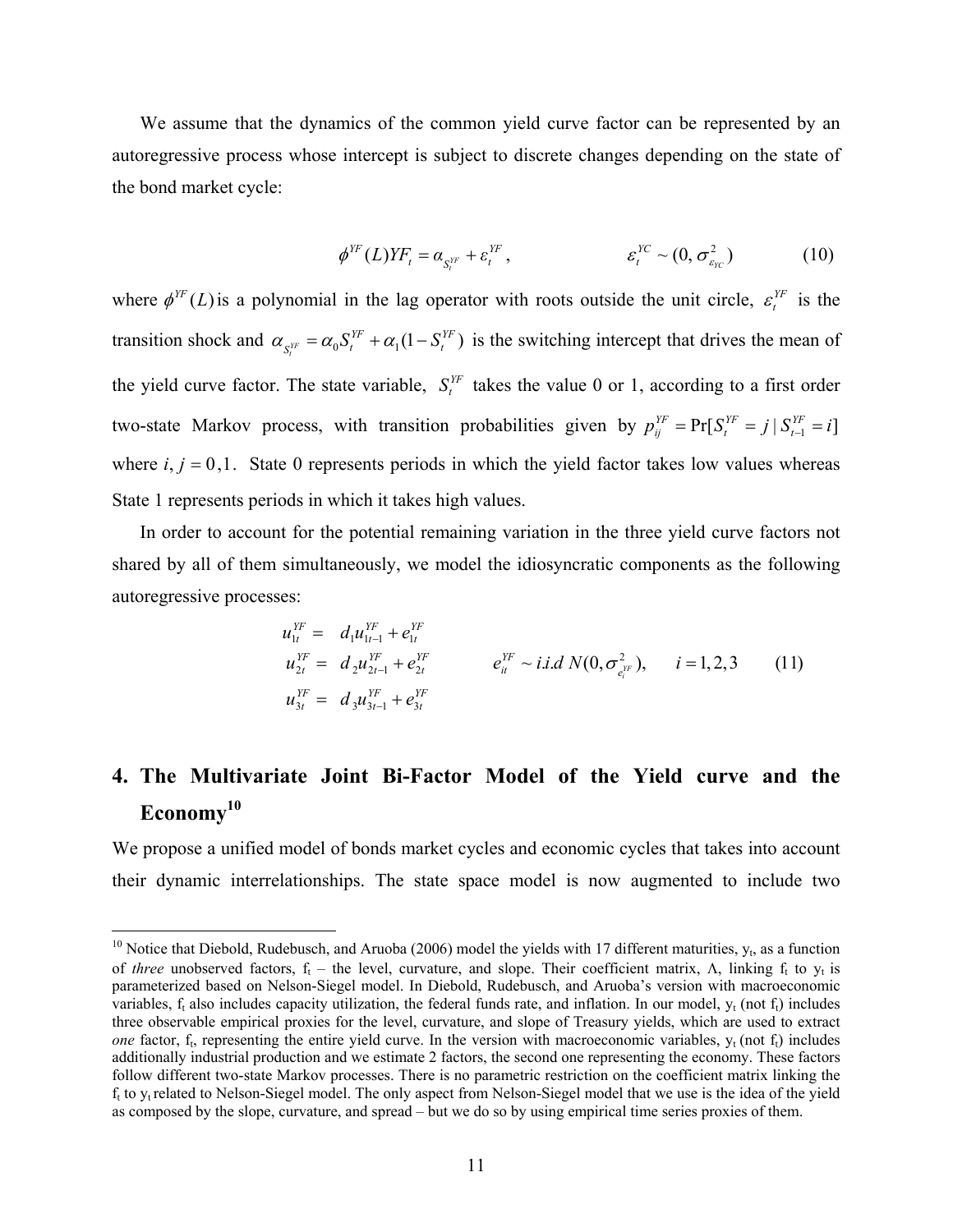unobserved factors, representing the yield curve and the economy. The latent yield curve factor,  $YF_t$ , is extracted from the empirical proxies for the level, the slope, and the curvature of the yield curve, as before. The industrial production series is used to construct the latent economic factor at the monthly frequency,  $EF_t$ .

 The model is cast in state-space, which allows us to simultaneously estimate the two unobservable factors as well as their intertemporal relationship. The interactions are investigated by specifying the factors as following a vector autoregressive system. The measurement equations still take the following form:

$$
\mathbf{y}_{t} = \Lambda \mathbf{F}_{t} + \mathbf{U}_{t} \tag{12}
$$

but now  $\mathbf{y}'_t = \{L_t, S_t, C_t, \Delta IP_t\}$ ,  $\mathbf{F}'_t = \{YF_t, EF_t\}$ , and  $\Lambda$  is the 4x2 matrix of factor loadings. The factors are assumed to be uncorrelated with the idiosyncratic terms,  $U_t$ , at all leads and lags. We allow the idiosyncratic errors of the economic and yield variables to be serially correlated:

$$
\mathbf{D}(L)\mathbf{U}_{t} = \Xi_{t} \tag{13}
$$

where **D** is the 4x4 matrix of autoregressive coefficients,  $\Xi$ <sub>*t*</sub> is the 4x1 vector of measurement

errors with  $\mathbf{E}_{t} \sim \mathbf{N} \begin{bmatrix} 0, & \mathbf{Z} & \mathbf{0} \\ \mathbf{0} & \mathbf{\Sigma}^{\text{EF}} \end{bmatrix}$ ⎠ ⎞  $\overline{ }$  $\mathsf I$ ⎝  $\sqrt{2}$  $\sqrt{2}$ ⎠ ⎞  $\begin{bmatrix} \phantom{-} \end{bmatrix}$ ⎝  $\big($ **EF YF Σ Σ** 0 0  $N\vert 0, \vert^2$   $\int_{\rm{S}}^{\rm{VF}}$   $\vert \vert$ ,  $\Sigma^{\rm{YF}}$  is the diagonal variance-covariance matrix

corresponding to the yield variables, and  $\Sigma^{\text{EF}}$  is the variance of the economic variable.<sup>11</sup>

-

 Each factor follows an unobservable autoregressive process whose intercept is a function of two distinct Markov variables,  $S_t^{YF}$  for the yield factor and  $S_t^{EF}$  for the economic factor. By

<sup>&</sup>lt;sup>11</sup> Estimates of the yield curve model  $(8)-(10)$  in the previous section indicate that the level component of the yield curve is very persistent. The Augmented Dickey-Fuller's (1979) test, Phillips and Perron's (1988) test, and the logperiodogram regression (after accounting for the highly volatile dynamics of the series in the early 1980s and the mean break in the 1990) all fail to reject the unit root hypothesis. One way to deal with nonstationarity of the series within the proposed framework is to work with its first difference. However, the level of yield curve itself might have information that is relevant for forecasting the economy, as found in some recent papers such as Wright (2006) and Ang, Piazzesi, and Wei (2006). Thus, we model the level of the yield curve as composed of two parts: a stationary component, which is captured by the common yield factor, and a stochastic trend not shared with the spread or with the curvature (i.e., the coefficient corresponding to the level of the yield curve in the matrix **D** is unity).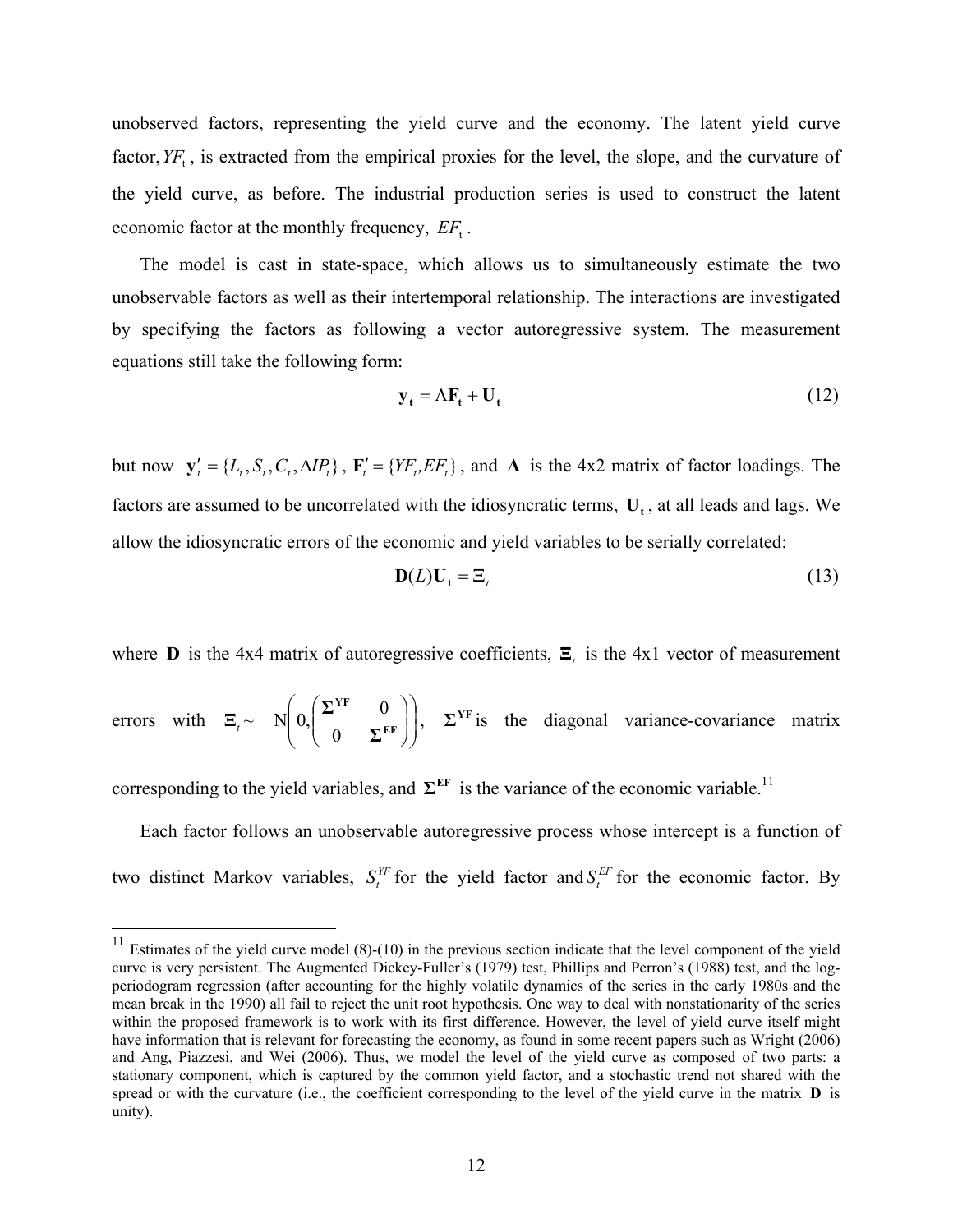allowing for potentially independent Markov processes for the two factors, we do not restrict the latent variables representing bond markets and the real economy to switch between phases at the same time, which would be an unreasonable assumption given that the yield curve anticipates the business cycle. The transition equations are:

$$
\mathbf{F}_{t} = \mathbf{\alpha}_{S_{t}} + \mathbf{\Phi} \mathbf{F}_{t-1} + \mathbf{N}_{t}, \qquad \mathbf{N}_{t} \sim (0, \mathbf{\Omega}_{t})
$$
\n(14)

The coefficients of the 2x2 transition matrix,  $\Phi = \begin{vmatrix} \psi & \psi \\ \psi & \psi \end{vmatrix}$ ⎦  $\overline{\phantom{a}}$  $\mathsf{I}$ ⎣  $\mathsf{L}$  $\Phi = \begin{vmatrix} \psi & \psi \\ \rho E^F & \phi E^F \end{vmatrix}$ *YF*  $\bigcap$  *YF*  $\theta^{\scriptscriptstyle\it LF}$   $\phi$  $\phi^{\mu\nu}$   $\theta^{\nu}$ , capture the lead-lag relationship

between the yield factor and the economic factor, while we assume that  $\Omega_t$  is the diagonal variance covariance matrix of the common shocks to each factor.<sup>12</sup> The intercept terms,

$$
\alpha_{S_t} = \left[ \frac{\alpha_0^{YF} + \alpha_1^{YF} S_t^{YF}}{\alpha_0^{EF} + \alpha_1^{EF} S_t^{EF}} \right],
$$
 switch between states, governed by the transition probabilities of the

first order two-state Markov processes,  $p_{ij}^{YF} = Pr[S_i^{YF} = j | S_{i-1}^{YF} = i], p_{ij}^{EF} = Pr[S_i^{EF} = j | S_{i-1}^{EF} = i],$  with  $\sum_{j=}^1$ *j*=0  $p_{ij}^{\rm YF}=\sum\nolimits_{j=1}^{1}$ *j*=0  $p_{ij}^{EF}$  =1, *i, j* = 0,1. The Markov chain *S<sub>t</sub>*<sup>*YF*</sup> represents high (*S<sub>t</sub><sup>YF</sup>* =1) or low  $(S_t^{FF}=0)$  bond market phases, while  $S_t^{EF}$  represents business cycle expansions  $(S_t^{EF}=1)$  or contractions  $(S_t^{EF}=0)$ . Given the assumptions of the model, the representation allows the underlying process for the bonds market cycle and the business cycle to switch nonsynchronously over time. This structure can capture the variable average lead-lag relationship between the phases of the two markets.

 We estimate all parameters and factors simultaneously in one step. Compared to two step procedures, this joint modeling has the advantage that it does not carry out parameter estimation uncertainty associated with extracting the factors to the VAR model that specifies the dynamic relation between the factors. We first cast the models in state space form and then combine a

 $\overline{a}$ 

<sup>&</sup>lt;sup>12</sup> Allowing for non-diagonal covariance matrix yields coefficients very close to zero.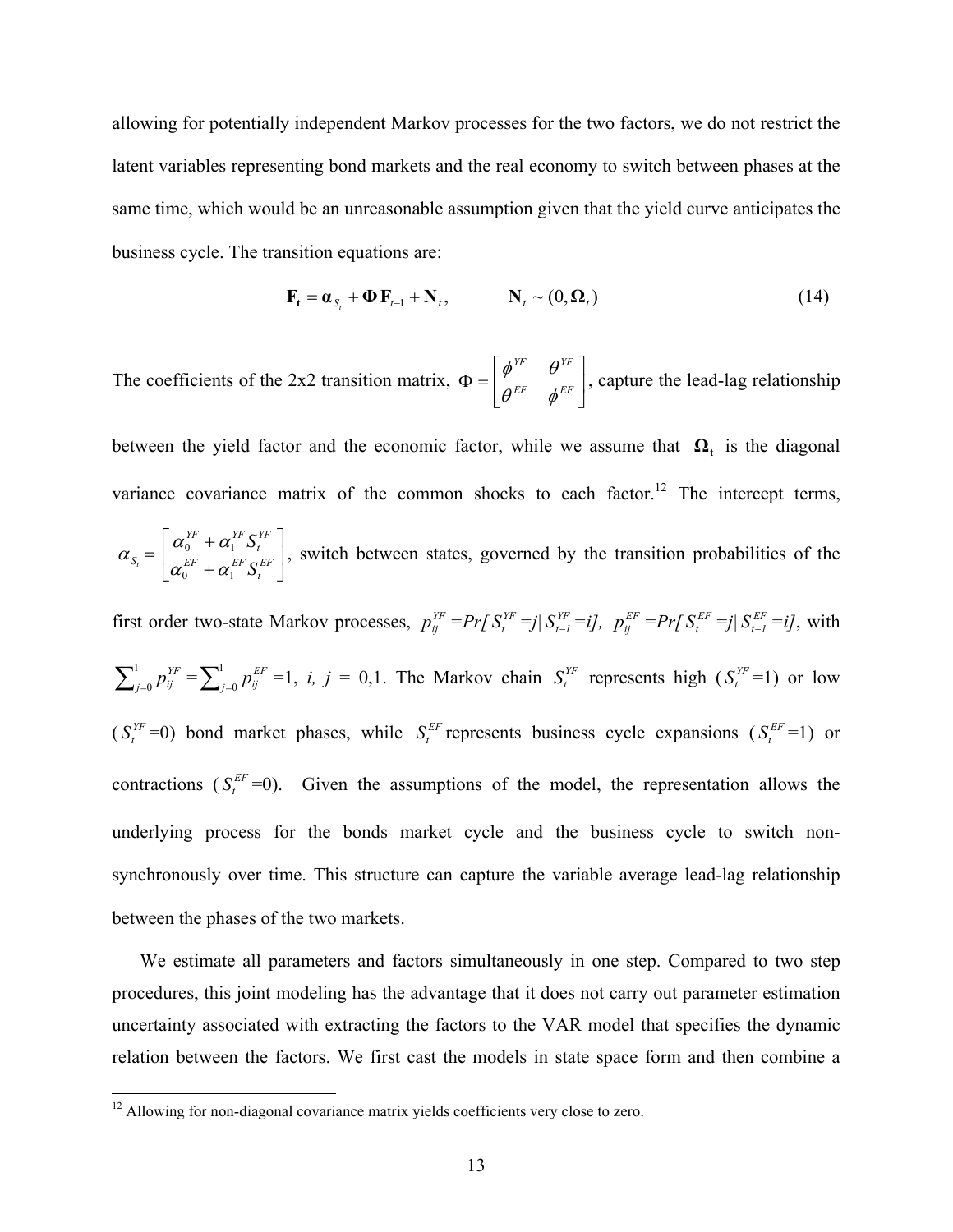nonlinear discrete version of the Kalman filter with Hamilton's (1989) algorithm. The increasing number of Markov cases is truncated at each iteration using an approximation suggested by Kim (1994). The nonlinear Kalman filter is initialized using the unconditional mean and unconditional covariance matrix of the state vector. A nonlinear optimization procedure is used to maximize the likelihood function, which is obtained as a by-product of the probabilities of the Markov states. In particular, we use Gauss-Newton and Berndt–Hall–Hall–Hausman algorithm, which is based on numerical derivatives and optimal step size. The convergence criterion for the change in the norm of the parameter vector in each iteration is set to 1e-5. For maximization of the likelihood, the parameters are constrained so that the autoregressive processes are stationary, the innovation covariance matrices are positive definite, and the transition probabilities are between 0 and 1. The predictions of the unobserved factors and of the probabilities of the Markov states are obtained as final pass of the nonlinear filter based on the maximum likelihood estimates.

### **5. Estimation Results**

 $\overline{a}$ 

We estimate our proposed dynamic single factor and bi-factor models and three alternative specifications for comparison, in addition to the benchmark model that produces the forecast object for the turning point analysis. The models are:<sup>13</sup>

Benchmark Model – univariate Markov switching model for industrial production.

- Model 1 univariate Markov switching model for the level of the yield curve.
- Model 2 univariate Markov switching model for the curvature of the yield curve.
- Model 3 univariate Markov switching model for the slope of the yield curve.

Model 4 – multivariate Markov switching single-factor model for the level, curvature, and slope of the yield curve.

Model 5 – multivariate Markov switching bifactor model for the level, curvature, and slope of the yield curve, and for the economy.

 $13$  The best specifications of the models in terms of the lags of the common factor and the idiosyncratic components were selected based on likelihood ratio tests and the significance of the coefficients.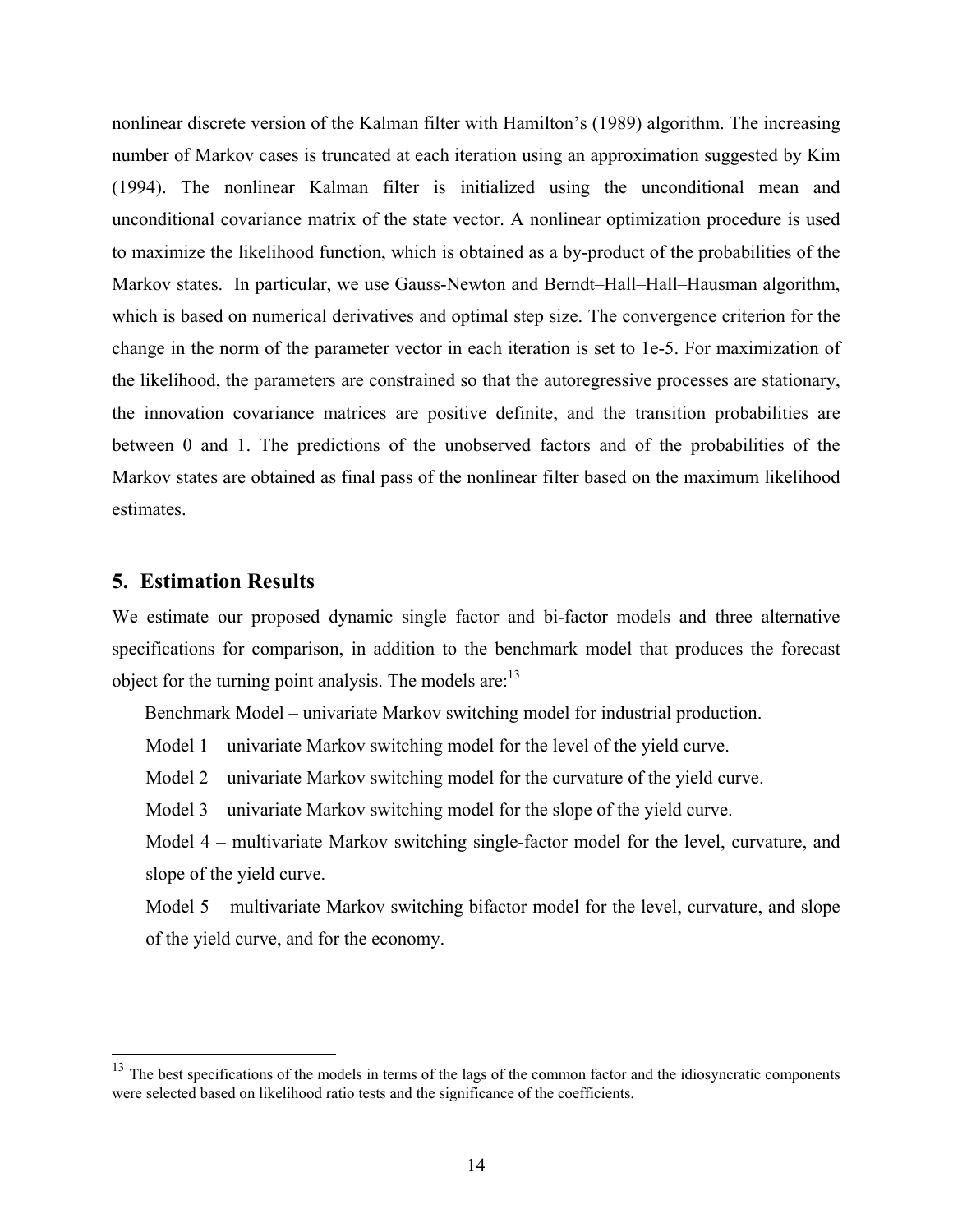#### **5.1 Benchmark Univariate Model of the Economy**

A two-state Markov switching model as described in section is 3.1 is fitted to changes in the log of industrial production, *<sup>t</sup>* Δ*IP* :

$$
\Delta IP_t = \alpha_{S_t^{IP}} + \phi^{IP}(L) \Delta IP_{-1t} + \varepsilon_t^{IP} \qquad \qquad \varepsilon_t^{IP} \sim (0, \sigma_{\varepsilon^{IP}}^2)
$$
 (15)

where the state variable  $S_t^P$  is assumed to follow a two-state Markov process with transition probabilities given by  $p_{ij}^{IP} = Pr[S_i^{IP} = j | S_{i-1}^{IP} = i]$ *t IP t*  $\sum_{i,j}^{IP}$  = Pr[ $S_t^{IP} = j | S_{t-1}^{IP} = i$ ] for  $i, j = 0, 1$ , and  $\alpha_{S_t^{IP}} = \alpha_0^{IP} S_t^{IP} + \alpha_1^{IP} (1 - S_t^{IP})$ *IP t*  $IP \cup \alpha$ <sup>IP</sup> *t IP*  $\alpha_{S_t^{\text{IP}}} = \alpha_0^{\text{IP}} S_t^{\text{IP}} + \alpha_1^{\text{IP}} (1 - S_t^{\text{IP}})$  is the intercept that captures switches between positive and negative growth mean rate of industrial production, representing recessions and expansions at the monthly frequency. The maximum likelihood estimates of the model are reported in Table 2. The phases of the growth rate of Industrial Production are symmetric with respect to their mean values, but asymmetric with respect to their duration. State 1 has a positive mean growth rate and a longer duration, which captures economic expansions, while state 0 has a negative mean growth rate and a shorter duration, representing recessions.

The estimated probability of regime 0 at time *t* conditional on the full sample information  $I<sub>T</sub>$ , denoted  $Pr[S_t = 0 | I_t]$ , is plotted in Figure 3. Since we are interested in obtaining specific turning point dates, we need to use a rule to convert the recession probabilities into a 0/1 variable that defines whether the economy is in an expansion or recession regime at time *t.* In particular, we assume that a business cycle peak occurs in month  $t+1$  if the economy was in an expansion in month *t*,  $Pr[S_t = 0 | I_T] < 0.5$ , and it entered a recession in  $t + 1$ ,  $Pr[S_{t+1} = 0 | I_T] \ge 0.5$ . A business cycle trough occurs in month  $t+1$  if the economy was in a recession in month  $t$ ,  $Pr[S_t = 0 | I_T] \ge 0.5$ , and it entered an expansion in month  $t + 1$ ,  $Pr[S_{t+1} = 0 | I_T] < 0.5$ .

 This simple rule produces a monthly business cycle dating that will be used as a benchmark for evaluation of the forecasting performance of the models. The phases of  $\Delta IP$ , closely match the NBER business cycle phases. The proposing dating has the advantage that it is readily available and can be estimated in real time, whereas the NBER dating is generally available expost and with long delays.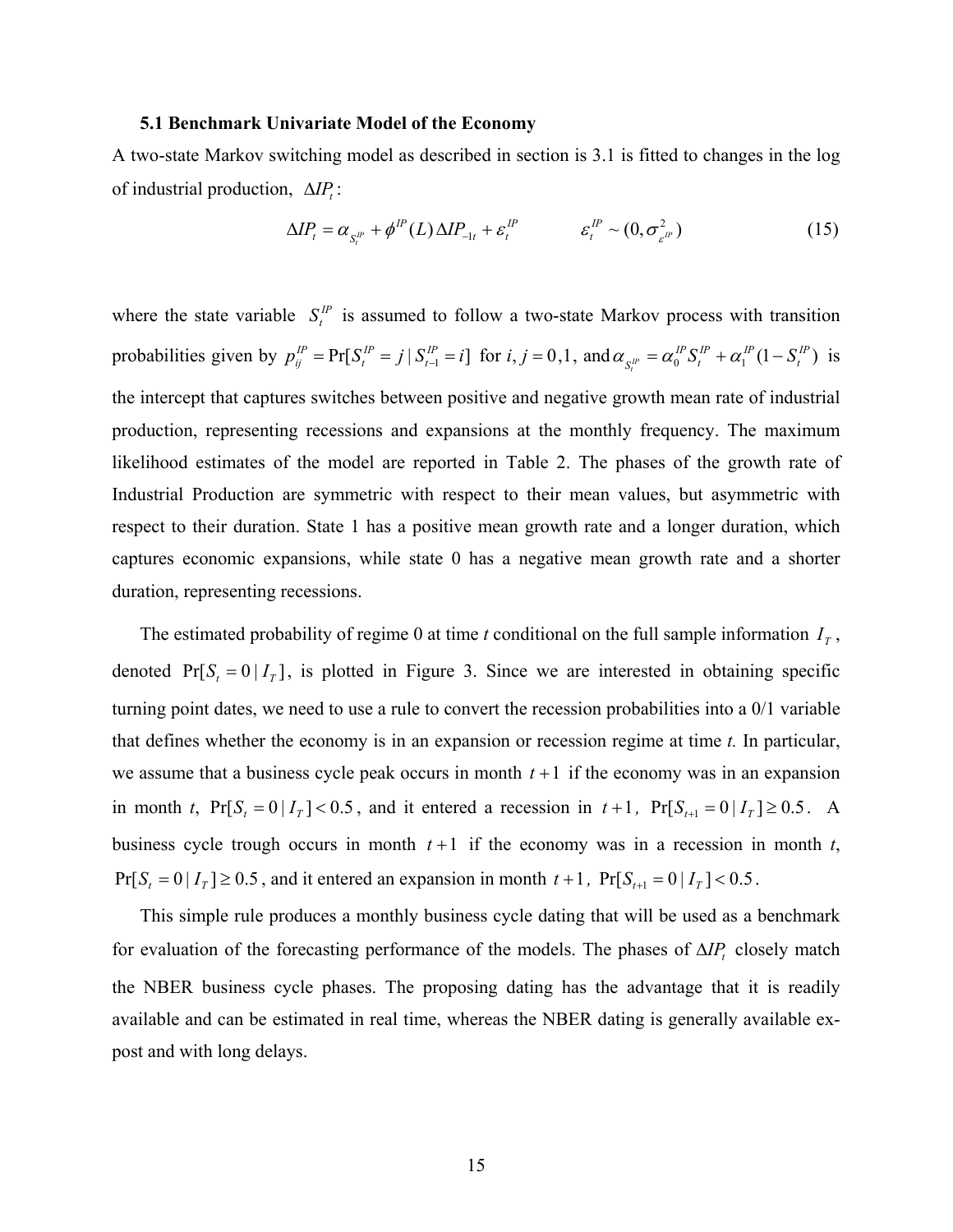#### **5.2 Univariate and Multivariate Single-Factor Yield Models**

Table 3 shows the maximum likelihood estimates of the univariate Markov switching models and the multivariate nonlinear dynamic single factor model of the yield curve. The coefficients of the Markov states are statistically significant in all models.

 The level, curvature, and slope of the yield curve switch between low and high values but these values are not stable over time. In particular, the level of the yield curve shows striking changes pre and post 1990. The high mean value was 10.1% whereas the one for the low mean state was 5.5% before 1990. After 1990, the mean in both states decreases substantially, with the high mean equal to 5.4% and the low mean equal to 3%. This can be visualized in Figure 4, which plots the level of the yield curve and the smoothed probabilities of the high level state. Notice that the high level state is the one that predicts future recessions – the probabilities indicate that the high level state generally occurs from the middle of an expansion until a couple of months before the beginning of recessions. The exception is during the period of the Great Inflation between 1978 and 1985, in which the probabilities remain high even during recessions. The estimated probabilities of the Markov states for the level are consistent with the dynamics of inflation expectations over the business cycle.

 The curvature of the yield curve also shows dramatic changes before and after 1990. Before 1990, the high and low values were around 1.3% and 0.2%, respectively. After this point, the high mean decreases to 0.3%, whereas the low mean of the curvature becomes negative, decreasing to -1.3%. Figure 5 shows the probabilities of low mean state and the curvature series. In contrast with the level, it is the low mean state of the curvature that is associated with economic recessions. In particular, the probabilities of low mean increase (as the curvature decreases or becomes negative) right before or during recessions. Notice that after 1990-1991 and the 2001 recessions, the probabilities remain high even after the recessions were over and until the middle of the subsequent expansions. This and other features of the curvature make it a less reliable leading indicator of recessions, as discussed in section 6.

 The dynamics of the slope of the yield curve – the term spread – has also changed significantly over time. The break date for this series is earlier than for the other two components, occurring in 1980-1981. We find that both the mean and variance of the slope display a break around this period. Prior to this date, the high mean state was around 2% and the low mean state was negative, at -1%. Differently from the other two components, both the high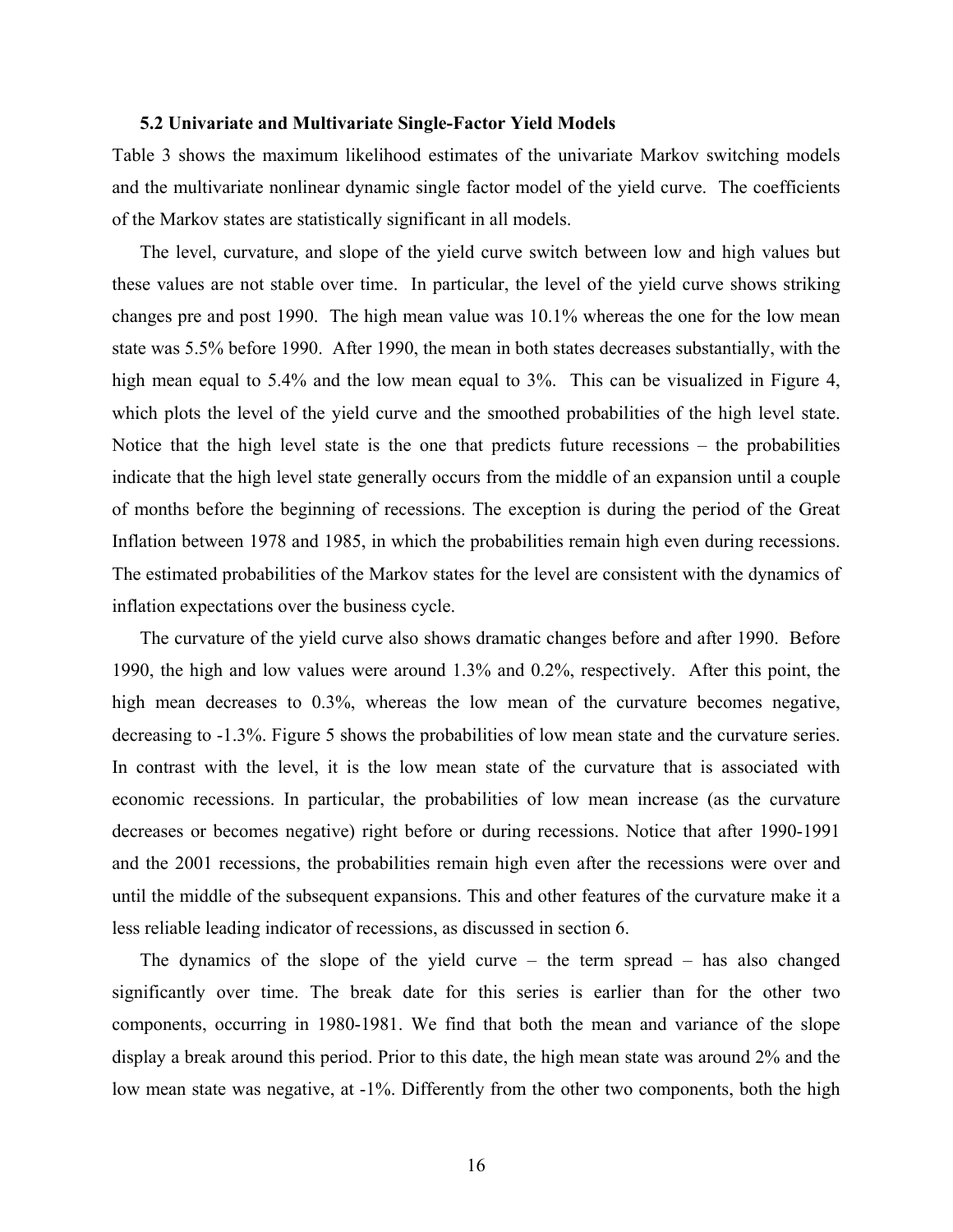and low state mean values have increased after the break: the high mean to 3%, and the low mean became positive at  $0.9\%$  in the posterior period. That is, since 1980-1981 a flat curve – rather than an inversion of the curve – signals recession. This can be seen in Figure 6, which plots the smoothed probabilities of the low slope state and the slope series. As for the curvature, low values of the term spread are associated with recessions. Notice that the probabilities of flat or inverted slope generally rise to around 100% towards the middle to the end of economic expansions and fall to values around 0% during recessions. The fact that the low mean state has turned positive since 1980-1981 illustrates the uncertainty on inferring subsequent recessions from changes in the term spread. For example, there were some instances – such as in 1995 or in 1998, in which the slope became flat but no recession followed. This will be discussed in more detail in section 6.

 There is a large body of literature documenting changes in the volatility of the U.S. economy. In particular, McConnell and Perez-Quiros (2000) find evidence of a break towards more stability in the economy since 1984. We find that the level and slope of the yield curve also display an increased stability. The variance of the level fell to  $\frac{1}{4}$  of its value after 1990, while the variance of the slope decreased to half its value after 1982. On the other hand, we do not find a significant change in the volatility of the curvature.

 The last column of Table 3 shows the estimated coefficients from the multivariate dynamic single factor model of the yield curve. The model extracts an indicator from the common information underlying the level, curvature, and slope of the yield curve. An important feature of this model is that the nonlinear combination of several variables mitigates the instability of each individual series. The resulting yield factor does not display structural breaks. The high mean state is 0.6 and the low mean state is negative, -0.4. Notice that the low mean state is lengthier than the high mean state, as implied by the larger transition probability of the former. The factor loadings measure the sensitivity of the series to the extracted yield curve factor. The loadings are negative for the curvature and the slope and positive for the level. This implies that high values of the yield factor are associated with future recessions.

 Figure 7 plots the smoothed probabilities of high state for the yield factor. The probabilities consistently rise above 50% a couple of years before economic recessions – in the middle of expansions – and remain high until the beginning of recessions. Notice that the probabilities were noisy in the period between 1994 and 2001 as did the probabilities of the level and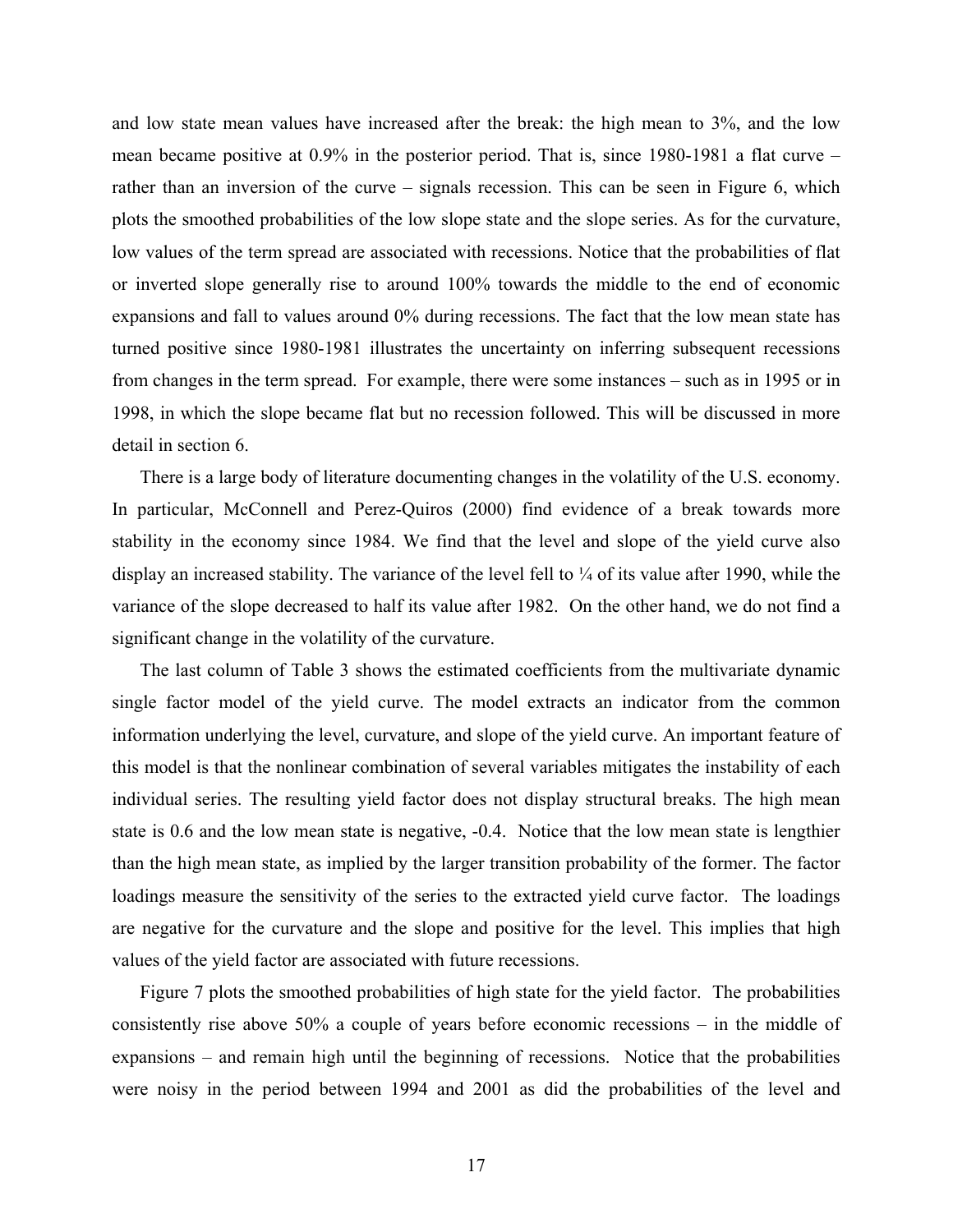curvature described above. In fact, it would have been difficult to interpret movements of the yield curve factor at that time since it signaled the possibility of future recessions around 1995 and 1998 but no recession followed these high values of the yield curve factor. During this period, the level of the yield curve increased and the slope became flat.<sup>14</sup> Thus, this model is still not able to extract unambiguous future recession signals when the movements in the components of the yield curve are subtle.

#### **5.3 Multivariate Joint Bi-Factor Model of the Yield Curve and the Economy**

We propose a bi-factor model that takes into account the dynamic interrelationship between the bonds market and the real economy. This model uses the components of the yield curve to extract the yield factor as before, but now it is estimated conditional on its relationship with the economic factor – which is extracted using information from the growth rate of industrial production.

Table 4 shows the maximum likelihood estimates.<sup>15</sup> The yield factor extracted from this framework shares some similarities with the single yield factor that uses information on the yield curve only. Most parameters are close in value. In particular, the factor loadings have the same signs – positive for the level and negative for the curvature and slope, implying that the high state of the yield-economy factor is associated with future economic recessions. Figure 8 plots the extracted yield-economy factor and its components along with recessions as dated by industrial production. The yield-economy factor, which is a nonlinear combination of the yield components, is found to be stationary and with more pronounced cyclical fluctuations than its individual components. These features substantially increase the ability of the factor to signal future recessions, as will be discussed in more detail in the next section. Notice that the yieldeconomy factor rises substantially around two years before the beginning of recessions. This can also be observed in the dynamics of the smoothed probabilities of high value for the yield factor, as shown in Figure 8. Each one of the six recessions in the sample – including the most recent one that started in 2007:12 – is preceded by a rise in the probabilities of high yield factor above 50%. At the onset of recessions, however, the probabilities – and the yield factor – fall. This is a

 $\overline{a}$ 

<sup>&</sup>lt;sup>14</sup> During this period there was a mild economic slowdown in the U.S associated with international financial crises such as the Mexican Crisis in 1994, the Asian Crisis in 1997, and the Russian crisis in 1998.

<sup>&</sup>lt;sup>15</sup> For identification of the factors, we set the variance of the yield factor and the loading of the economic factor to one. This is a standard normalization to fix a scale for the factors and do not affect the estimated coefficients.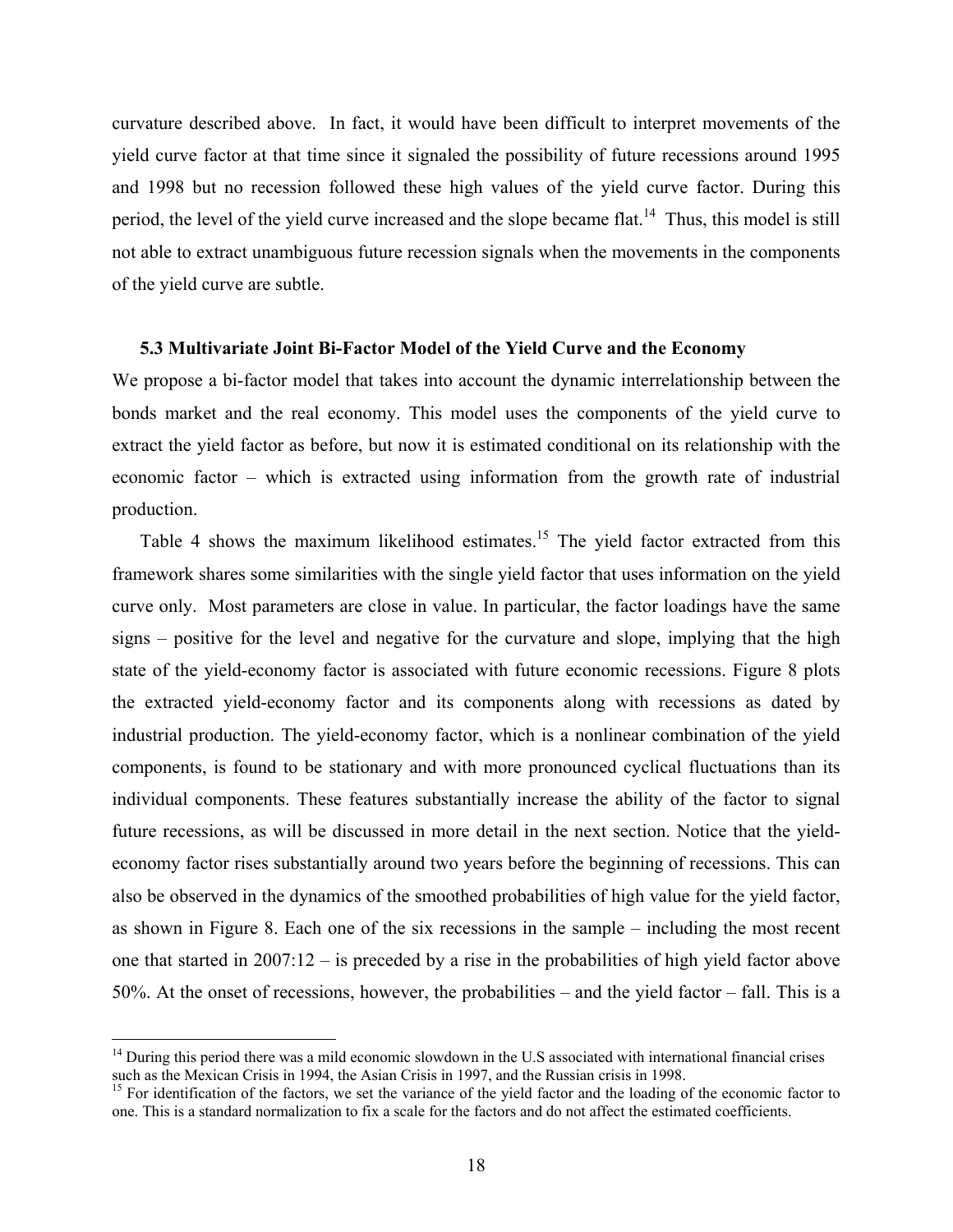very interesting feature as the factor seems to convey additional information on future recessions. While an increase in the probability of high state signals recessions with a long lead, the beginning of recessions themselves – which is difficult to call in real time – can be identified by a subsequent fall in the probabilities of high state.

 The main difference between the yield-economy factor extracted from the joint model of the yield curve components and economic information and the factor extracted only from the yield components is that the former has a lower transition probability in the high state compared to the latter. This implies a longer duration during the high phase for the yield-only factor as it can be observed by comparing Figures 7 and 9. The smoothed probabilities of the yield-only factor remain high and display two false signals during the mid-1990s, while the smoothed probabilities of high state for the yield-economy factor do not give any false signals during this period and only increase before the 2001 recession. Thus, by including the relationship between the bonds market and the real economy, we obtain a factor that more accurately anticipates economic recessions.

 The last column of Table 4 reports the parameter estimates for the economic factor. The Markov switching coefficients are highly significant. The two states for the economic factor share very similar patterns to the phases of growth in industrial production (Table 2), with a negative mean growth rate in state 0 and a positive one in state 1. However, the two states do not have a symmetric duration, with expansions lasting longer than recessions.

 The relationship between the yield factor and the economic factor is represented by the coefficients of the vector autoregression in the transition equations (14),  $\Phi = \begin{vmatrix} \phi & \phi \\ \phi & \phi \end{vmatrix}$ ⎦  $\overline{\phantom{a}}$  $\mathsf I$ ⎣  $\mathsf{L}$ *EF EF YF*  $\theta$ <sup>*YF*</sup>  $\theta^{\tiny \it EF}$   $\phi$  $\phi^{YF}$   $\theta^{YF}$ , The

signs of the coefficients are as expected. The lagged yield factor is negatively correlated with the current economic factor ( $\theta^{EF} = -0.12$ ). That is, high values of the lagged yield factor are associated with low future values of the economic factor. On the other hand, the lagged economic factor is positively associated with the yield factor ( $\theta^{YF} = 0.04$ ). Notice that these coefficients reflect the average relationship over the states. The lead-lag dynamics of the bonds market and the real economy is better depicted by studying the linkages between their phases. This can be directly examined within our proposed nonlinear framework that allows for two distinct (but potentially dependent) Markov processes to represent the yield curve cycle and the business cycle.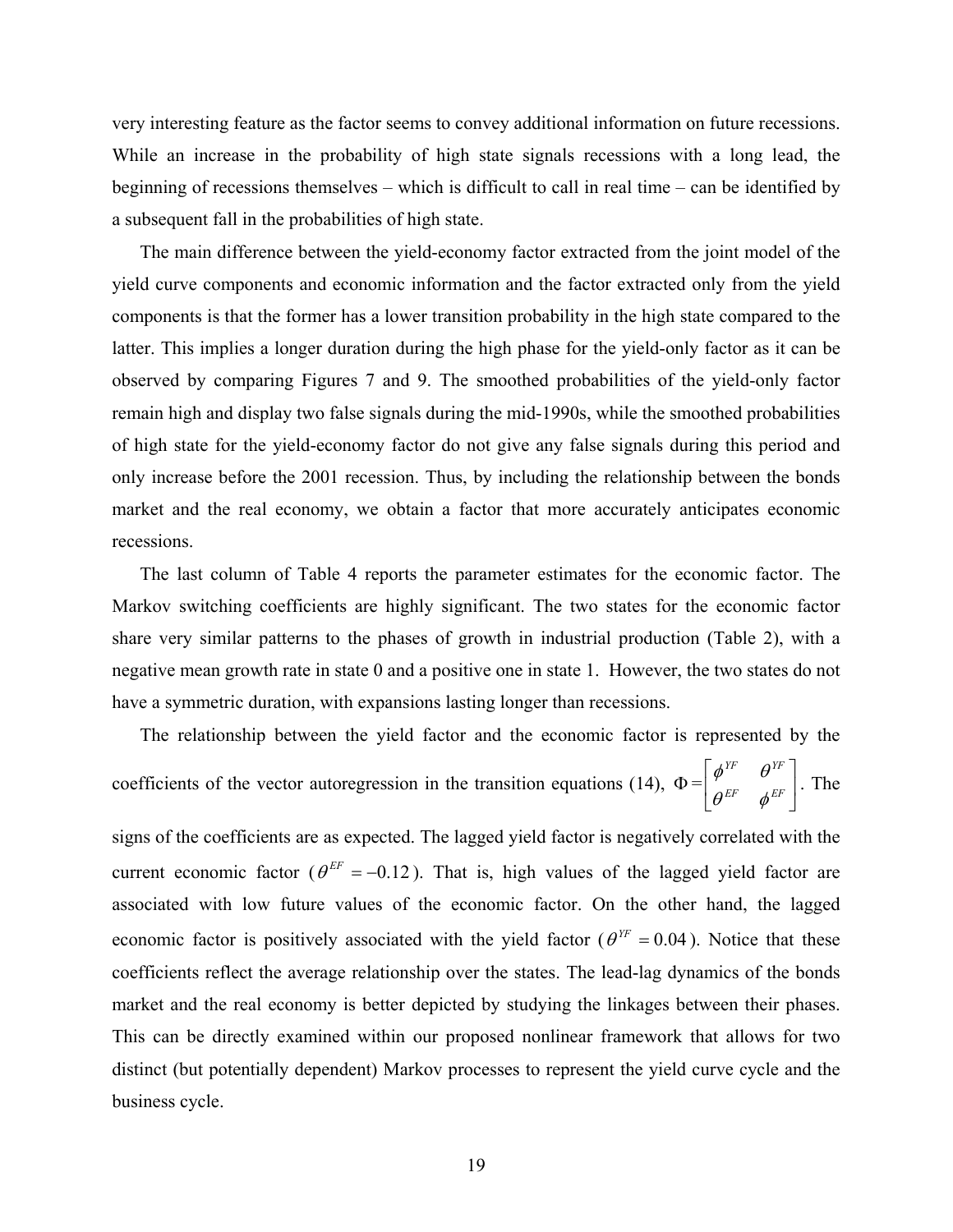### **6. Event Timing Forecast - Turning Point Analysis**

The proposed Markov switching models are very powerful tools for event timing analysis, which is examined in this section. The forecast objects are turning points of business cycles – the beginning (peaks) and end (troughs) of economic recessions. Once the economy enters a recession (or in an expansion) its end is certain, but not the timing in which it will occur.

 Tables 5 and 6 report turning point signals and errors of our proposed models and the univariate alternatives in signaling recessions, as dated by the benchmark model of industrial production. The turning points for all models are determined according to the simple rule based on the full sample probabilities of the Markov states as described in section 5.1.

 In addition to in-sample turning point forecasts, we also test the ability of the models to forecast the current recession out-of-sample using unrevised real time data. In particular, we estimate the models up to 2003:12 and recursively re-estimate them out-of-sample until 2007:12. The results are shown in the last row of the two panels in Table 5.

 The level of the yield curve (Model 1) misses 3 out of 6 peaks and 3 out of 5 troughs, while the curvature of the yield curve (Model 2) misses 2 peaks and 4 troughs. Note that the probabilities of a recession from the level series remained above 50% from 1994 to 2001, giving very mixed signals of a recession since the early stages of the longest expansion in the U.S. history. This is related to the fact that the level series decreased substantially in the last two decades, which contributes to confound the low and high state phases compared to previous decades. The worst performance is from model 2. In addition to missing many turning points, the curvature also signals 2 false peaks and 2 false troughs. As it can be seen in Figure 5, these false signals took place in 1976-1978 and in 1984-1989.

 As it is found in the literature, the term spread does very well in forecasting business cycle turning points (Model 3). It signals all troughs and five out of six peaks. However, it falsely signals a peak and trough in 1985-1986 and gives very mixed signals for the 2001 recession. As for the model for the level, the smoothed probabilities of recession from the term spread rose above 50% since 1995 and remained high until the beginning of the recession in 2001, six years later. The reason for this uncertainty can be visualized in Figure 6. The slope of the curve became flat from 1995 to 1999, but it only inverted in 2000. If this model were to be used to forecast recession at that time, there would certainly be large uncertainty on whether and when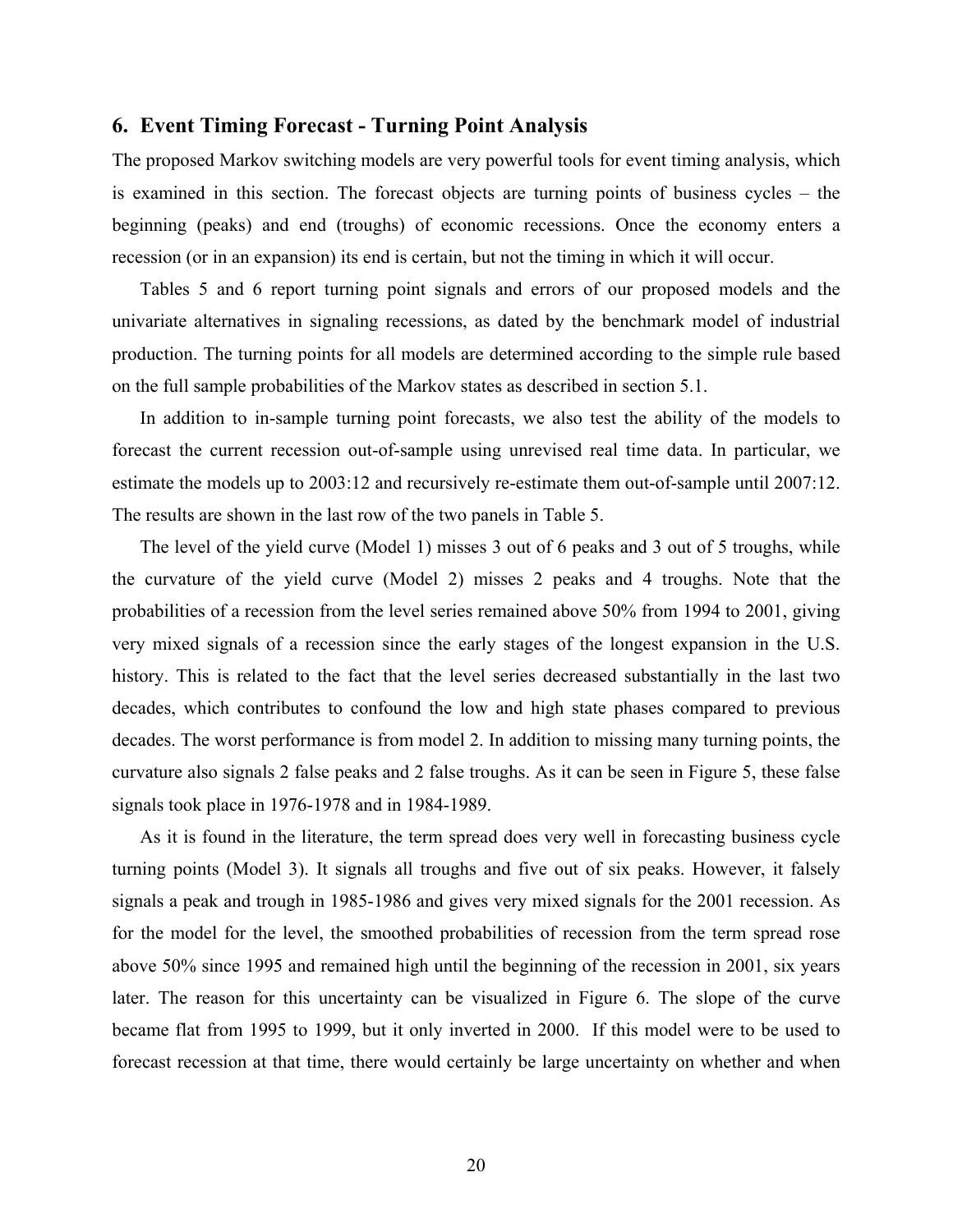the economy would be heading to a recession during these six years, since prior to this period the spread identified recessions with an average lead of two years.

 The advantage of our proposed models is that it combines information from the level, curvature, and slope of the yield curve and filter out idiosyncratic movements in these components that are not common to all. The resulting factors are much improved leading indicators of the economy – especially the one obtained from Model 5, which in addition to the yield components uses information on the lead-lag relationship between the yield curve and the real economy.

 As shown in Tables 5 and 6, Models 4 (single yield factor) and 5 (yield-economy factor) signal all peaks and troughs in the sample. Although Model 4 correctly signals the 2001 recession with a lead of 13 months, the smoothed probabilities of recession increase above 50% in 1995-1996 and again in 1997-1998 (Figure 7). Thus, as Models 1 and 3, the single factor model that uses information from the three yield components still does not correctly filter the information from the flat yield curve from 1994 on.

 On the other hand, Model 5 has a striking performance, with a perfect forecast score (i.e, zero turning point errors, Table 6). It anticipates all 6 peaks and 5 troughs in-sample with an average lead of 23 months and 19 months, respectively. In addition, it does not give any false signals, even when the yield curve turns flat and no recession follows as in the mid-1990s. Finally, Model 5 (and model 4) not only signals the beginning of the 2007 recession out-of-sample, it has already identified its end – the probabilities of recession fell below 50% in the end of 2007 – which none of the alternative models did.<sup>16</sup>

 Tables 7, 8, and 9 compare the forecasting performance of the alternative models in predicting business cycle turning points using different measures. Generally, the accuracy (or calibration) of probability to forecast the occurrence of a binary event is evaluated by the match between forecasts and realizations. Resolution (or discrimination) is another important measure of probability forecast performance, which refers to the ability of forecasts to discriminate states with relatively high conditional probabilities of the event from states with relatively low conditional probabilities. Finally, a popular test is the forecast skill, which refers to the accuracy of forecasts relative to a benchmark forecast. There are a number of different measures of

<u>.</u>

<sup>&</sup>lt;sup>16</sup> This paper was written in December 2008. At this time the peak of the 2007-2009 recession had already been announced to be December 2007, but not the trough.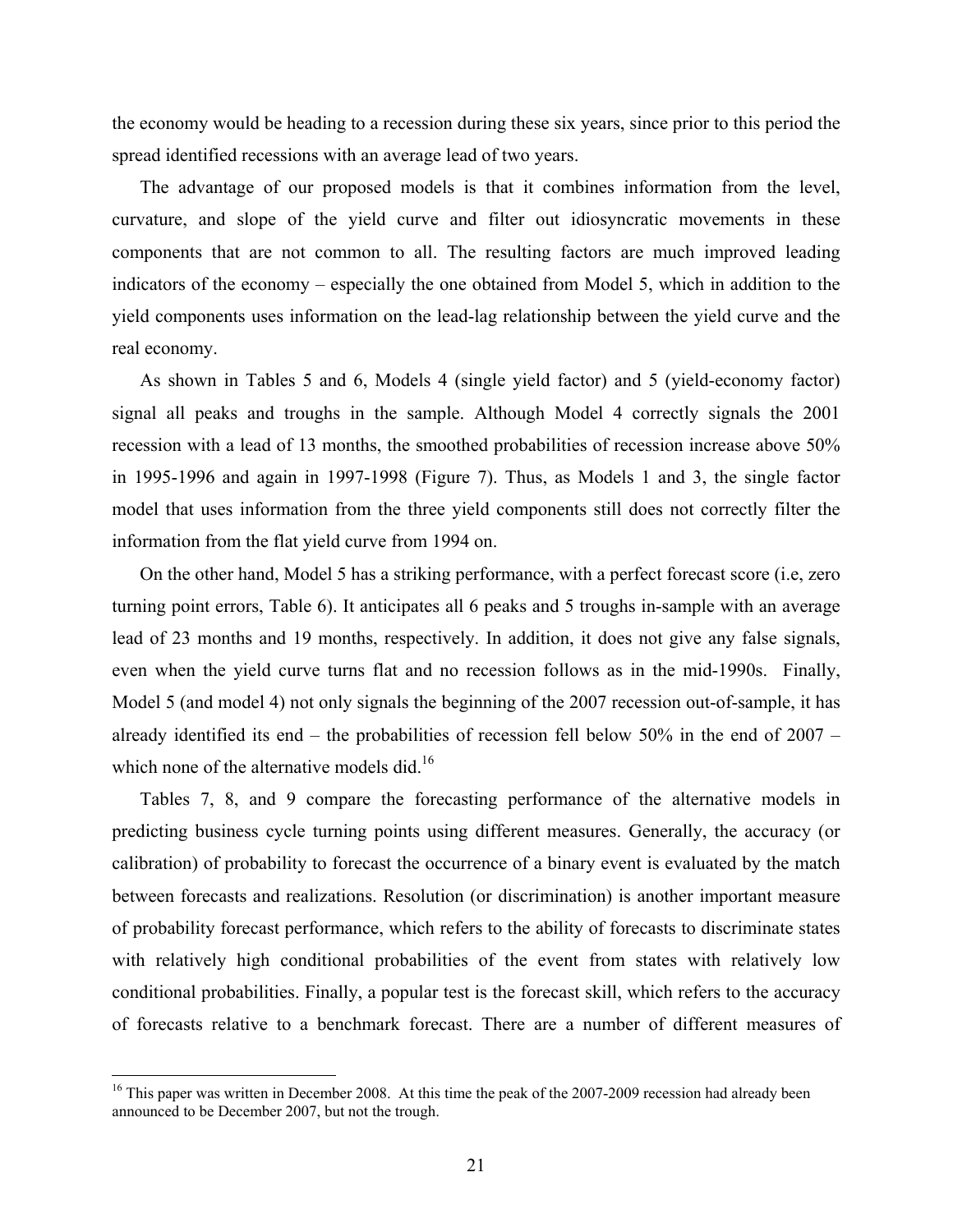accuracy, resolution, and skill, but most are based on a probability counterpart of the mean squared error. We evaluate the probability forecasts using the Quadratic Probability Score (QPS) (Brier and Allen 1951), which was popularized by the seminal work of Diebold and Rudebusch (1989), the Yates (1982) Decomposition, and the Murphy (1988) Skill Score.

 The QPS is the most used probabilistic evaluation test. It measures the closeness of the probability forecasts from the realization of the event:

$$
MSE_1 = QPS = \frac{2}{T} \sum_{t=1}^{T} \{f_t - N_t\}^2
$$
 (16)

where  $f_t$  are the smoothing probabilities from the models (the model predictions),  $N_t$  is the 0/1 dummy variable that takes the value of one during recessions dated by ΔIP as measured by the simple rule described in section 5.1, and zero otherwise. The QPS ranges between 0 and 2, with the maximum accuracy corresponding to zero. The QPS penalizes larger forecast errors more than smaller ones.

 Resolution or discrimination is not measured by the QPS, which also does not allow for evaluation of the probability of occurrence against non-occurrence. We use a test proposed by Yates (1982), which decomposes the covariance of the Mean Squared Error into calibration and resolution as:

$$
MSE_2 = Var(N_t) + \Delta Var(f_t) + MinVar(f_t) + (\mu_f - u_N)^2 - 2Cov(f_t, N_t)
$$
  
\n
$$
MinVar(f_t) = (\mu_{f|N=1} - \mu_{f|N=0})^2 Var(N_t)
$$
  
\n
$$
\Delta Var(f_t) = Var(f_t) - MinVar(f_t)
$$
\n(17)

where *Var*(.), <sup>μ</sup>(.) and*Cov*(.) denote the sample variance, mean, and covariance, and  $\mu_{f|N=1}$  and  $\mu_{f|N=0}$  are the mean conditional on state one and zero, respectively. The first term, the variance of the observed event, reflects the forecast difficulty. The second term,  $\Delta Var(f_t)$ , can be interpreted as the excess variability of the forecast, while the conditional minimum forecast variance,  $MinVar(f<sub>t</sub>)$  is a measure of resolution. The fourth term is a measure of unconditional bias, and the fifth term is the association of the forecast to the observed event. Notice that there is a trade-off between calibration and resolution in minimizing the  $MSE<sub>2</sub>$ . A perfect discrimination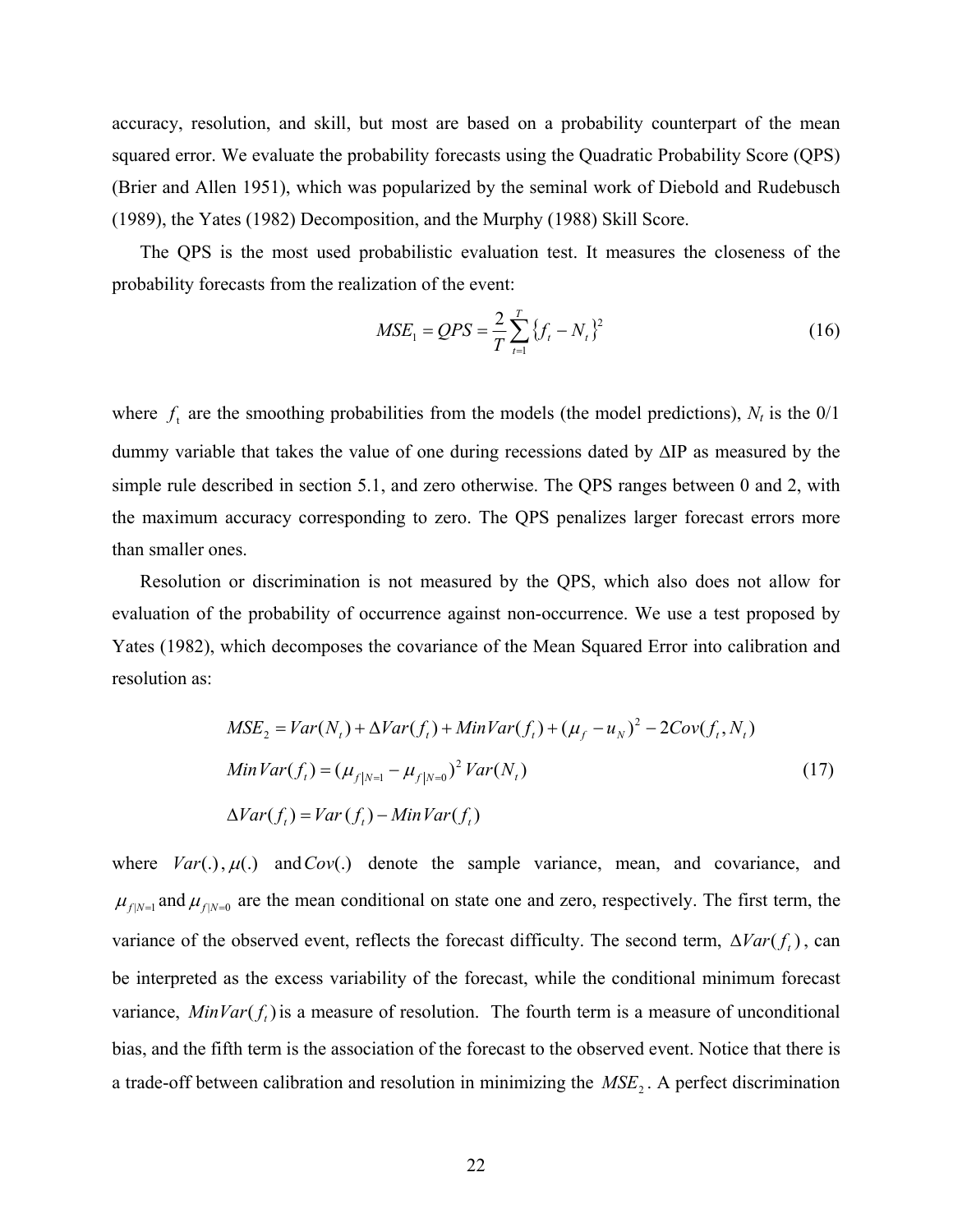would imply miscalibrated forecasts given that it attains at the constant forecast  $(MinVar(f_t) = 0)$  that results in a zero correlation between the forecast and the observed event. On the other hand, a high degree of calibration implies only a fair degree of discrimination.

Finally, we also use Murphy's decomposition of the Skill Score  $(MSE<sub>4</sub>)$ . The basic skill score compares the accuracy of the forecast with the constant forecast of the mean of  $N<sub>t</sub>$ :

$$
MSE_4 = 1 - (MSE_1 / MSE_3)
$$
\n<sup>(18)</sup>

where  $MSE_3 = 2/T \sum_{t=1}^{1} \{ N_t - \mu_N \}^2$  $= 2/T \sum_{i=1}^{T} \{N_i$ *t*  $MSE$ <sub>3</sub> = 2/T  $\sum$  { $N_t$  –  $\mu_N$ 1  $\mathcal{L}_3 = 2/T \sum {\{N_t - \mu_N\}}^2$  is the benchmark forecast. The skill score is 1 for perfect forecasts, 0 if the forecast is only as accurate as the benchmark forecast, and negative if the forecast is less accurate than the reference. Murphy (1988) decomposes the skill score as:

$$
MSE5 = [Corr(Nt, ft)]2 - [Corr(Nt, ft) - (SDf / SDN)]2 - [(\muf - \muN) / SDN]2
$$
 (19)

where *Corr*(.) and *SD*(.) stand for correlation and standard deviation, respectively. The first term, the squared correlation between the forecast and the IP-dated recessions, is a measure of resolution, which is high if the forecasts associated with the occurrence are generally higher than the forecasts associated with nonoccurrence. The second term is the 'conditional bias,' and it evaluates how well the standard deviation of the forecasts reflects the lack of perfect correlation. The third term is the 'unconditional bias', and it measures how close the average forecast matches the mean of the observed event. Note that the second and third terms are nonnegative, which implies that the first term would be a measure of the forecast skill if the bias could be eliminated.

 Table 7 compares the accuracy of different models in predicting the IP-dated recessions, using the Quadratic Probability Score. The table shows the forecast horizons in which the models perform best in the short run, medium run, and long run, which are found to be at 3, 15, and 22 months, respectively. The level (Model 1) and the slope (Model 3) of the yield curve produce the most accurate forecasts at the 15-month horizon, while the curvature (Model 2), the yield factor (Model 4), and the yield-economic factor (Model 5) do best at the 22-month horizon. None of the models perform as well in the short run. The joint dynamic factor model of the yield and the economy (Model 5) displays the best accuracy at any horizon, with QPS values less than half of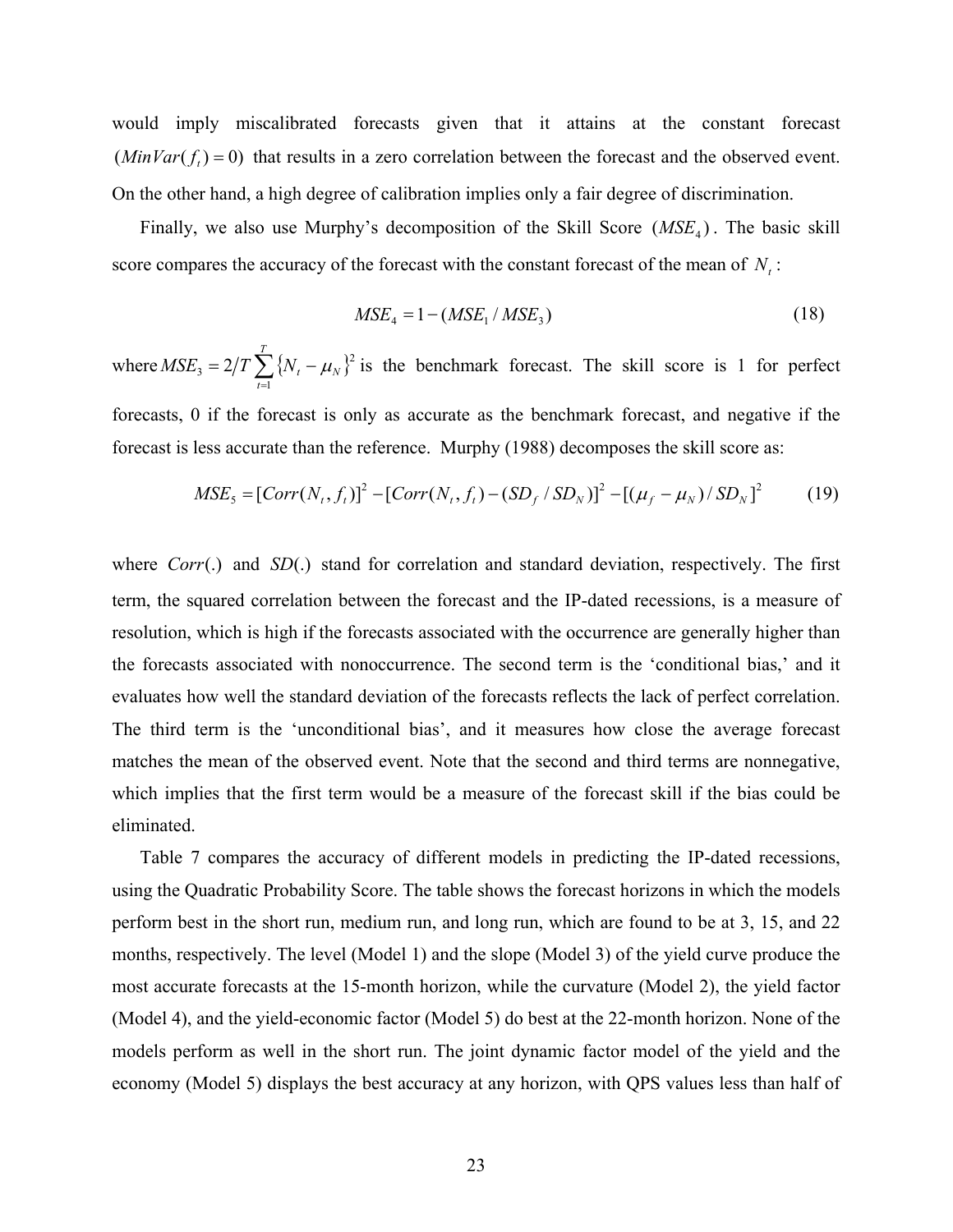the non-factor models. Our yield-only factor model (Model 4) displays the second best performance. At the 22-month horizon, Models 5 and 4 have  $OPS = 0.209$  and  $OPS = 0.362$ , respectively, while the term spread (Model 3) has QPS=0.549. The worst accuracy is again for the curvature (Model 2), with its lowest QPS = 1.088 (22-month horizon), while the level (Model 1) has its lowest QPS=0.805 (15-month).

Notice that the benchmark forecast,  $MSE_3$ , which is the constant forecast of the mean of the observed event, ranges between 0.28-0.29. Thus, with the exception of Model 5, all the other models have no advantage at any horizon compared to the benchmark forecast. This poor performance is not conveyed by the QPS values, which show a fair accuracy for the models. The source of the forecast inaccuracy can be examined using Murphy's decomposition of the skill score (Table 8). Model 5 is the only one that displays a positive skill score (from horizon 14 to 24). The main contributor of its superior performance is its larger correlation with the business cycle dating, although the biases are also very small. The other models have negative skill at any horizon. In particular, the forecasts from the level and curvature of the yield curve (Models 1 and 2) have large conditional bias and very low resolution. The term spread (Model 3) and the yieldonly factor (Model 4) models have high resolution at the 15 and 22-month horizons, but this advantage is offset by their high conditional and unconditional biases. In particular, the model that uses the popular term spread shows a reasonable degree of resolution (Table 8 column 4). The tests indicate that the main weakness of the spread model is the high variability of its forecasts, in addition to a relative large unconditional bias, which together imply a high degree of miscalibration.

 The forecasting performance in terms of resolution can be examined in more detail in Table 9, which shows Yates' decomposition. For any horizon, Model 5 displays the lowest mean squared error compared to the other models. The decomposition shows that this performance is achieved due to the small unconditional bias of this model,  $(\mu_f - \mu_N)^2$  and the low excess variability of the forecast,  $\Delta Var(f_t)$ . In addition, the conditional minimum value of forecast variance, which reflects forecast discrimination with respect to times of occurrence and nonoccurrence of the event, is also the smallest for Model 5. The lowest  $MSE_2 = 0.102$  for Model 5 is achieved at horizon 22. This value is less than half of the  $MSE<sub>2</sub>$  for all the univariate models at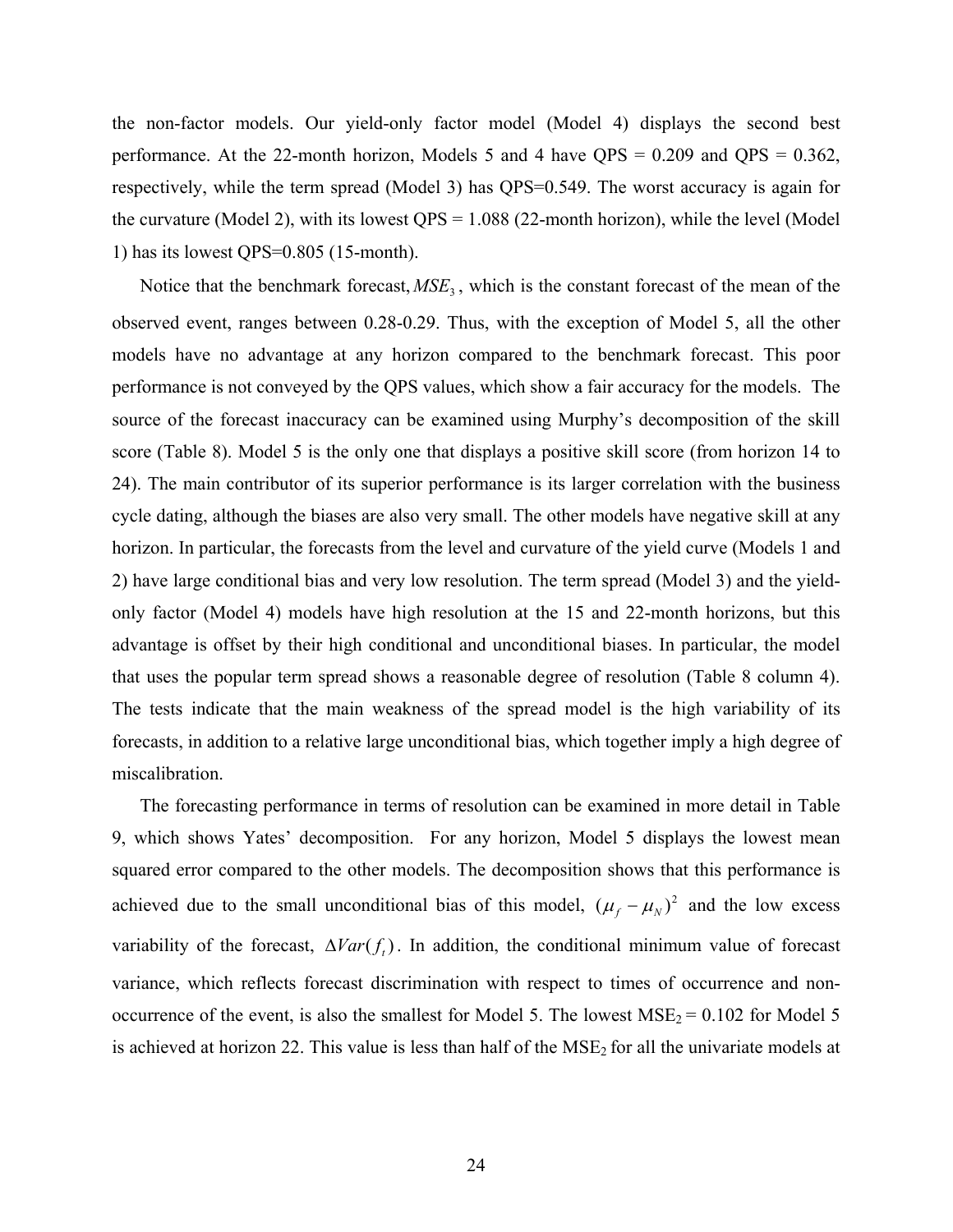any horizon. Model 4 also displays a good forecasting performance, especially at longer horizons, achieving a good balance between resolution and calibration.

 Overall, the tests suggest that all models of the yield curve perform best at leads of at least 15 months. Although the QPS shows that the models generally have reasonable accuracy, with the exception of Model 5 the other models have very poor skill. On the other hand, Model 5 is well calibrated and has positive skill score (forecasts better than the benchmark constant forecast). In addition, the probabilities from Model 5 have effective information with respect to the event occurrence, showing the highest discrimination power – the highest resolution and the lowest conditional and unconditional biases, compared to the other models. Moreover, it has a better balance between accuracy and resolution, leading to the smallest MSE.

 In summary, we find that the components of the yield curve have useful information to forecast recession and expansions. Although the popular term spread model has a reasonable forecasting performance, the proposed factor models that use information of the whole yield curve and of the economy exhibit superior predictive value to anticipate the beginning and end of recessions. Using information from the yield curve only as in Model 4 leads to the second best forecast performance, but the results of Model 5 shows that a substantial incremental predictive value is achieved when the interrelationship between the bonds market and the economy are considered.

## **7. Out-of-Sample Forecasting Analysis**

The out-of-sample forecasting performance of alternative models for future values of the industrial production growth is examined in this section. In addition to revised data, we also use real-time data for Industrial Production obtained from the Federal Reserve Bank of Philadelphia. These are the unrevised series as available at any given date in the past instead of the revised data currently available. Industrial production has been substantially revised over the period considered.

 We consider three models to examine the usefulness of the information of the components of the yield curve in predicting the growth rate of Industrial Production. Model 6 uses lags of the slope and lags of Industrial Production itself. Model 7 uses lags of the level, curvature, and slope of the yield curve in addition to lags of Industrial Production. Finally, we estimate a model that includes lags of the yield curve factor extracted from the Markov-switching dynamic bifactor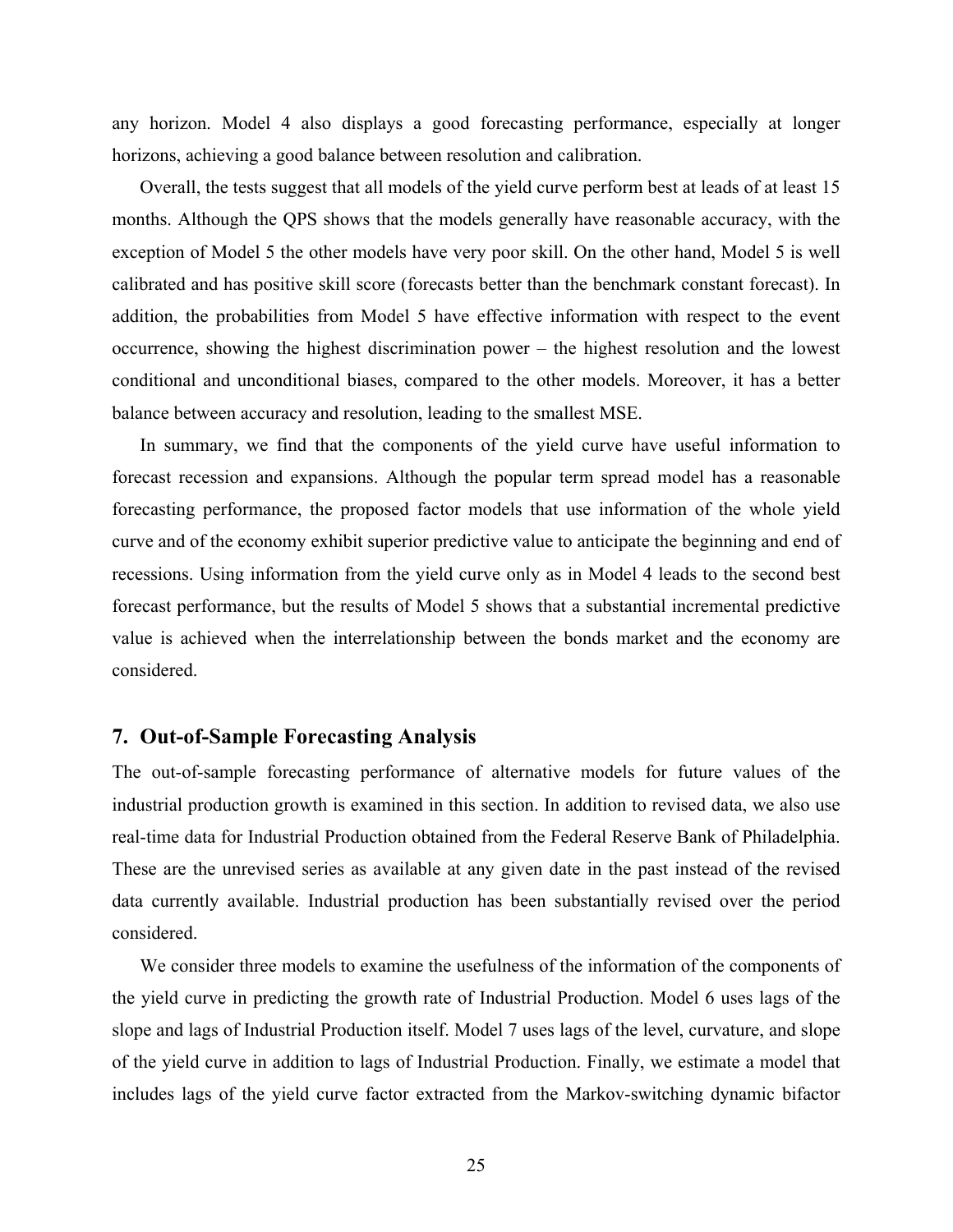yield-economy model in addition to lags of Industrial Production (Model 8). The lags for each model are selected using Akaike, Schwarz and Hannan-Quinn criteria. The best specifications for the autoregressive model of the growth of Industrial Production are the following:

**Model 6:** 
$$
\Delta IP_t = \beta_0 + \beta_1 \Delta IP_{t-1} + \beta_2 \Delta IP_{t-4} + \beta_3 T_{t-10} + u_{1t}
$$
  
\n**Model 7:**  $\Delta IP_t = \delta_0 + \delta_1 \Delta IP_{t-1} + \delta_2 \Delta IP_{t-4} + \delta_3 T_{t-10} + \delta_4 L_{t-10} + \delta_5 C_{t-10} + u_{2t}$   
\n**Model 8:**  $\Delta IP_t = \gamma_0 + \gamma_1 \Delta IP_{t-1} + \gamma_2 \Delta IP_{t-4} + \gamma_3 Y F_{t-10} + \gamma_4 Y F_{t-14} + u_{3t}$ 

 Variables that exhibit high power in explaining the linear long-run variance of output may be less important in specific situations. In fact, the largest errors in predicting output occur around business cycle turning points. Thus, we choose to investigate the period before, during, and after the 2001 recession, which will allow analysis of the ability of the models in predicting in an outof-sample real time exercise the substantial fall and recovery in the rate of growth of industrial production during this phase. $17$ 

 The models are first estimated using data from 1971:08 to 1999:12 and then recursively reestimated for each month for the period starting in 2000:1 and ending in 2003:12. We use the insample estimates to generate *h*-step ahead forecasts in real time, using only collected real time realizations of industrial production as first released at each month for this analysis. We consider forecast horizons from 1 to 10 months,  $h = 1, \ldots, 10$ . The loss functions are evaluated using h-step ahead forecast errors obtained through a recursive forecasting scheme. We consider three loss functions: the root mean squared error (RMSE), Theil inequality coefficient (THEIL) and the LINLIN asymmetric loss function of Granger (1969):

$$
RMSE = \sqrt{\frac{1}{R} \sum_{t=T+1}^{T+R} (\Delta I \hat{P}_t - \Delta I P_t)^2}
$$

 $\overline{a}$ 

 $17$  This is the last recession phase for which both the peak and the trough are known at the time this paper was written.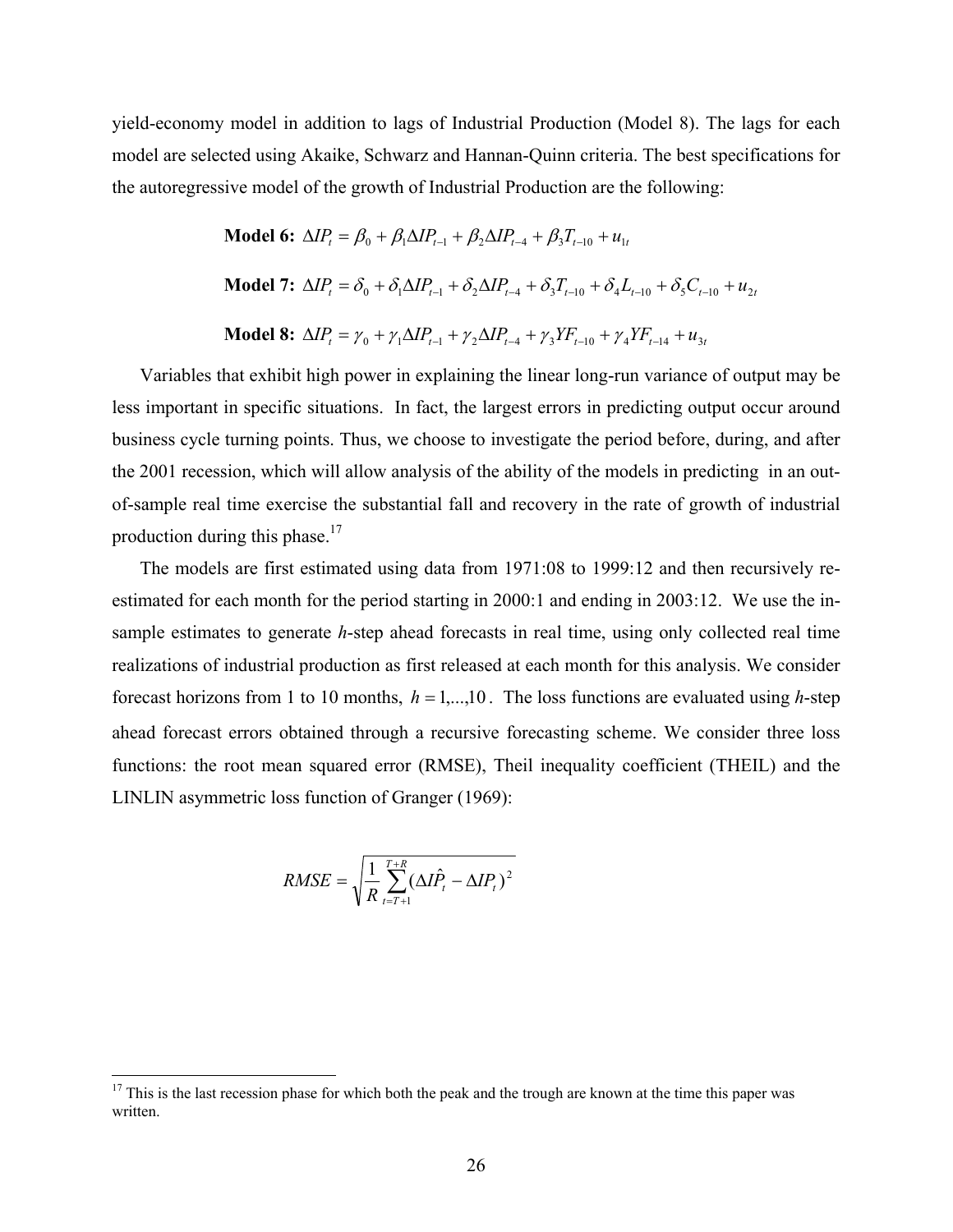$$
THEL = \frac{\sqrt{\frac{1}{R} \sum_{t=T+1}^{T+R} (\Delta I \hat{P}_t - \Delta I P_t)^2}}{\sqrt{\frac{1}{R} \sum_{t=T+1}^{T+R} \Delta I \hat{P}_t^2} + \sqrt{\frac{1}{R} \sum_{t=T+1}^{T+R} \Delta I P_t^2}}
$$

$$
LINLIN = \frac{1}{R} \sum_{t=T+1}^{T+R} I(\Delta I \hat{P}_t - \Delta I P_t) a \mid \Delta I \hat{P}_t - \Delta I P_t \mid + [1 - I(\Delta I \hat{P}_t - \Delta I P_t] b \mid \Delta I \hat{P}_t - \Delta I P_t \mid
$$

where *T* and *R* denote the number of observations in the estimation and forecast samples, respectively, and  $\Delta I \hat{P}_t$  is the forecast and  $\Delta I P_t$  is the observation.  $I(.)$  is the standard indicator function that takes the value of 1 if the forecast error is positive and takes the value of 0 if the forecast error is negative, and  $a = 1$ ,  $b = 3$ . Notice that although LINLIN is linear on each side of the origin, negative errors are penalized differently from positive errors because the lines have different slopes on each side of the origin. The ratio *a*/*b* measures the cost of underpredicting relative to the cost of overpredicting. We consider the loss associated with a negative error three times as much as the loss associated with a positive error of the same magnitude.

 Table 10 summarizes the results of the out-of sample forecast performance of the models in real time. For all considered forecast horizons, the model that includes lags of the extracted yield-economy factor (Model 8) does better than the other models with respect to each loss function, and its advantage increases for longer horizons. Model 8 also performs relatively better when we consider the asymmetric loss function that penalizes negative errors more than the positive ones.

 We repeat the same exercise using revised Industrial Production data in order to evaluate the models forecasting performance in terms of what actually happened to the economy rather than in real time. The results are reported in Table 11. Once again, for all horizons considered, Model 8 outperforms the alternative ones. This is especially the case for horizons longer than six, for which the already superior predictive ability of Model 8 increases substantially. For example, the asymmetric loss function LINLIN at  $h = 10$  for Model 8 is 55% the value for Model 7 and 61% the value for Model 6.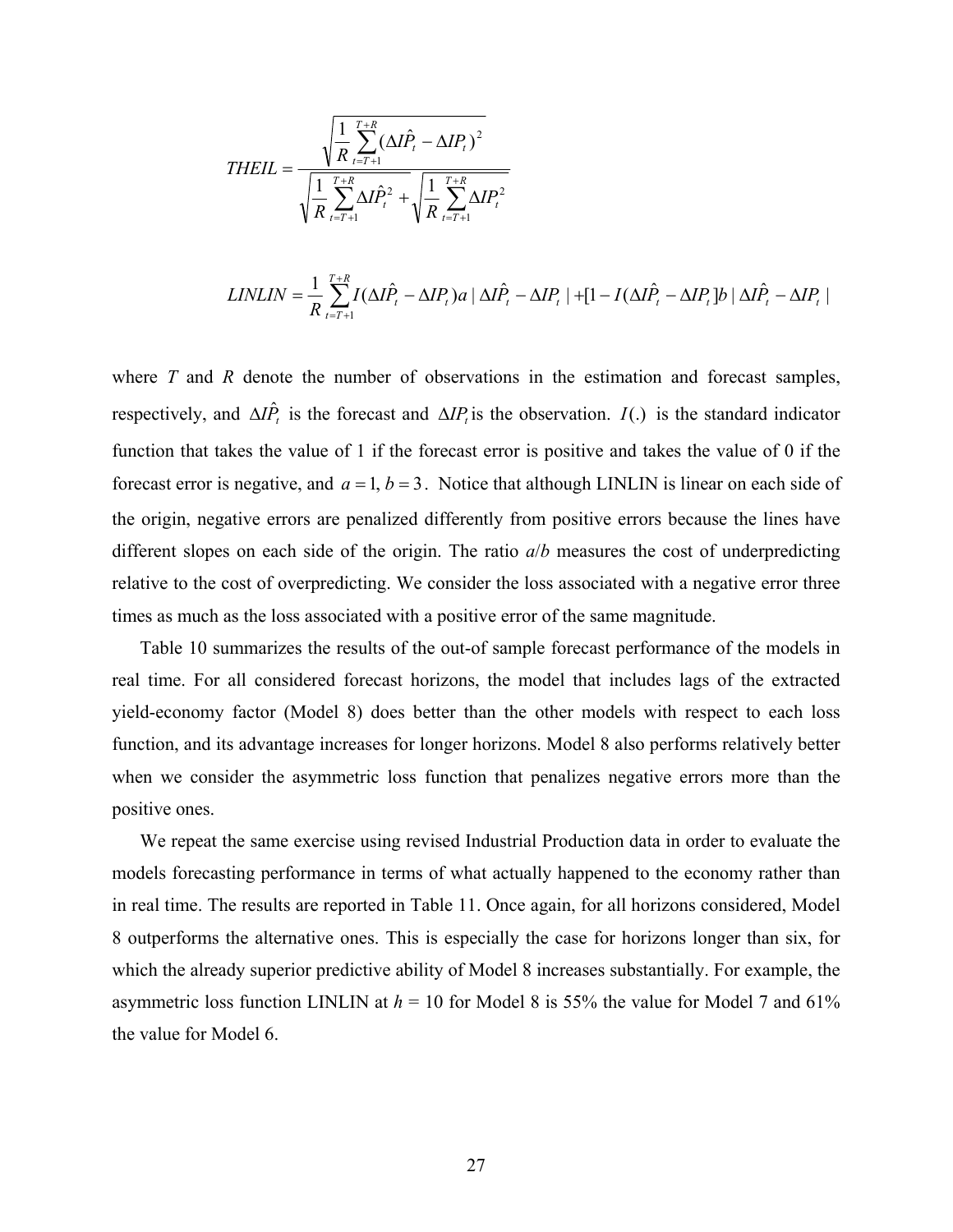### **8. Conclusion**

We propose a new model of the yield curve that uses information from the entire curve and of its interrelationship with the economy. The multivariate bi-factor model follows two separate Markov processes, each representing phases of the bonds markets and of the business cycle. The framework allows direct analysis of the lead-lag relationship between the cyclical phases of these two sectors. We use the model to forecast the beginning and end of future recessions and future projections of industrial production growth at the monthly frequency.

 The results show a strong correlation between the real economy and the bonds market. The yield factor extracted from the interrelationship between both sectors has a superior ability to anticipate economic recessions compared to alternative frameworks. In particular, it predicts the beginning and end of all recessions in the sample studied with no false peaks or troughs and no missed turns. In addition, the yield-economy factor model is well calibrated and exhibits a high discrimination power. Its balance between accuracy and resolution yields a small mean squared error compared to alternative models. The proposed model also outperforms alternative specifications in terms of linear time series forecasting.

 In summary, we find that the components of the yield curve – especially the term spread – have useful information to forecast recessions and expansions and future projections of industrial production growth. However, the proposed nonlinear model reduces the dimensionality of the information on the yield curve down to one state variable that exhibits substantial incremental predictive value compared to each of the components individually or even all the components combined in a linear regression, especially when this unobserved variables is combined with information on the economic activity.

 We conclude that several attributes lead to the better predictive performance of the model: the use of combined information from the entire yield curve in a latent factor, the extraction of the yield factor based on the interrelationship of the yield curve with the real economic activity, and the flexibility of the model, which allows for nonlinearities and asymmetries in the cyclical phases of the bond markets and of the business cycle, as represented by the Markov processes.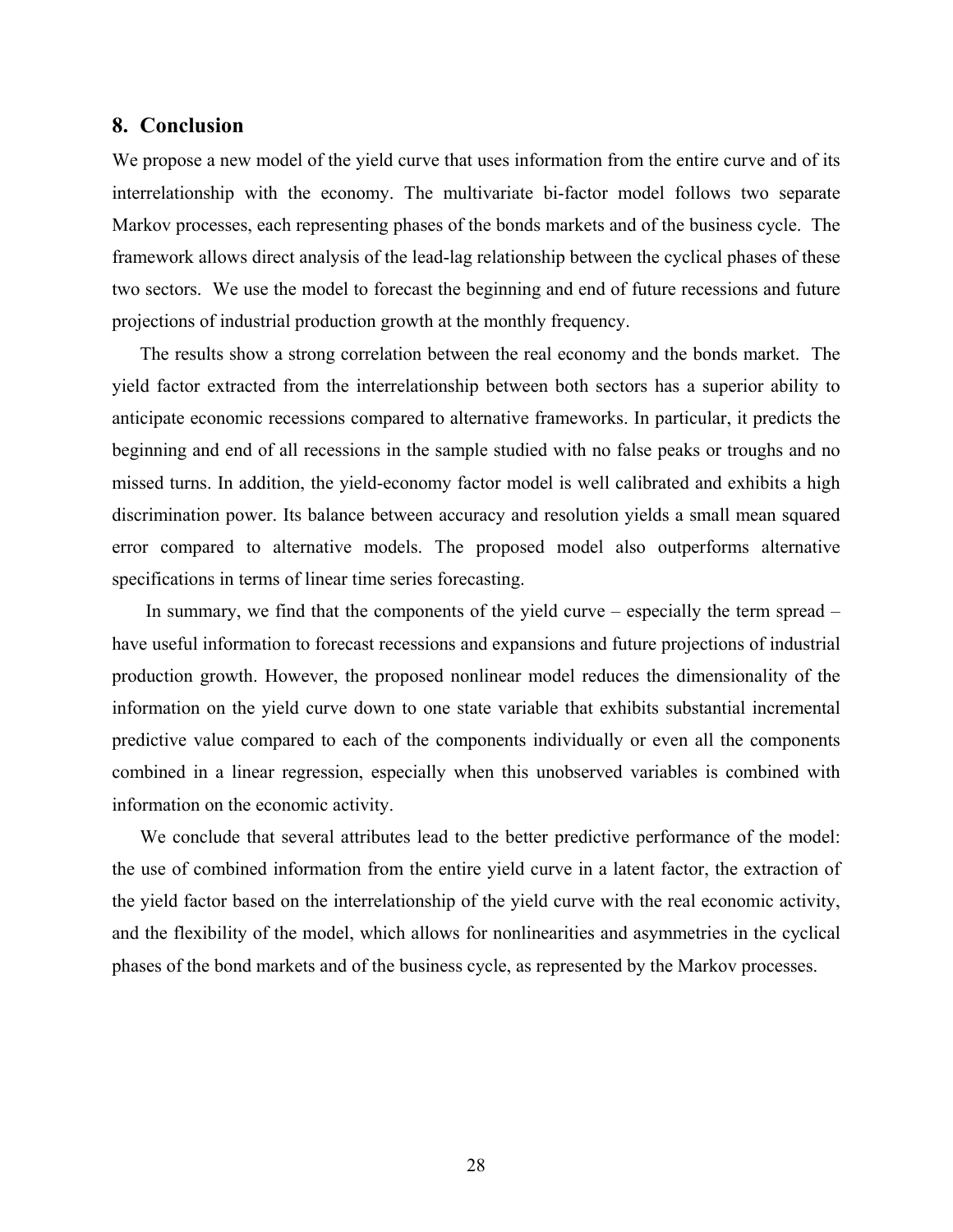## **References**

- Andrews, D.W.K., 1993, "Tests for Parameter Instability and Structural Change with Unknown Change Point," *Econometrica,* July, 61:4, 821–56.
- Andrews, D.W.K. and W. Ploberger, 1994, "Optimal Tests When a Nuisance Parameter is Present Only under the Alternative." *Econometrica*, 62:6, pp. 1383–414.
- Ang, A., Piazzesi, M., 2003, "A No-Arbitrage Vector Autoregression of Term Structure Dynamics with Macroeconomic and Latent Variables," *Journal of Monetary Economics,* 50, 745–787.
- Ang, A., Piazzesi, M., Wei, M., 2006, "What Does the Yield Curve Tell us About GDP Growth?" *Journal of Econometrics*, 127, 359-403.
- Bai, J., 1997, "Estimating Multiple Breaks One at a Time," *Econometric Theory,* 13, 315-352.
- Bai, J. and P. Perron, 1998, "Estimating and Testing Linear Models with Multiple Structural Changes, *Econometrica,* 66, 47-78.
- Balduzzi, P., G. Bertola, and S. Foresi, 1997, "A Model of Target Changes and the Term Structure of Interest Rates," Journal of Monetary Economics, 39, 2, 223-249.
- Bernadell, C., J. Coche, and K. Nyholm, 2005, "Yield Curve Prediction for the Strategic Investor," European Central Bank Working Paper 472.
- Brier, G.W. and R.A. Allen, 1951, "Verification of Weather Forecasts;" in: T.F. Malone (ed.) Compendium of Meteorology*; American Meteorology. Soc*. 841-848.
- Chauvet, M., 1998/1999, "Stock Market Fluctuations and the Business Cycle," *Journal of Economic and Social Measurement,* 25, 235-258.
- Chauvet and Potter, 2002, "Predicting Recessions: Evidence from the Yield Curve in the Presence of Structural Breaks," *Economics Letters*, 77, 2, 245-253.
- Chauvet and Potter, 2005, "Forecasting Recessions Using the Yield Curve," with S. Potter, *Journal of Forecasting*, 24, 2, 77-103.
- Chen, L., 1996, "*Stochastic Mean and Stochastic Volatility A Three Factor Model of the Term Structure of Interest Rates and its Application to the Pricing of Interest Rate Derivatives*," Blackwell Publishers, London.
- Chib, S., 1998, "Estimation and Comparison of Multiple Change-Point Models," *Journal of Econometrics*, 86, 22, 1998, 221-241.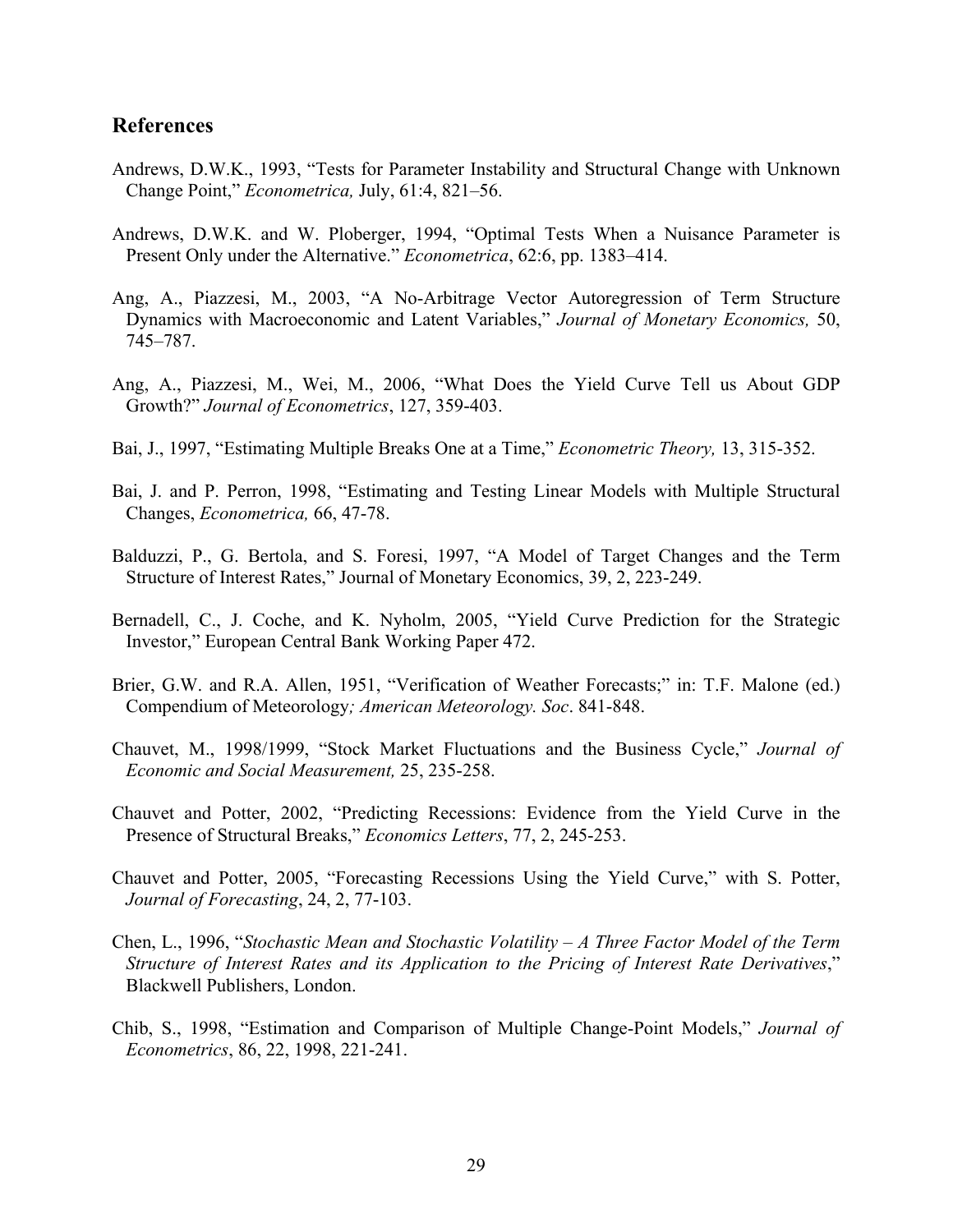- Dai, Q., Singleton, K., 2000, "Specification Analysis of Affine Term Structure Models," *Journal of Finance,* 55, 1943–1978.
- Dickey, D.A. and W.A. Fuller, 1979, "Distribution of the Estimators for Autoregressive Time Series with a Unit Root," *Journal of the American Statistical Association*, 74, 366, 427-431.
- Diebold, F.X. and G.D. Rudebusch, 1989, "Scoring the Leading Indicators," *Journal of Business*, 62, 3, 369-91.
- Diebold, F.X. and C. Li, 2006, "Forecasting the Term Structure of Government Bond Yields," *Journal of Econometrics,* 130, 337-364.
- Diebold, F.X., G.D. Rudebusch, and B. Aruoba, 2006, "The Macroeconomy and the Yield Curve," J*ournal of Econometrics,* 131, 309–338.
- Dotsey, M., 1998, "The Predictive Content of the Interest Rate Term Spread for Future Economic Growth," *Federal Reserve Bank of Richmond, Economic Quarterly,* 84, 31-51.
- Duffie, D., Kan, R., 1996, "A Yield-Factor Model of Interest Rates, *Mathematical Finance,* 6, 379–406.
- Estrella, A. and G. Hardouvelis, 1991, "The Term Structure as a Predictor of Real Economic Activity," *Journal of Finance*, 46, 2, 555-576.
- Estrella, A. and F.S. Mishkin, 1998, "Predicting U.S. recessions: Financial Variables as Leading Indicators," *The Review of Economics and Statistics,* 80, 45-61.
- Estrella, A., A.P. Rodrigues, and S. Schich, 2003, "How Stable is the Predictive Power of the Yield Curve? *Review of Economics and Statistics*, 85, 3, 629-644.
- Friedman, B.M. and K.N. Kuttner, 1998, "Indicator Properties of the Paper-Bill Spread: Lessons from Recent Experience," *The Review of Economics and Statistics*, 80, 34-44.
- Giacomini, R. and B. Rossi, 2006, "How Stable is the Forecasting Performance of the Yield Curve for Output Growth?" *Oxford Bulletin of Economics and Statistics* 68(s1), December, 783-795.
- Granger, C.W.J., 1969, "Prediction with a Generalized Cost of Error Function," *Operational Research Quarterly,* 20, 199–207.
- Gurkaynak, R.S., B. Sack, and J.H. Wright, 2007, "The U.S. Treasury Yield Curve: 1961 to the Present." *Journal of Monetary Economics,* 24, 8, 2291-2304.
- Hamilton, J.D., 1989, "A New Approach to the Economic Analysis of Nonstationary Time Series and Business Cycles," *Econometrica* ,57, 357-384.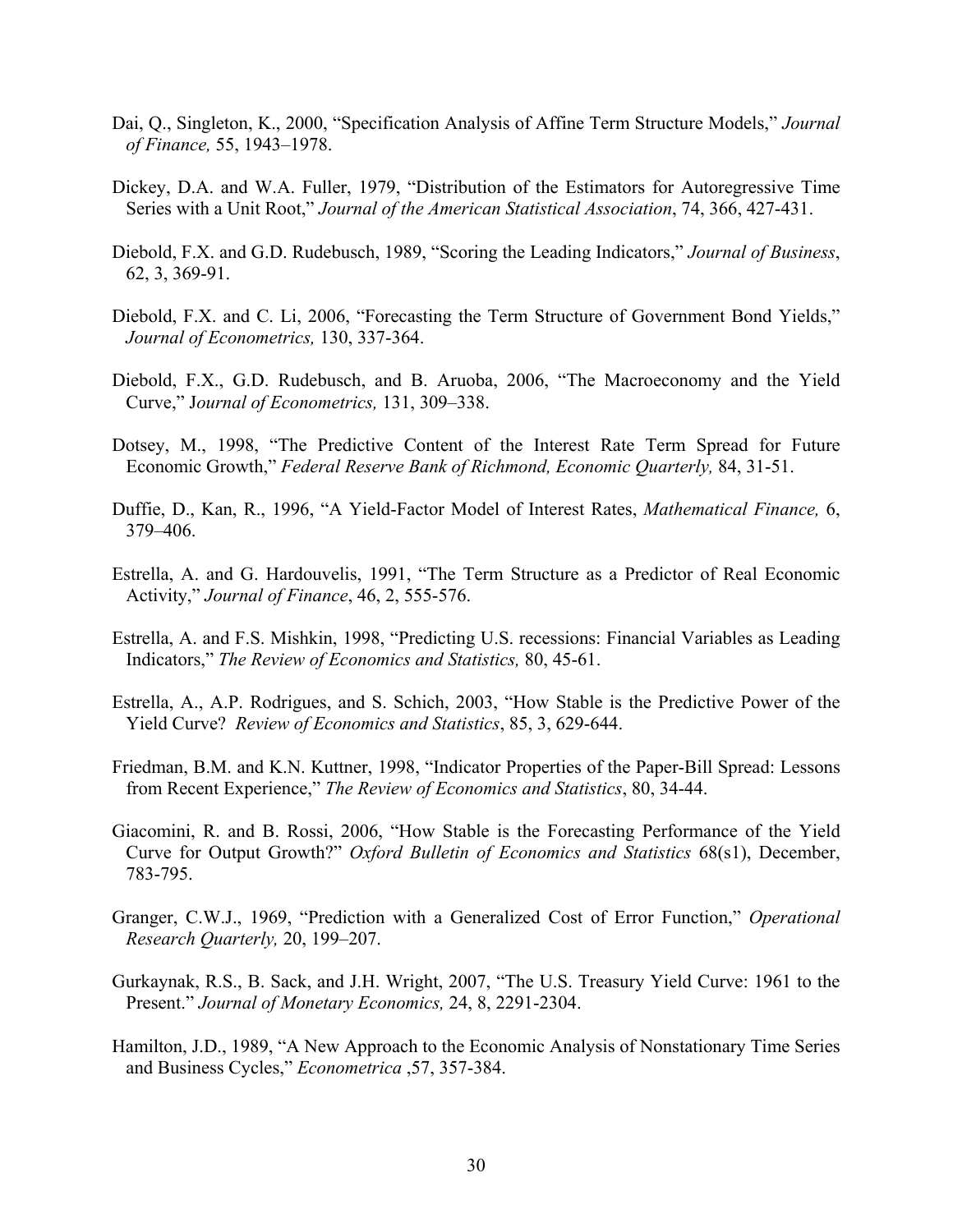- Hamilton, J.D. and D.H. Kim, 2002, "A Re-Examination of the Predictability of Economic Activity Using the Yield Spread," *Journal of Money, Credit and Banking*, 34, 340–344.
- Harvey, C., 1988, "The Real Term Structure and Consumption Growth," *Journal of Financial Economics* 22, 305-334.
- Harvey, C., 1989, "Forecasting Economic Growth with the Bond and Stock Markets," *Financial Analysts Journal,* 38-45.
- Haubrich, J.G. and A.M. Dombrosky, 1996, "Predicting Real Growth Using the Yield Curve," *Federal Reserve Bank of Cleveland Economic Review*, 32, 1, 26-34.
- Kim, C.-J., 1994, "Dynamic Linear Models with Markov-Switching," *Journal of Econometrics,* 60, 1-22.
- Knez, P.J., R. Litterman, J. Scheinkman, 1994, "Explorations Into Factors Explaining Money Market Returns," *Journal of Finance,* 49, 5, 1861-82.
- Litterman, R. and J. Scheinkman, 1991, "Common Factors Affecting Bond Returns," *Journal of Fixed Income*, 1, 1, 54-61.
- McConnell, M. and G. Perez-Quiros, 2000, "Output Fluctuations in the United States: What Has Changed Since the Early 1980s?", *American Economic Review,* 90, 1464-1476.
- Murphy, A. 1988, "Skill Scores based on the Mean Square Error and their Relationships to the Correlation Coefficient," *Monthly Weather Review*, 116, 2417-2424.
- Nelson, C.R. and A.F. Siegel, 1987, "Parsimonious Modeling of Yield Curves," *Journal of Business,* 60, 473–489.
- Nyholm, K., 2007, "A New Approach to Predicting Recessions," *Economic Notes*, 36, 27-42.
- Phillips, P. and P. Perron, 1988, "Testing for a Unit Root in Time Series Regression," *Biometrika*, 75, 2, 335-346.
- Perron, P., 1989, "The Great Crash, the Oil Shock and the Unit Root Hypothesis," *Econometrica,*  57, 1361-1401.
- Senyuz, Z. (2008) "Essays on Nonlinear Modeling of Real and Financial Markets with Applications to U.S. and International Data"*, UCR Ph.D. Dissertation*.
- Stock, J.H. and M.W. Watson, 2003, "Forecasting Output and Inflation: The Role of Asset Prices," *Journal of Economic Literature, 41, 3, 788-829.*
- Stock, J. and M. Watson, 1989, "New Indices of Coincident and Leading Indicators," In O. Blanchard and S. Fischer ed. NBER Macroeconomic Annual, Cambridge, MIT Press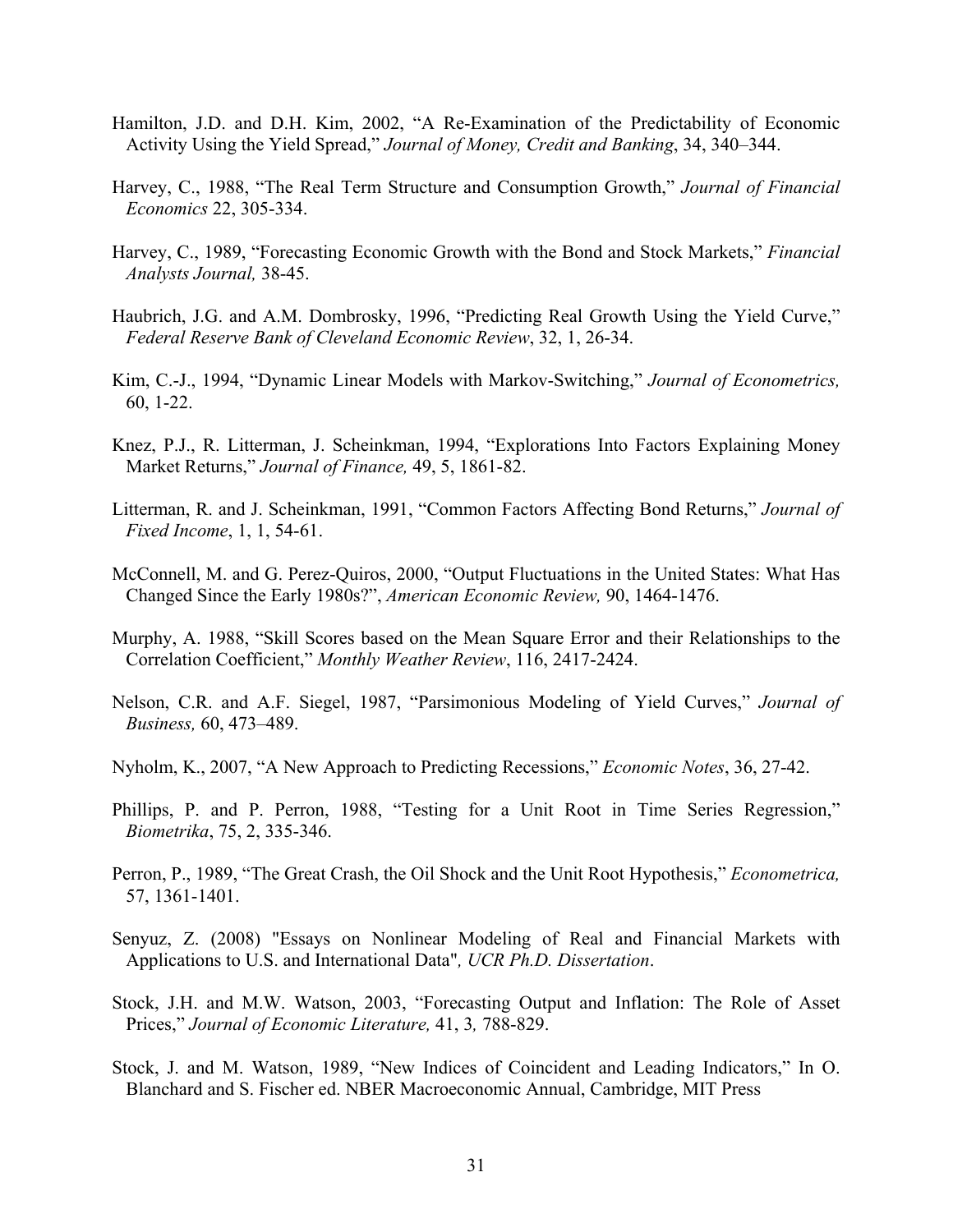- Wright, J., 2006, "The Yield Curve and Predicting Recessions," Federal Reserve Board, Washington, Working Paper no. 2006-7.
- Yates, J.F. (1982), "External Correspondence: Decompositions of the Mean Probability Score," *Organizational Behavior and Human Performance*, 30,132-156.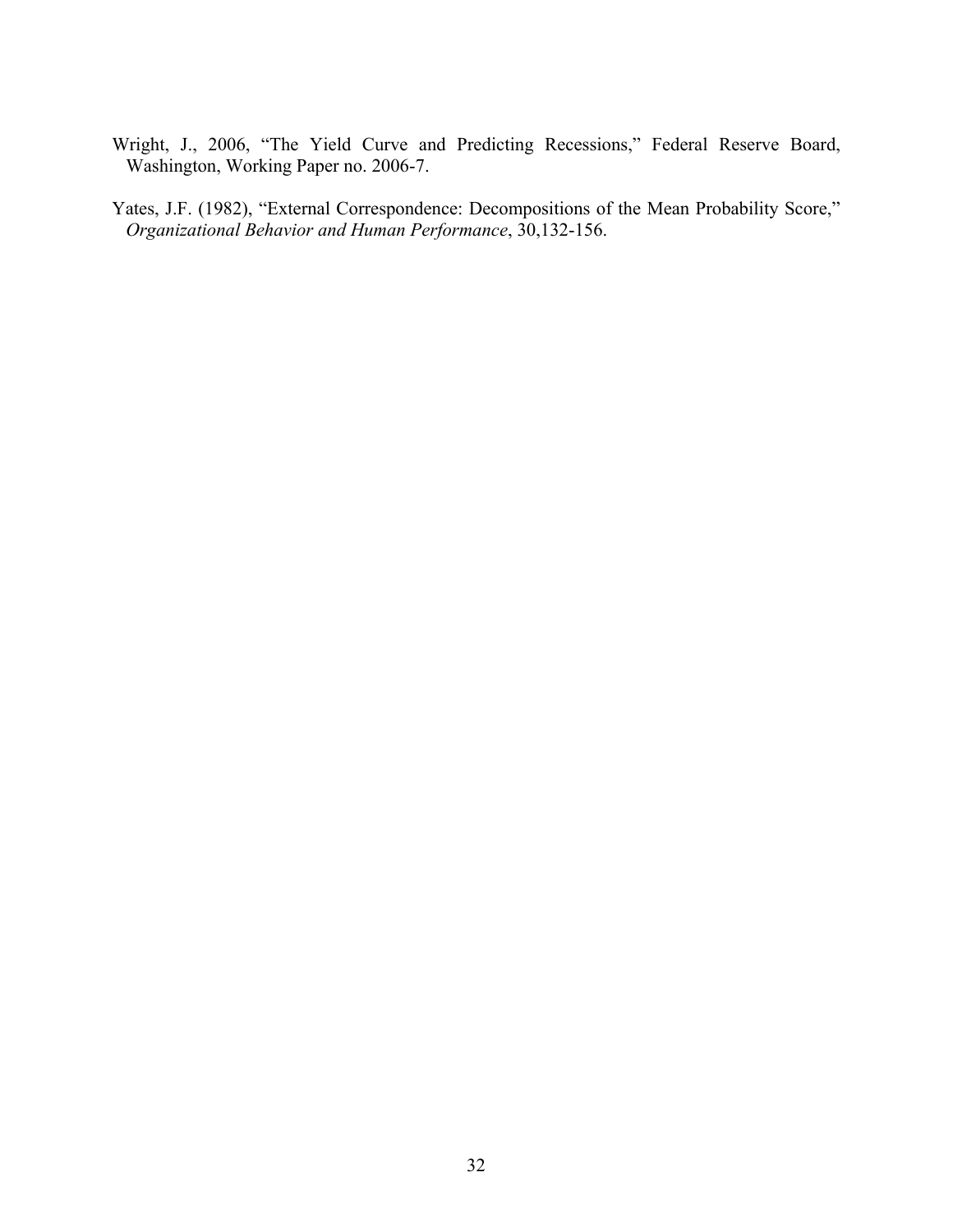| <b>Breakdate</b> | Level        |                          | Curvature                |                          | Slope     |                         | Industrial |              |
|------------------|--------------|--------------------------|--------------------------|--------------------------|-----------|-------------------------|------------|--------------|
| Interval – Yield |              |                          |                          |                          |           |                         | Production |              |
| Components       | Mean         | Variance                 | Mean                     | Variance                 | Mean      | Variance                | Mean       | Variance     |
| 1980:05-1981:08  |              | 1980:05***               | $\overline{\phantom{a}}$ | 1980:08**                | 1982:01** | 1980:06***<br>1981:02** |            | $1983:12$ ** |
|                  |              |                          |                          |                          |           | $1981:08***$            |            |              |
| 1990:06-1990:12  | $1990:11***$ | $\overline{\phantom{0}}$ | $1990:6$ **              | $\overline{\phantom{a}}$ |           |                         |            |              |

**Table 1 – Results of Structural Break Tests** 

\*significant at the 10% level, \*\*significant at the 5% level, \*\*\* significant at the 1% level.

## **Table 2: Maximum Likelihood Estimates for the Univariate Markov Switching (MS) Model for** Δ**IP**

| Parameter               | <b>Estimates</b> |
|-------------------------|------------------|
| $\alpha_1$              | 4 13             |
|                         | (0.16)           |
| αո                      | $-424$           |
|                         | (0.42)           |
| $p_{11}$                | 0.99             |
|                         | (0.01)           |
| $\mathbf{p}_{00}$       | 0.93             |
|                         | (0.03)           |
| $\sigma^2_{\text{ IP}}$ | 8 2 8            |
|                         | (0.57)           |
| Log                     | -395.12          |

Standard errors in parentheses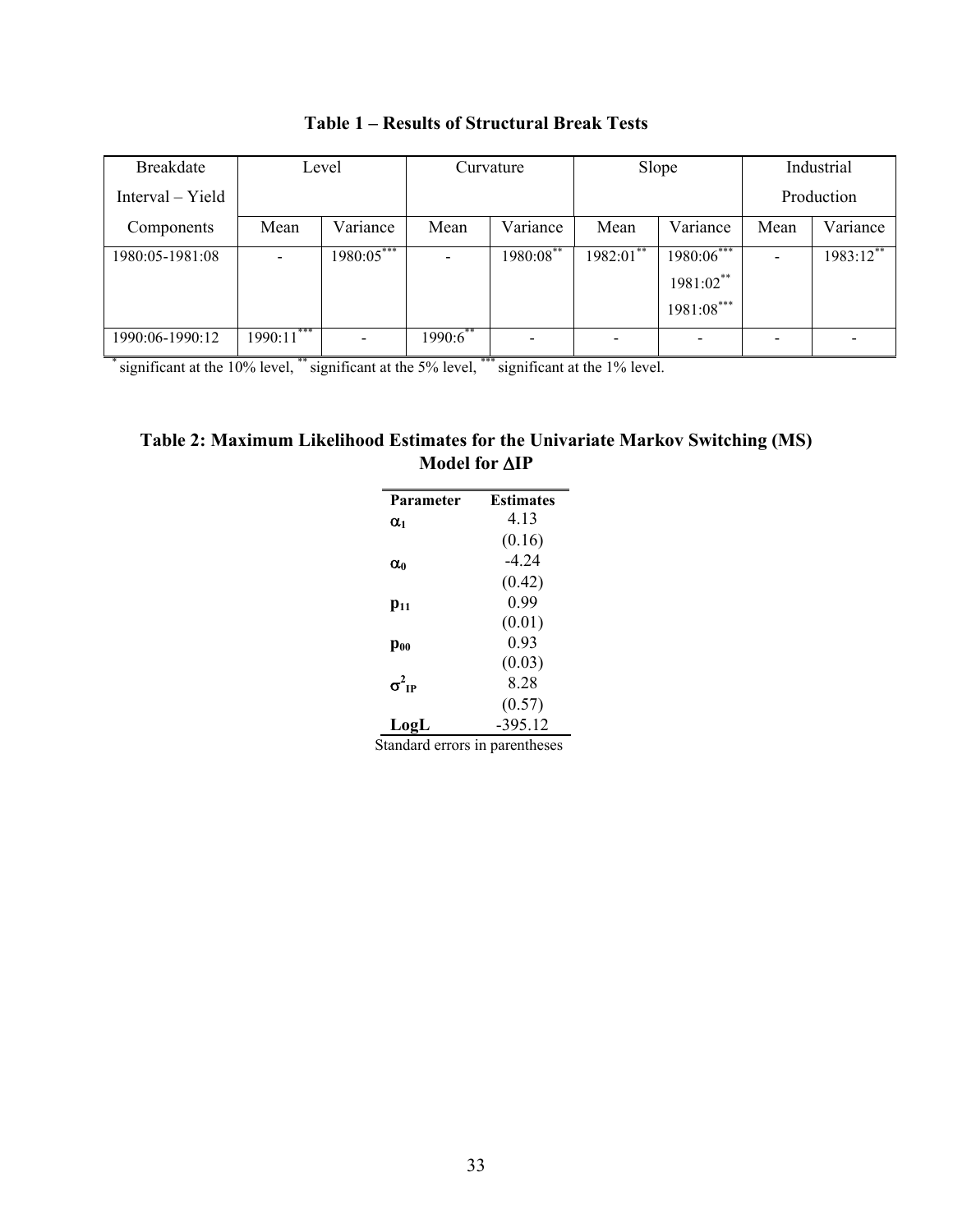| <b>Parameters</b>                        | <b>Univariate Models</b> |                   |                   | Multivariate<br><b>Yield Factor</b> |
|------------------------------------------|--------------------------|-------------------|-------------------|-------------------------------------|
|                                          | Level                    | Curvature         | <b>Slope</b>      | <b>Model</b>                        |
|                                          | 10.12<br>(0.17)          | 1.27<br>(0.67)    | 1.99<br>(0.08)    | 0.59<br>(0.162)                     |
| $\alpha_1^{< t^*}$<br>$\alpha_0^{< t^*}$ | 5.48<br>(0.10)           | 0.190<br>(0.05)   | $-0.96$<br>(0.12) | $-0.42$<br>(0.15)                   |
| $\alpha_1^{\geq t^*}$                    | 5.44<br>(0.06)           | 0.327<br>(0.03)   | 3.04<br>(0.06)    |                                     |
| $\alpha_0^{\geq t^*}$                    | 3.03<br>(0.12)           | $-1.27$<br>(0.07) | 0.89<br>(0.06)    |                                     |
| $\sigma_{\eta}^{2,\prec t^*}$            | 2.60<br>(0.18)           | 0.25<br>(0.02)    | 0.63<br>(0.07)    |                                     |
| $\sigma_{\eta}^{2,zt^*}$                 | 0.54<br>(0.05)           | 0.32<br>(0.03)    | 0.37<br>(0.03)    |                                     |
| $p_{11}$                                 | 0.98<br>(0.01)           | 0.94<br>(0.03)    | 0.97<br>(0.02)    | 0.93<br>(0.04)                      |
| $p_{00}$                                 | 0.99<br>(0.01)           | 0.97<br>(0.01)    | 0.96<br>(0.01)    | 0.96<br>(0.02)                      |
| $\phi$                                   |                          |                   |                   | 0.89<br>(0.03)                      |
| $\lambda_{Level}$                        |                          |                   |                   | 0.015<br>(0.00)                     |
| $\lambda_{\textit{Curvature}}$           |                          |                   |                   | $-0.10$<br>(0.02)                   |
| $\lambda_{Slope}$                        |                          |                   |                   | $-0.27$<br>(0.01)                   |
| $d$ $_{Level}$                           |                          |                   |                   | 0.99<br>(0.00)                      |
| $d_{\it Curvature}$                      |                          |                   |                   | 0.95<br>(0.02)                      |
| $d_{\textit{slope}}$                     |                          |                   |                   | $-0.91$<br>(0.04)                   |
| $\sigma^2_{e,Level}$                     |                          |                   |                   | 0.04<br>(0.00)                      |
| $\sigma^2_{e,Curvature}$                 |                          |                   |                   | 0.37<br>(0.01)                      |
| $\sigma^2_{e, \textit{Slope}}$           |                          |                   |                   | 0.01<br>(0.00)                      |
| LogL                                     | $-395.12$                | 25.23             | $-91.89$          | 1680.66                             |

**Table 3: Maximum Likelihood Estimates of the Univariate and Multivariate MS Models of the Yield Curve** 

Asymptotic standard errors in parentheses correspond to the diagonal elements of the inverse hessian obtained through numerical calculation. The variance of the single factor is set to one for normalization.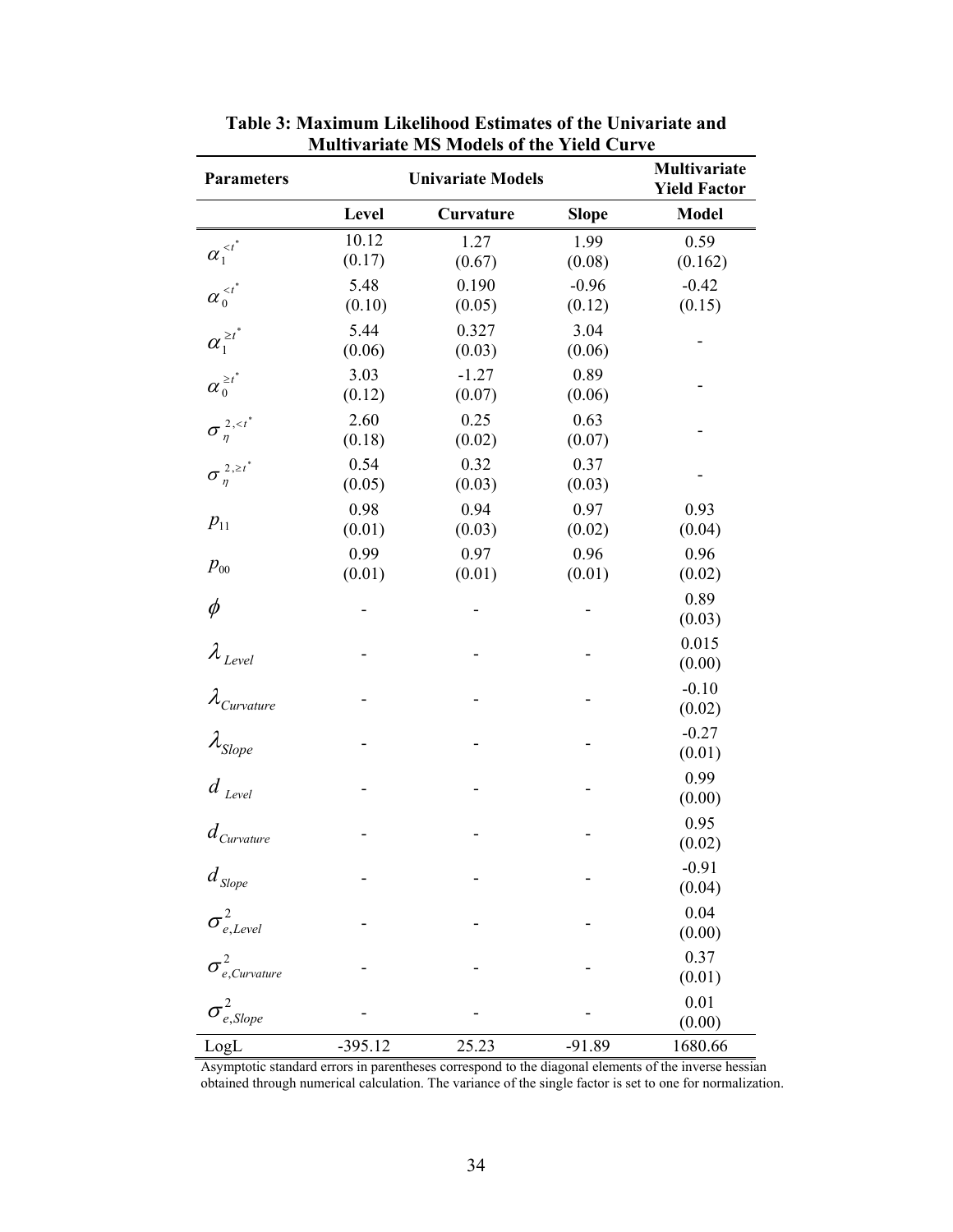| <b>Parameters</b>              | <b>Yield Factor</b> | Economic<br><b>Factor</b> |
|--------------------------------|---------------------|---------------------------|
|                                | 0.596               | 0.802                     |
| $\alpha_1$                     | (0.184)             | (0.068)                   |
| $\alpha_{0}$                   | $-0.374$            | $-0.934$                  |
|                                | (0.136)             | (0.100)                   |
| $p_{11}$                       | 0.930               | 0.877                     |
|                                | (0.041)             | (0.045)                   |
| $p_{00}$                       | 0.971               | 0.962                     |
|                                | (0.021)             | (0.017)                   |
| $\sigma_{\eta}^2$              | $\mathbf 1$         | 0.856                     |
|                                |                     | (0.029)                   |
| $\phi$                         | 0.883               | 0.885                     |
|                                | (0.011)             | (0.017)                   |
| $\lambda_{\rm IP}$             |                     | 1                         |
| $\lambda$ <sub>Level</sub>     | 0.015               |                           |
|                                | (0.002)             |                           |
|                                | $-0.274$            |                           |
| $\lambda_{Curvature}$          | (0.009)             |                           |
| $\lambda_{Slope}$              | $-0.102$            |                           |
|                                | (0.015)             |                           |
| $\sigma^2_{e,Level}$           | 0.043               |                           |
|                                | (0.001)             |                           |
| $\sigma^2_{e,Curvature}$       | 0.371               |                           |
|                                | (0.010)             |                           |
| $\sigma^2_{e, \mathit{Slope}}$ | 0.002               |                           |
|                                | (0.582)             |                           |
| $\theta$                       | 0.038               | $-0.116$                  |
|                                | (0.018)             | (0.009)                   |
| $d_{\textit{Curvature}}$       | 0.946               |                           |
|                                | (0.014)             |                           |
| Log <sub>L</sub>               | 367.212             |                           |

**Table 4: Maximum Likelihood Estimates of the Joint Bi-Factor Model of the Yield Curve and the Economy** 

Asymptotic standard errors in parentheses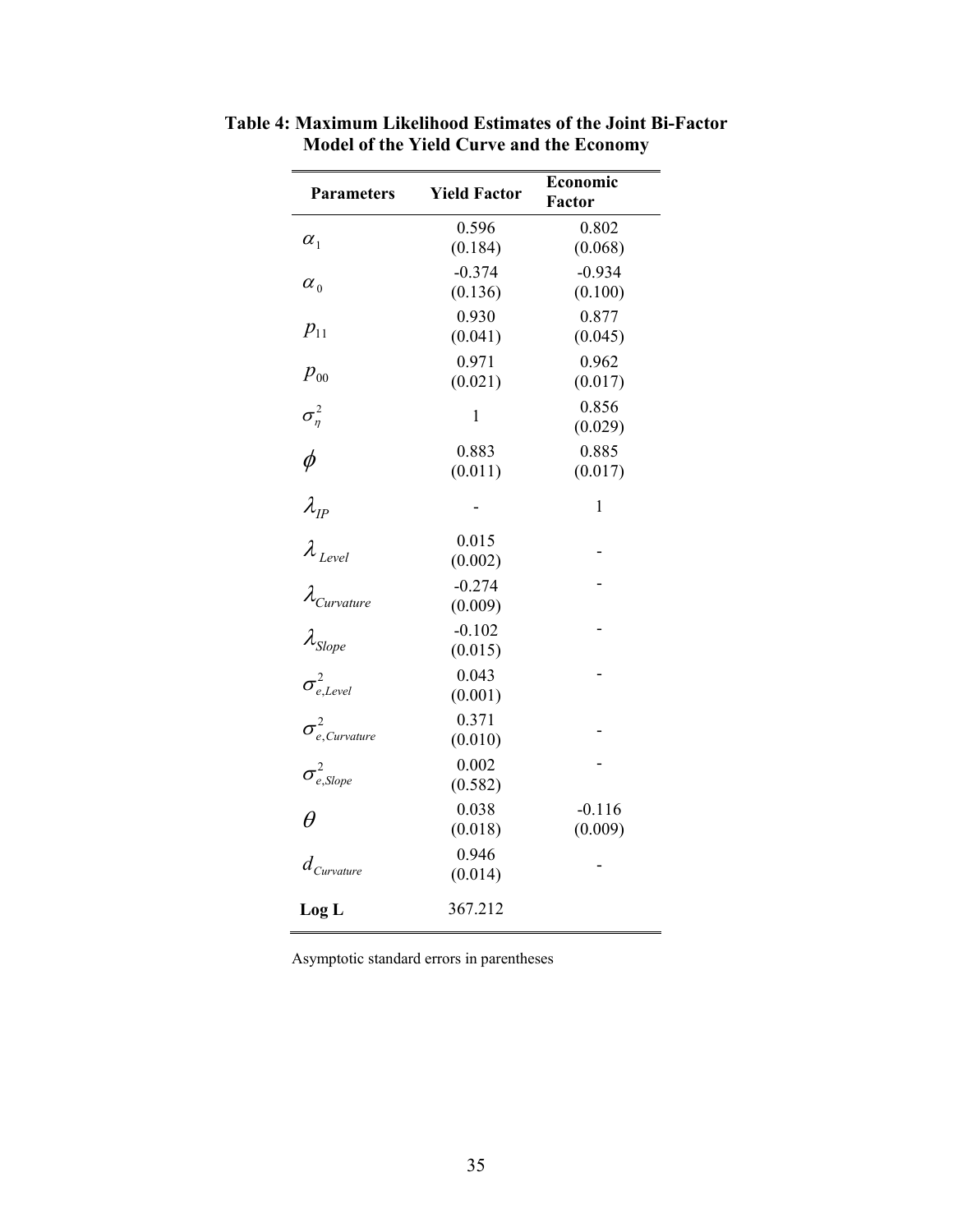| <b>Turning Point</b><br>TР | <b>Model 1</b><br>Level | <b>Model 2</b><br>Curvature | Model 3<br><b>Slope</b> | <b>Model 4</b><br><b>Yield-only</b> | Model 5<br>Yield-<br><b>Economy</b> |
|----------------------------|-------------------------|-----------------------------|-------------------------|-------------------------------------|-------------------------------------|
|                            |                         |                             | 6 peaks                 |                                     |                                     |
| In-sample                  |                         |                             |                         |                                     |                                     |
| 1974:09                    |                         | $-38$                       | $-19$                   | $-22$                               | $-22$                               |
| 1980:03                    | $-21$                   | $-14$                       | $-19$                   | $-31$                               | $-22$                               |
| 1981:11                    |                         |                             | $-14$                   | $-17$                               | $-17$                               |
| 1990:12                    | $-31$                   |                             | $-27$                   | $-27$                               | $-29$                               |
| 2001:02                    |                         | $-3$                        |                         | $-13$                               | $-13$                               |
| <b>Out-of-Sample</b>       |                         |                             |                         |                                     |                                     |
| <b>Real Time</b>           |                         |                             |                         |                                     |                                     |
| 2007:12                    | $-25$                   | $-4$                        | -34                     | $-34$                               | $-35$                               |
|                            |                         |                             | 5 Troughs               |                                     |                                     |
| <b>Turning Point</b>       | <b>Model 1</b><br>Level | <b>Model 2</b><br>Curvature | Model 3<br><b>Slope</b> | Model 4<br><b>Yield-only</b>        | Model 5<br>Yield-<br><b>Economy</b> |
| <b>In-Sample</b>           |                         |                             |                         |                                     |                                     |
| 1975:11                    |                         | $-9$                        | $-12$                   | $-4$                                | $-16$                               |
| 1981:03                    |                         |                             | $-11$                   | $-13$                               | $-13$                               |
| 1983:04                    |                         |                             | $-19$                   | $-18$                               | $-24$                               |
| 1991:10                    | $-13$                   |                             | $-9$                    | $-23$                               | $-23$                               |
| 2002:05                    | $-9$                    |                             | -11                     | $-21$                               | $-19$                               |
| <b>Out-of-Sample</b>       |                         |                             |                         |                                     |                                     |
| <b>Real Time</b>           |                         |                             |                         |                                     |                                     |
| Not announced*             |                         |                             |                         | Yes                                 | Yes                                 |

**Table 5 - Turning Point Signals of the Reference Cycle (IP)** 

The criterion adopted to determine turning points in cols. (2)-(5) is if the smoothed probability of state 0 is equal or greater than 0.5:  $P(S_t=0|I_T) \ge 0.5$ . The minus sign refers to the lead in which the models anticipate the recession dates. An increase in the probabilities above 50% more than 4 years before a recession is not considered a recession signal, but a false signal.

The last row of both tables refers to the models recursively estimated using real time data from 2004:01 to 2007:12. (\*) The trough of the 2007-2009 had not been announced at the time the paper was written, in December 2008.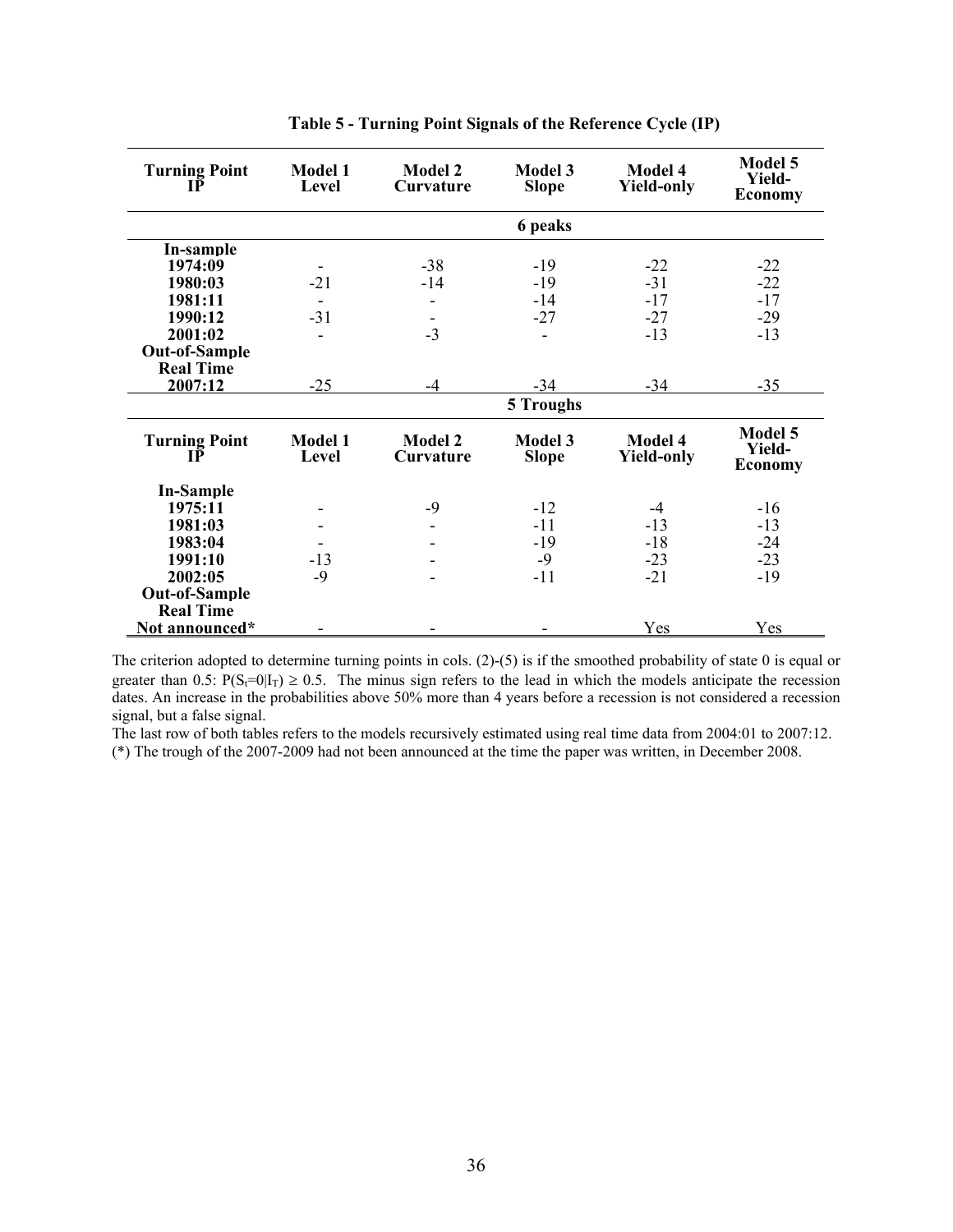| <b>Turning Point</b><br><b>Evaluation</b> | Model 1<br>Level | Model 2<br><b>Curvature</b> | Model 3<br><b>Slope</b> | Model 4<br><b>Yield-only</b> | Model 5<br>Yield-<br><b>Economy</b> |
|-------------------------------------------|------------------|-----------------------------|-------------------------|------------------------------|-------------------------------------|
|                                           |                  |                             | <b>6 Peaks</b>          |                              |                                     |
| <b>Correct TP</b>                         |                  |                             |                         |                              |                                     |
| <b>Missed TP</b>                          |                  |                             |                         |                              |                                     |
| <b>False TP</b>                           |                  |                             |                         |                              |                                     |
| <b>TP Error</b>                           |                  |                             |                         |                              |                                     |
|                                           |                  |                             | 5 Troughs*              |                              |                                     |
| <b>Correct TP</b>                         |                  |                             |                         |                              |                                     |
| <b>Missed TP</b>                          |                  |                             |                         |                              |                                     |
| <b>False TP</b>                           |                  |                             |                         |                              |                                     |
| <b>TP Error</b>                           |                  |                             |                         |                              |                                     |

(\*) It does not include the trough for the current recession (2007-2009), which Models 4 and 5 have already signaled.

Correct TP refers to prediction of a turning point when one does occur. Missed TP refers to prediction of no turning point when one does occur. False TP refers to prediction of a turning point when one does not occur. TP error refers to the total of Missed and False TP. A perfect forecast is when TP error is zero.

| Table 7 - Evaluation of Turning Point Forecasts of the Reference Cycle (IP) |
|-----------------------------------------------------------------------------|
| Using the Quadratic Probability Score $(MSE1)$                              |

| <b>Forecast</b><br><b>Horizon</b> | MSE <sub>3</sub> | MSE <sub>1</sub> |                             |                                |                                     |                                            |  |  |
|-----------------------------------|------------------|------------------|-----------------------------|--------------------------------|-------------------------------------|--------------------------------------------|--|--|
|                                   |                  | Model 1<br>Level | Model 2<br><b>Curvature</b> | <b>Model 3</b><br><b>Slope</b> | <b>Model 4</b><br><b>Yield Only</b> | <b>Model 5</b><br>Yield-<br><b>Economy</b> |  |  |
| 3-month                           | 0.278            | 0.977            | 1.105                       | 0.919                          | 0.790                               | 0.552                                      |  |  |
| 15-month                          | 0.286            | 0.805            | 1.092                       | 0.549                          | 0.436                               | 0.259                                      |  |  |
| 22-month                          | 0.290            | 0.808            | 1.088                       | 0.604                          | 0.362                               | 0.209                                      |  |  |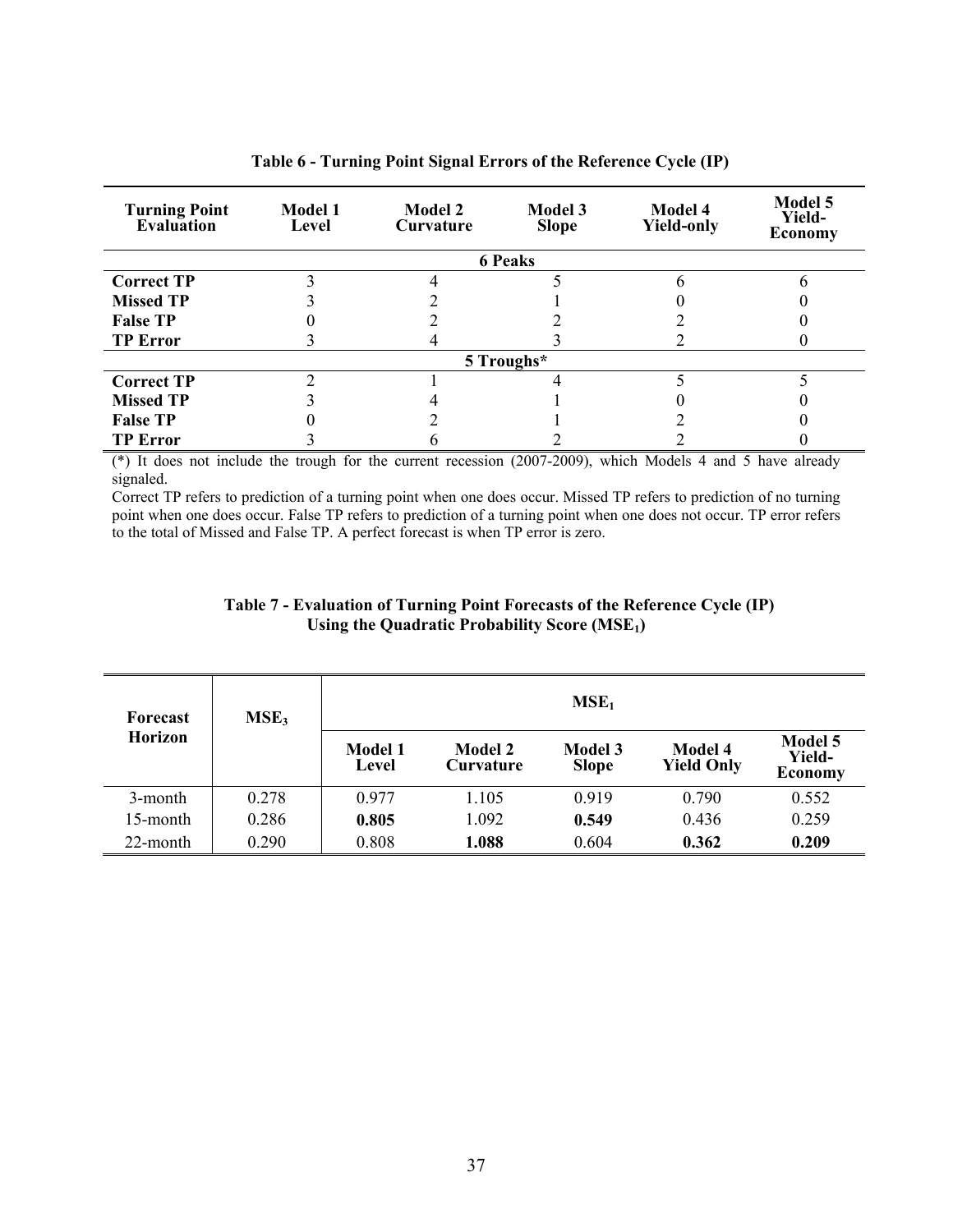| <b>Models</b>  | Forecast<br><b>Horizon</b> | <b>Total Score</b> | Squared<br>Correlation | <b>Conditional</b><br><b>Bias</b> | Uncond.<br><b>Bias</b> |
|----------------|----------------------------|--------------------|------------------------|-----------------------------------|------------------------|
| <b>Model 1</b> | 3                          | $-2.502$           | 0.003                  | 1.561                             | 0.944                  |
|                | 15                         | $-1.888$           | 0.070                  | 1.081                             | 0.876                  |
|                | 22                         | $-1.777$           | 0.058                  | 1.073                             | 0.761                  |
| <b>Model 2</b> | 3                          | $-2.967$           | 0.001                  | 1.689                             | 1.280                  |
|                | 15                         | $-2.951$           | 0.000                  | 1.582                             | 1.369                  |
|                | 22                         | $-2.771$           | 0.000                  | 1.449                             | 1.322                  |
| <b>Model 3</b> | 3                          | $-2.281$           | 0.000                  | 1.712                             | 0.569                  |
|                | 15                         | $-0.972$           | 0.219                  | 0.683                             | 0.507                  |
|                | 22                         | $-1.067$           | 0.141                  | 0.787                             | 0.422                  |
| <b>Model 4</b> | 3                          | $-1.835$           | 0.026                  | 1.436                             | 0.425                  |
|                | 15                         | $-0.555$           | 0.195                  | 0.355                             | 0.396                  |
|                | 22                         | $-0.233$           | 0.299                  | 0.210                             | 0.322                  |
| Model 5        | 3                          | $-0.982$           | 0.001                  | 0.904                             | 0.079                  |
|                | 15                         | 0.094              | 0.299                  | 0.139                             | 0.065                  |
|                | 22                         | 0.295              | 0.396                  | 0.062                             | 0.039                  |

**Table 8 – Skill Score - Murphy Decomposition (MSE5)** 

**Table 9 - Evaluation of Turning Point Forecasts of the Reference Cycle (IP) Using Yates' Decomposition (MSE2)** 

| <b>Models</b>  | Forecast<br><b>Horizon</b> | MSE <sub>2</sub> | $Var(N_t)$ | $\Delta Var(f_t)$ | Min Var<br>$(f_t)$ | $(\mu_f - \mu_N)^2$ | $2*cov(f_t, N_t)$ |
|----------------|----------------------------|------------------|------------|-------------------|--------------------|---------------------|-------------------|
| <b>Model 1</b> | 3                          | 0.488            | 0.139      | 0.236             | 0.001              | 0.132               | 0.019             |
|                | 15                         | 0.401            | 0.139      | 0.230             | 0.007              | 0.122               | 0.098             |
|                | 22                         | 0.403            | 0.145      | 0.234             | 0.003              | 0.111               | 0.090             |
| <b>Model 2</b> | 3                          | 0.553            | 0.139      | 0.221             | 0.000              | 0.179               | $-0.014$          |
|                | 15                         | 0.551            | 0.139      | 0.217             | 0.003              | 0.191               | $-0.001$          |
|                | 22                         | 0.548            | 0.145      | 0.215             | 0.002              | 0.192               | 0.006             |
| <b>Model 3</b> | $\overline{3}$             | 0.458            | 0.139      | 0.236             | 0.000              | 0.079               | $-0.003$          |
|                | 15                         | 0.272            | 0.139      | 0.209             | 0.024              | 0.071               | 0.172             |
|                | 22                         | 0.300            | 0.145      | 0.229             | 0.003              | 0.061               | 0.139             |
| Model 4        | 3                          | 0.396            | 0.139      | 0.143             | 0.007              | 0.059               | $-0.047$          |
|                | 15                         | 0.215            | 0.139      | 0.087             | 0.063              | 0.055               | 0.130             |
|                | 22                         | 0.179            | 0.145      | 0.121             | 0.025              | 0.047               | 0.160             |
| Model 5        | 3                          | 0.276            | 0.139      | 0.120             | 0.000              | 0.011               | $-0.006$          |
|                | 15                         | 0.124            | 0.139      | 0.079             | 0.039              | 0.009               | 0.143             |
|                | 22                         | 0.102            | 0.145      | 0.093             | 0.019              | 0.006               | 0.161             |

 $N_t$  is the 0/1 dummy that takes the value 0 if the smoothed probability of state 0 for  $\Delta IP$  is equal to or greater than 0.5:  $P(S_t=0|I_T) \ge 50\%$ . Yates' decomposition is:  $MSE_2 = Var(N_t) + \Delta Var(f_t) + Min Var(f_t) + (\mu_f - \mu_N)^2 - 2Cov(f_t, N_t)$ .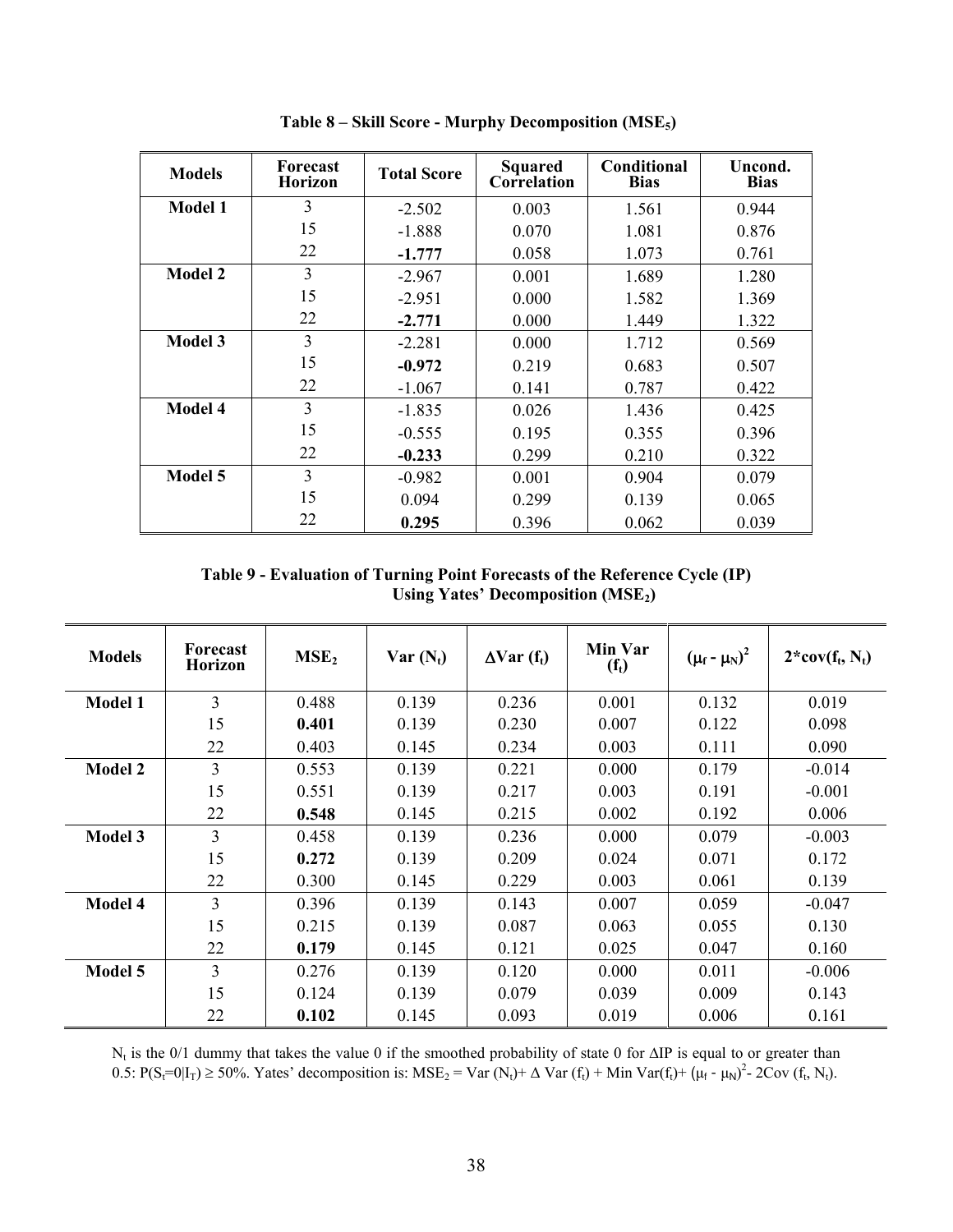|               |                | $h=1$          |       |                | $h = 2$        |       |                | $h = 3$        |                |
|---------------|----------------|----------------|-------|----------------|----------------|-------|----------------|----------------|----------------|
|               | M6             | M <sub>7</sub> | M8    | M <sub>6</sub> | M <sub>7</sub> | M8    | M <sub>6</sub> | M <sub>7</sub> | M <sub>8</sub> |
| <b>RMSE</b>   | 0.615          | 0.670          | 0.598 | 0.966          | 1.121          | 0.909 | 1.384          | 1.645          | 1.270          |
| <b>THEIL</b>  | 0.092          | 0.101          | 0.090 | 0.144          | 0.166          | 0.135 | 0.206          | 0.241          | 0.188          |
| <b>LINLIN</b> | 1.112          | 1.294          | 1.062 | 2.048          | 2.498          | 1.939 | 3.097          | 3.780          | 2.833          |
|               |                | $h = 4$        |       |                | $h = 5$        |       |                | $h = 6$        |                |
|               | M <sub>6</sub> | M <sub>7</sub> | M8    | M <sub>6</sub> | M <sub>7</sub> | M8    | M <sub>6</sub> | M <sub>7</sub> | M8             |
| <b>RMSE</b>   | 1.872          | 2.236          | 1.693 | 2.314          | 2.781          | 2.085 | 2.726          | 3.314          | 2.476          |
| <b>THEIL</b>  | 0.278          | 0.323          | 0.250 | 0.341          | 0.393          | 0.307 | 0.396          | 0.452          | 0.361          |
| <b>LINLIN</b> | 4.393          | 5.292          | 4.022 | 5.493          | 6.753          | 5.072 | 6.650          | 8.164          | 6.141          |
|               |                | $h = 7$        |       |                | $h = 8$        |       |                | $h = 9$        |                |
|               | M <sub>6</sub> | M <sub>7</sub> | M8    | M6             | M <sub>7</sub> | M8    | M <sub>6</sub> | M <sub>7</sub> | M8             |
| <b>RMSE</b>   | 3.120          | 3.800          | 2.845 | 3.453          | 4.210          | 3.169 | 3.733          | 4.555          | 3.450          |
| <b>THEIL</b>  | 0.447          | 0.502          | 0.412 | 0.487          | 0.540          | 0.456 | 0.519          | 0.568          | 0.493          |
| <b>LINLIN</b> | 7.662          | 9.455          | 7.046 | 8.666          | 10.648         | 7.925 | 9.440          | 11.666         | 8.599          |
|               |                | $h=10$         |       |                |                |       |                |                |                |
|               | M6             | M7             | M8    |                |                |       |                |                |                |
| <b>RMSE</b>   | 3.943          | 4.824          | 3.673 |                |                |       |                |                |                |
| <b>THEIL</b>  | 0.543          | 0.589          | 0.524 |                |                |       |                |                |                |
| <b>LINLIN</b> | 10.056         | 12.461         | 9.192 |                |                |       |                |                |                |

**Table 10: Out of Sample Real Time Performance of the Linear Models Using Unrevised Data** 

The data on  $\Delta IP_t$  is released in the middle of the month with information for the previous month.

We use real time data on  $\Delta IP_t$  starting with the vintage 1971:9, which includes the value for 1971:8 and ending with 2004:1 that includes the value for 2003:12.

Estimation Period: 1971:M8-1999:12. Forecast Period: 2000:1-2003:12. Numbers in bold indicate the smallest loss among all models for the particular forecast horizon.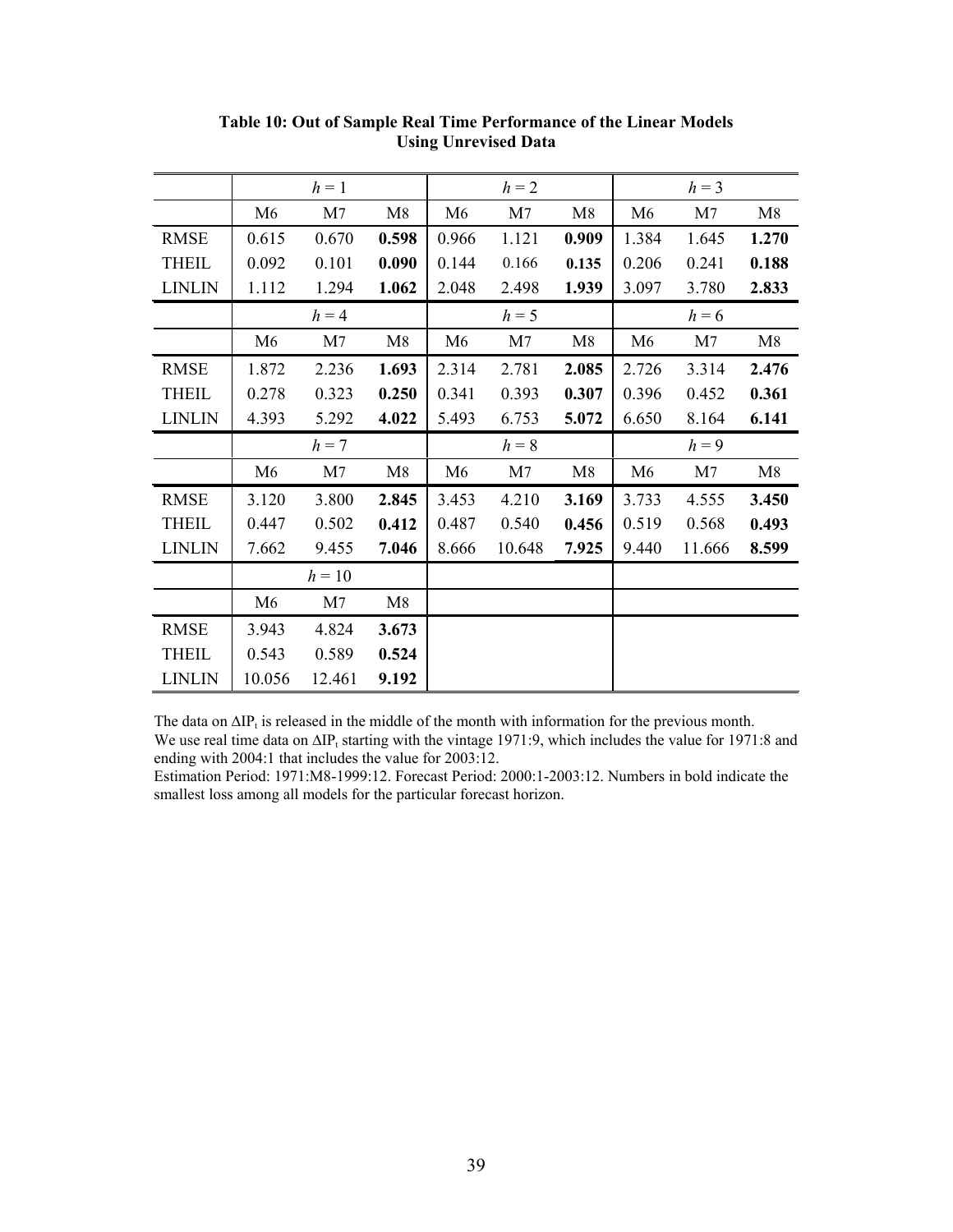|               |       | $h=1$          |       |                | $h = 2$        |       |                | $h = 3$        |       |
|---------------|-------|----------------|-------|----------------|----------------|-------|----------------|----------------|-------|
|               | M6    | M <sub>7</sub> | M8    | M <sub>6</sub> | M <sub>7</sub> | M8    | M6             | M <sub>7</sub> | M8    |
| <b>RMSE</b>   |       |                |       |                |                |       |                |                |       |
| <b>THEIL</b>  | 0.092 | 0.101          | 0.090 | 0.144          | 0.166          | 0.135 | 0.206          | 0.241          | 0.188 |
| <b>LINLIN</b> | 1.209 | 1.244          | 1.133 | 1.764          | 1.763          | 1.560 | 2.121          | 2.225          | 1.874 |
|               |       | $h = 4$        |       |                | $h = 5$        |       |                | $h = 6$        |       |
|               | M6    | M <sub>7</sub> | M8    | M <sub>6</sub> | M <sub>7</sub> | M8    | M <sub>6</sub> | M <sub>7</sub> | M8    |
| <b>RMSE</b>   | 1.872 | 2.236          | 1.693 | 2.314          | 2.781          | 2.085 | 2.726          | 3.314          | 2.476 |
| <b>THEIL</b>  | 0.278 | 0.323          | 0.250 | 0.341          | 0.393          | 0.307 | 0.396          | 0.452          | 0.361 |
| <b>LINLIN</b> | 2.467 | 2.671          | 1.929 | 2.833          | 2.996          | 1.941 | 3.410          | 3.638          | 2.363 |
|               |       | $h = 7$        |       |                | $h = 8$        |       |                | $h = 9$        |       |
|               | M6    | M <sub>7</sub> | M8    | M <sub>6</sub> | M <sub>7</sub> | M8    | M6             | M <sub>7</sub> | M8    |
| <b>RMSE</b>   | 3.120 | 3.800          | 2.845 | 3.453          | 4.210          | 3.169 | 3.733          | 4.555          | 3.450 |
| <b>THEIL</b>  | 0.447 | 0.502          | 0.412 | 0.487          | 0.540          | 0.456 | 0.519          | 0.568          | 0.493 |
| <b>LINLIN</b> | 3.776 | 4.121          | 2.522 | 4.077          | 4.487          | 2.565 | 4.486          | 4.877          | 2.750 |
|               |       | $h = 10$       |       |                |                |       |                |                |       |
|               | M6    | M <sub>7</sub> | M8    |                |                |       |                |                |       |
| <b>RMSE</b>   | 3.943 | 4.824          | 3.673 |                |                |       |                |                |       |
| <b>THEIL</b>  | 0.543 | 0.589          | 0.524 |                |                |       |                |                |       |
| <b>LINLIN</b> | 4.859 | 5.332          | 2.940 |                |                |       |                |                |       |

**Table 11: Out-of-Sample Performance of the Linear Models Using Revised Data** 

Revised data on  $\Delta IP_t$  is used from 1971:8 to 2003:12. Recursive forecasting scheme is used. Estimation Period: 1971:08-1999:01. Forecast Period: 2000:01-2003:12. Numbers in indicate the smallest loss among all models for the particular forecast horizon.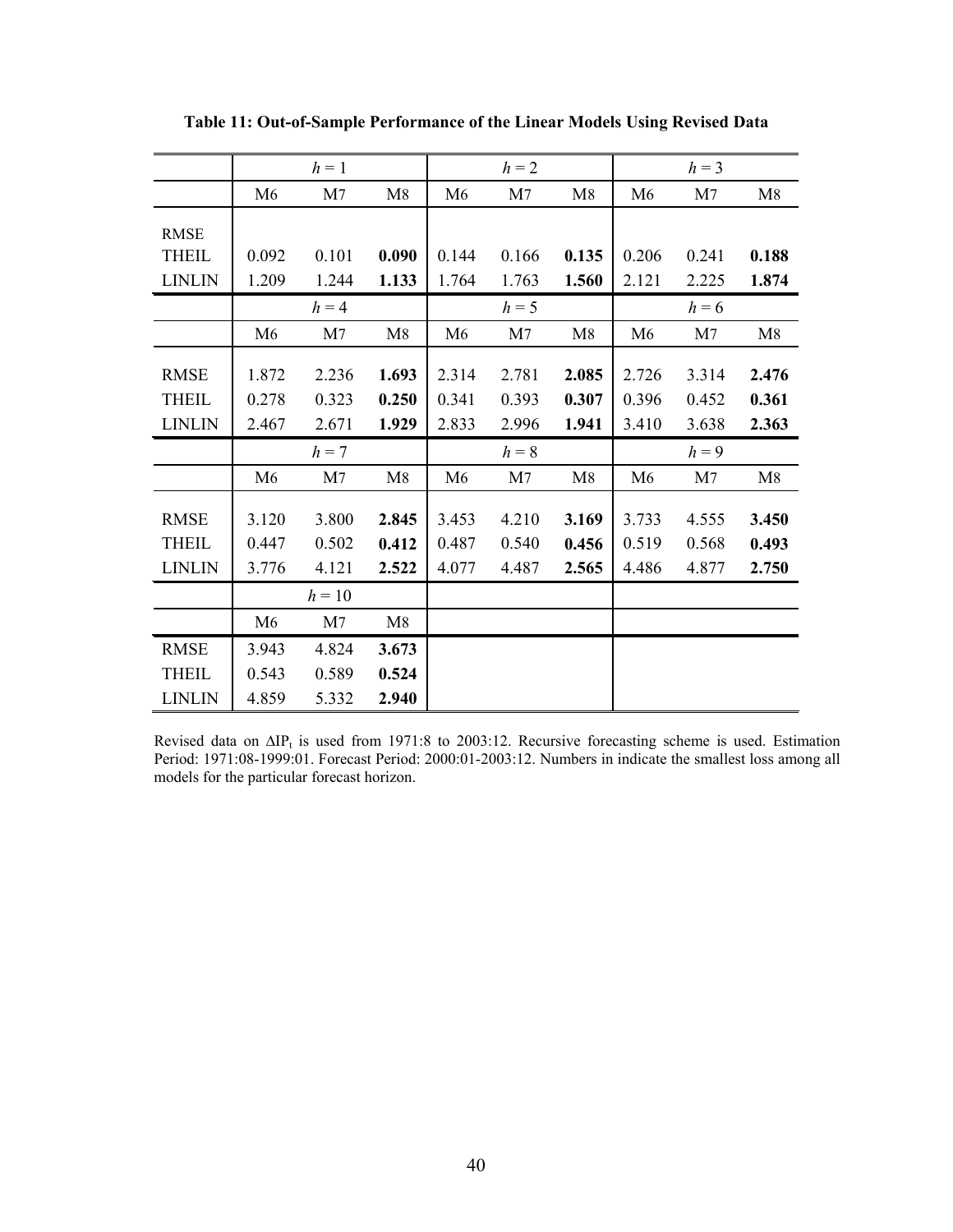## **Figure 1: Empirical Proxies for the Level, Slope, and Curvature of the Yield Curve and NBER-Dated Recessions**



**Figure 2: The Term Spread and NBER-Dated Recessions** 

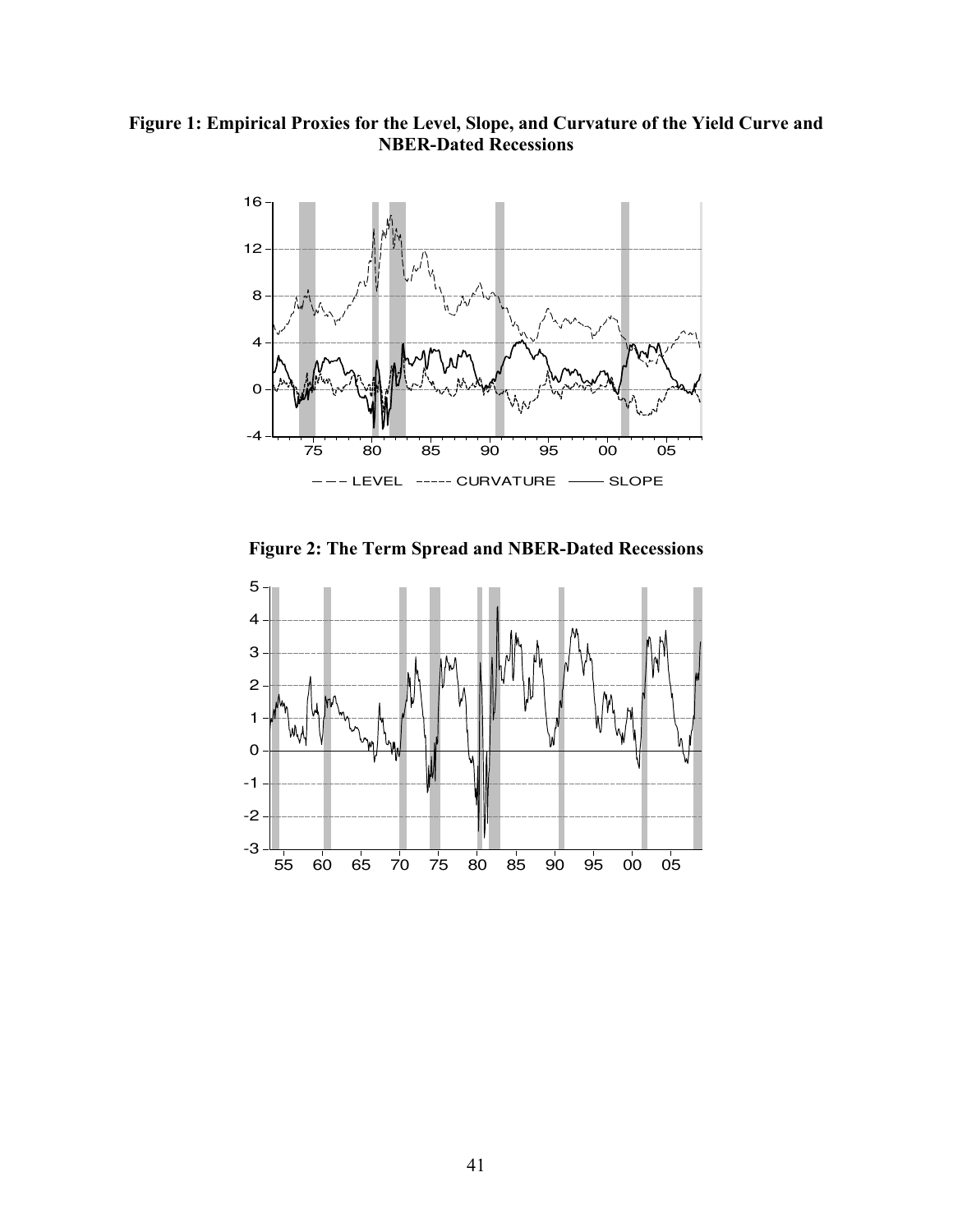

**Figure 3: Smoothed Probabilities of Recession from Growth Rate of Industrial Production (IP-Dated Recessions)**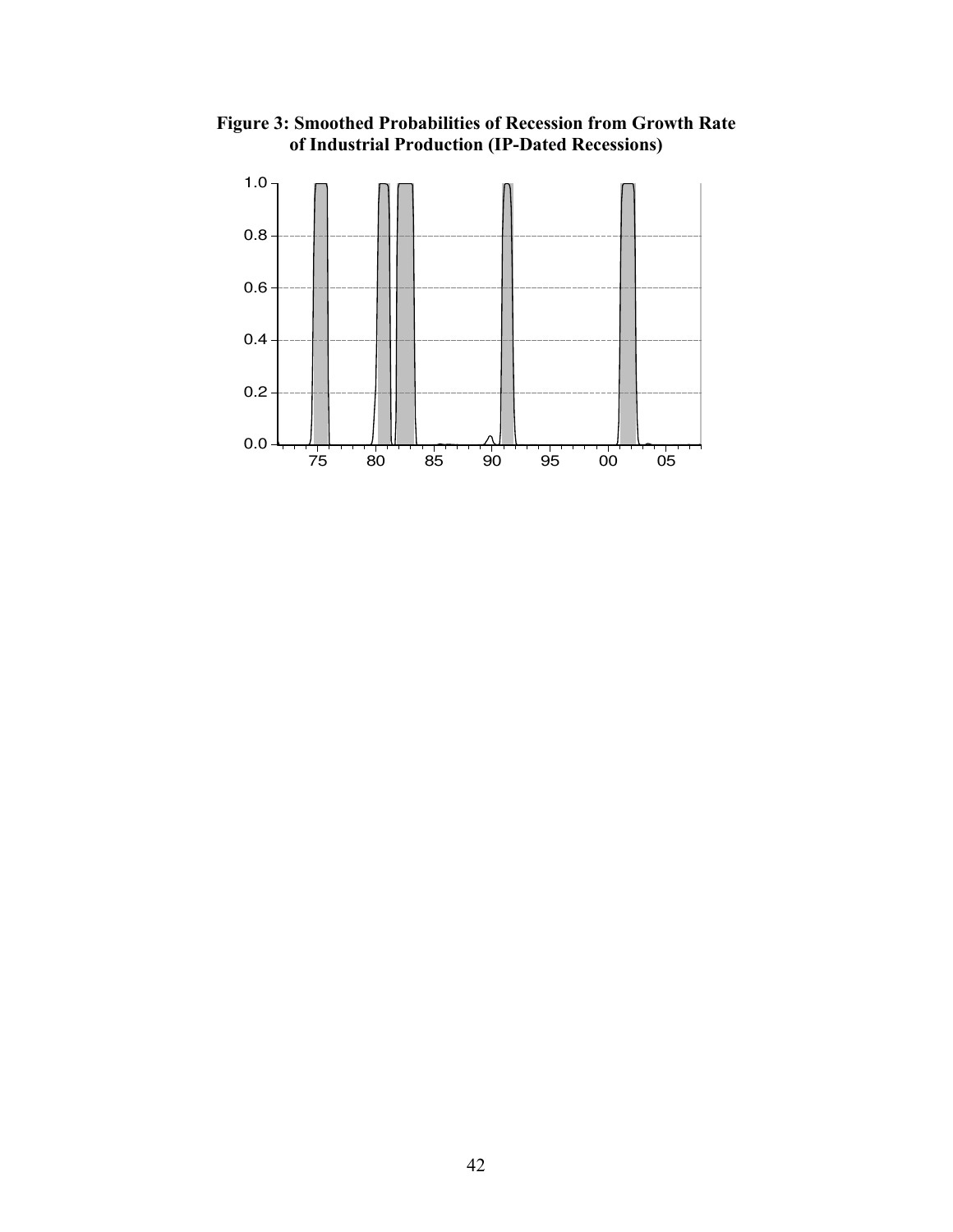

**Figure 4: Level, Smoothed Probabilities of High Level State, and IP-Dated Recessions (Shaded Area)** 

**Figure 5: Curvature, Smoothed Probabilities of Low Curvature State, and IP-Dated Recessions (Shaded Area)** 



**Figure 6: Slope and Smoothed Probabilities of Flat or Inverted Slope State and IP-Dated Recessions**

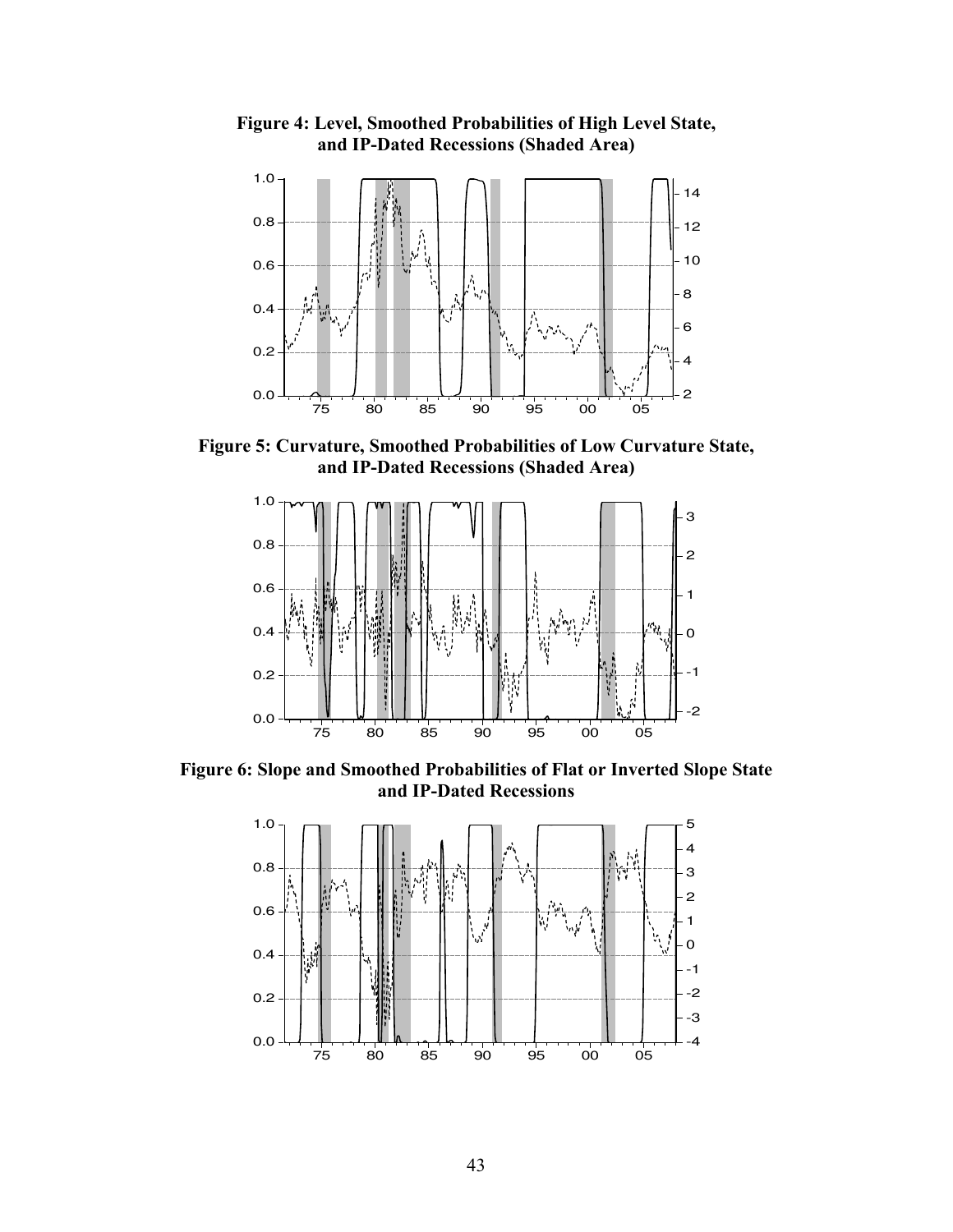